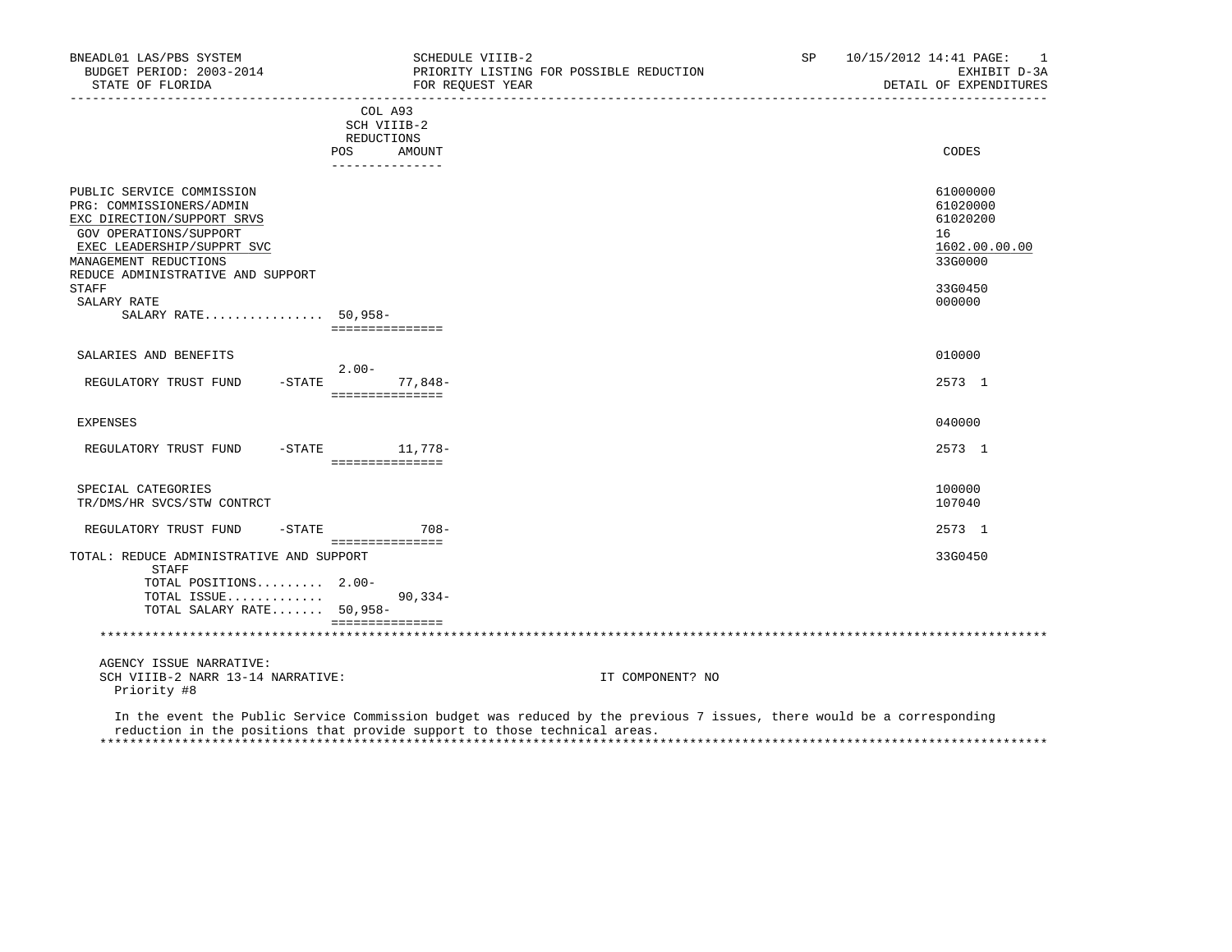| BNEADL01 LAS/PBS SYSTEM<br>BUDGET PERIOD: 2003-2014<br>STATE OF FLORIDA                                                                                                                                                   |            |                                                                   | SCHEDULE VIIIB-2<br>FOR REQUEST YEAR | PRIORITY LISTING FOR POSSIBLE REDUCTION |          | SP              |    | 10/15/2012 14:41 PAGE:<br>EXHIBIT D-3A<br>DETAIL OF EXPENDITURES              |
|---------------------------------------------------------------------------------------------------------------------------------------------------------------------------------------------------------------------------|------------|-------------------------------------------------------------------|--------------------------------------|-----------------------------------------|----------|-----------------|----|-------------------------------------------------------------------------------|
|                                                                                                                                                                                                                           | <b>POS</b> | COL A93<br>SCH VIIIB-2<br>REDUCTIONS<br>AMOUNT<br>--------------- |                                      |                                         |          |                 |    | CODES                                                                         |
| PUBLIC SERVICE COMMISSION<br>PRG: COMMISSIONERS/ADMIN<br>EXC DIRECTION/SUPPORT SRVS<br><b>GOV OPERATIONS/SUPPORT</b><br>EXEC LEADERSHIP/SUPPRT SVC<br>MANAGEMENT REDUCTIONS<br>REDUCE ADMINISTRATIVE AND SUPPORT<br>STAFF |            |                                                                   |                                      |                                         |          |                 |    | 61000000<br>61020000<br>61020200<br>16<br>1602.00.00.00<br>33G0000<br>33G0450 |
| POSITION DETAIL OF SALARIES AND BENEFITS:                                                                                                                                                                                 |            | FTE.                                                              | BASE RATE                            | ADDITIVES                               | BENEFITS | SUBTOTAL        | န္ | LAPSE LAPSED SALARIES<br>AND BENEFITS                                         |
| A93 - SCH VIIIB-2 REDUCTIONS<br>CHANGES TO CURRENTLY AUTHORIZED POSITIONS<br>7688 COMMISSION DEPUTY CLERK I<br>C0008 001                                                                                                  |            |                                                                   | $2.00 - 50,958 -$                    |                                         |          |                 |    | $26,890-77,848-0.00$ 77,848-                                                  |
| TOTALS FOR ISSUE BY FUND<br>2573 REGULATORY TRUST FUND                                                                                                                                                                    |            |                                                                   |                                      |                                         |          |                 |    | 77,848-                                                                       |
|                                                                                                                                                                                                                           |            |                                                                   | $2.00 - 50.958 -$                    |                                         |          | 26,890- 77,848- |    | ______________<br>77,848-<br>==============                                   |
| TOTAL: EXEC LEADERSHIP/SUPPRT SVC<br>BY FUND TYPE<br>TRUST FUNDS<br>SALARY RATE 50,958-                                                                                                                                   | $2.00 -$   | $90, 334 -$<br>===============                                    |                                      |                                         |          |                 |    | 1602.00.00.00<br>2000                                                         |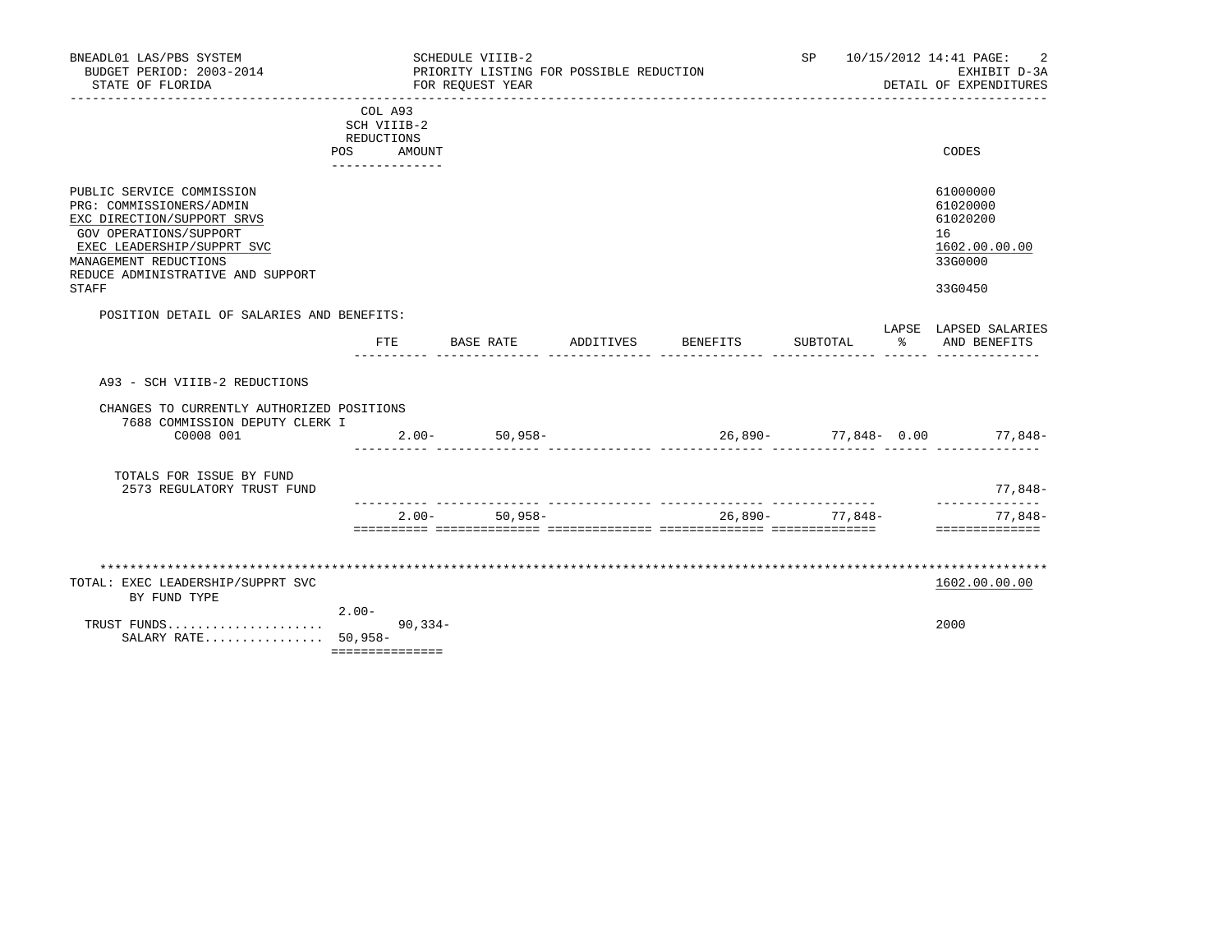| BNEADL01 LAS/PBS SYSTEM<br>BUDGET PERIOD: 2003-2014<br>STATE OF FLORIDA                                                                                                                           | SCHEDULE VIIIB-2<br>FOR REOUEST YEAR                                     | PRIORITY LISTING FOR POSSIBLE REDUCTION                                                                                | SP<br>10/15/2012 14:41 PAGE:<br>3<br>EXHIBIT D-3A<br>DETAIL OF EXPENDITURES   |
|---------------------------------------------------------------------------------------------------------------------------------------------------------------------------------------------------|--------------------------------------------------------------------------|------------------------------------------------------------------------------------------------------------------------|-------------------------------------------------------------------------------|
|                                                                                                                                                                                                   | COL A93<br>SCH VIIIB-2<br>REDUCTIONS<br>POS<br>AMOUNT<br>--------------- |                                                                                                                        | CODES                                                                         |
| PUBLIC SERVICE COMMISSION<br>PRG: COMMISSIONERS/ADMIN<br>LEGAL SERVICES<br>PUBLIC PROTECTION<br>CONSUMER SAFETY/PROTECTION<br>MANAGEMENT REDUCTIONS<br>REDUCE ADMINISTRATIVE AND SUPPORT<br>STAFF |                                                                          |                                                                                                                        | 61000000<br>61020000<br>61020300<br>12<br>1205.00.00.00<br>33G0000<br>33G0450 |
| SALARY RATE<br>SALARY RATE 51,628-                                                                                                                                                                | ===============                                                          |                                                                                                                        | 000000                                                                        |
| SALARIES AND BENEFITS                                                                                                                                                                             | $1.00-$                                                                  |                                                                                                                        | 010000                                                                        |
| REGULATORY TRUST FUND                                                                                                                                                                             | $-$ STATE<br>$69,599-$<br>===============                                |                                                                                                                        | 2573 1                                                                        |
| <b>EXPENSES</b>                                                                                                                                                                                   |                                                                          |                                                                                                                        | 040000                                                                        |
| REGULATORY TRUST FUND -STATE                                                                                                                                                                      | $5,889-$<br>===============                                              |                                                                                                                        | 2573 1                                                                        |
| SPECIAL CATEGORIES<br>TR/DMS/HR SVCS/STW CONTRCT                                                                                                                                                  |                                                                          |                                                                                                                        | 100000<br>107040                                                              |
| REGULATORY TRUST FUND                                                                                                                                                                             | $-STATE$<br>$354-$                                                       |                                                                                                                        | 2573 1                                                                        |
| TOTAL: REDUCE ADMINISTRATIVE AND SUPPORT<br>STAFF<br>TOTAL POSITIONS 1.00-<br>TOTAL ISSUE<br>TOTAL SALARY RATE 51,628-                                                                            | ===============<br>75,842-<br>===============                            |                                                                                                                        | 33G0450                                                                       |
|                                                                                                                                                                                                   |                                                                          |                                                                                                                        |                                                                               |
| AGENCY ISSUE NARRATIVE:<br>SCH VIIIB-2 NARR 13-14 NARRATIVE:<br>Priority #8                                                                                                                       |                                                                          | IT COMPONENT? NO                                                                                                       |                                                                               |
|                                                                                                                                                                                                   |                                                                          | In the event the Public Service Commission budget was reduced by the previous 7 issues, there would be a corresponding |                                                                               |

 reduction in the positions that provide support to those technical areas. \*\*\*\*\*\*\*\*\*\*\*\*\*\*\*\*\*\*\*\*\*\*\*\*\*\*\*\*\*\*\*\*\*\*\*\*\*\*\*\*\*\*\*\*\*\*\*\*\*\*\*\*\*\*\*\*\*\*\*\*\*\*\*\*\*\*\*\*\*\*\*\*\*\*\*\*\*\*\*\*\*\*\*\*\*\*\*\*\*\*\*\*\*\*\*\*\*\*\*\*\*\*\*\*\*\*\*\*\*\*\*\*\*\*\*\*\*\*\*\*\*\*\*\*\*\*\*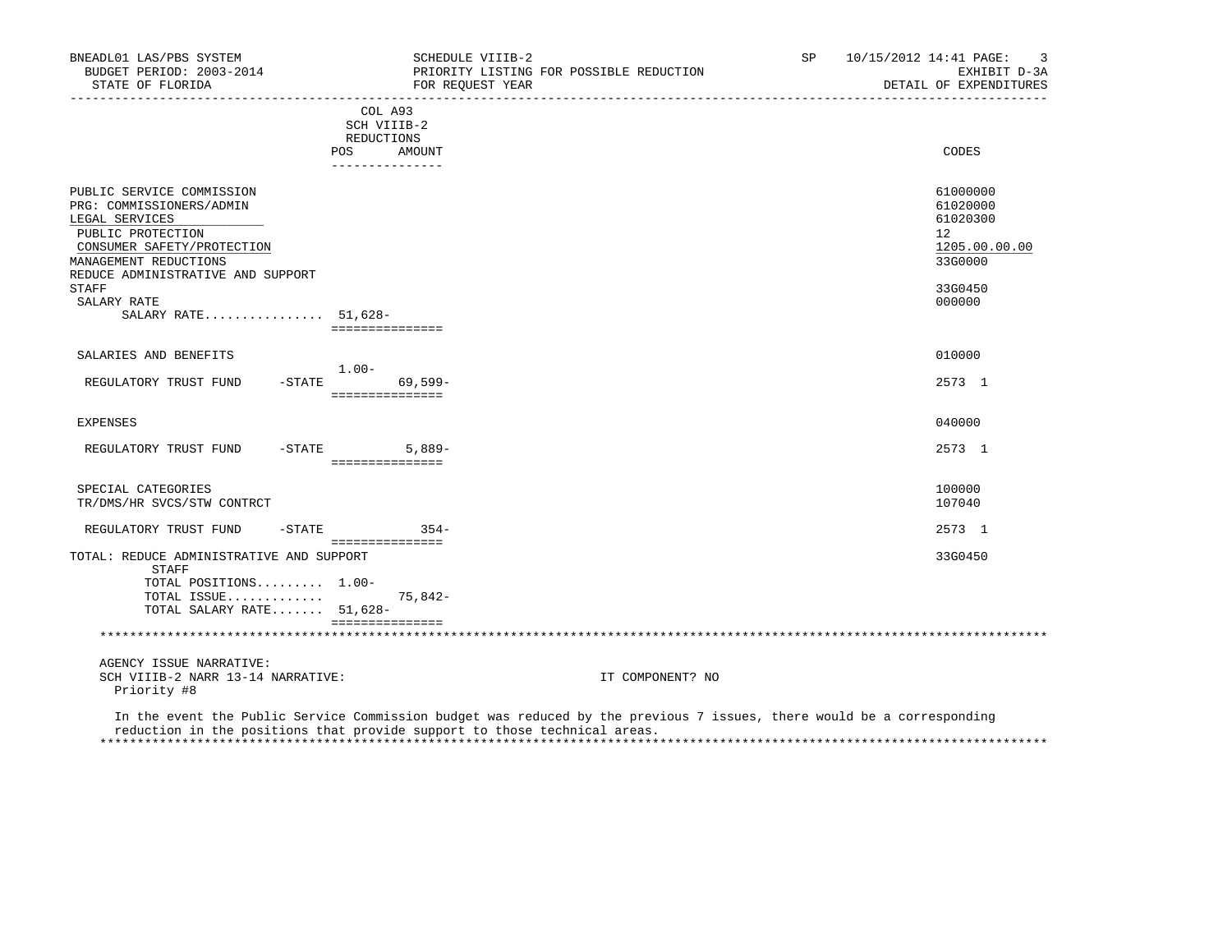| BNEADL01 LAS/PBS SYSTEM<br>BUDGET PERIOD: 2003-2014<br>STATE OF FLORIDA                                                                                                                                  |                                                                          | SCHEDULE VIIIB-2<br>FOR REOUEST YEAR | PRIORITY LISTING FOR POSSIBLE REDUCTION |          |                 | SP 10/15/2012 14:41 PAGE:<br>4<br>EXHIBIT D-3A<br>DETAIL OF EXPENDITURES      |
|----------------------------------------------------------------------------------------------------------------------------------------------------------------------------------------------------------|--------------------------------------------------------------------------|--------------------------------------|-----------------------------------------|----------|-----------------|-------------------------------------------------------------------------------|
|                                                                                                                                                                                                          | COL A93<br>SCH VIIIB-2<br>REDUCTIONS<br>POS<br>AMOUNT<br>--------------- |                                      |                                         |          |                 | CODES                                                                         |
| PUBLIC SERVICE COMMISSION<br>PRG: COMMISSIONERS/ADMIN<br>LEGAL SERVICES<br>PUBLIC PROTECTION<br>CONSUMER SAFETY/PROTECTION<br>MANAGEMENT REDUCTIONS<br>REDUCE ADMINISTRATIVE AND SUPPORT<br><b>STAFF</b> |                                                                          |                                      |                                         |          |                 | 61000000<br>61020000<br>61020300<br>12<br>1205.00.00.00<br>33G0000<br>33G0450 |
| POSITION DETAIL OF SALARIES AND BENEFITS:                                                                                                                                                                | FTE                                                                      | BASE RATE                            | ADDITIVES                               | BENEFITS | SUBTOTAL        | LAPSE LAPSED SALARIES<br>% AND BENEFITS                                       |
| A93 - SCH VIIIB-2 REDUCTIONS<br>CHANGES TO CURRENTLY AUTHORIZED POSITIONS<br>7738 SENIOR ATTORNEY<br>C0009 001<br>TOTALS FOR ISSUE BY FUND                                                               |                                                                          | $1.00 - 51,628 -$                    |                                         |          | - ----------    | $17,971-$ 69,599- 0.00 69,599-                                                |
| 2573 REGULATORY TRUST FUND                                                                                                                                                                               |                                                                          | $1.00 - 51,628 -$                    |                                         |          | 17,971- 69,599- | $69,599-$<br>. _ _ _ _ _ _ _ _ _ _ _ _ _<br>$69,599-$<br>==============       |
|                                                                                                                                                                                                          |                                                                          |                                      |                                         |          |                 |                                                                               |
| LIMIT THE REVIEW OF WHOLESALE<br><b>DISPUTES</b><br>SALARY RATE<br>SALARY RATE 39,083-                                                                                                                   | ===============                                                          |                                      |                                         |          |                 | 33G0610<br>000000                                                             |
| SALARIES AND BENEFITS<br>REGULATORY TRUST FUND                                                                                                                                                           | $1.00-$<br>$-STATE$<br>$55.439-$                                         |                                      |                                         |          |                 | 010000<br>2573 1                                                              |
| <b>EXPENSES</b>                                                                                                                                                                                          | ===============                                                          |                                      |                                         |          |                 | 040000                                                                        |
| $-$ STATE<br>REGULATORY TRUST FUND                                                                                                                                                                       | $5,889-$<br>===============                                              |                                      |                                         |          |                 | 2573 1                                                                        |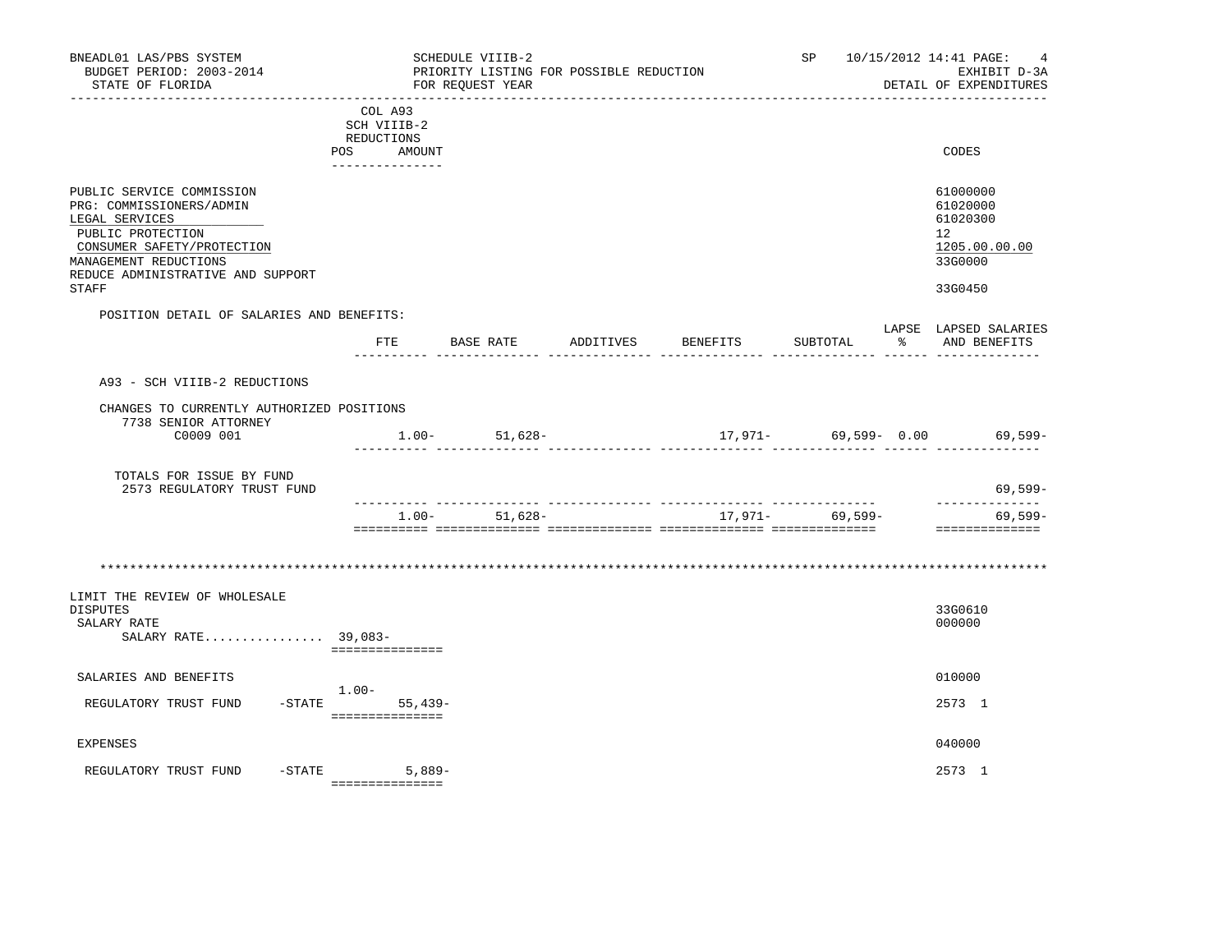| BNEADL01 LAS/PBS SYSTEM<br>BUDGET PERIOD: 2003-2014<br>STATE OF FLORIDA                                                                                                                                                                                                                                                                                                                                      |                               | SCHEDULE VIIIB-2<br>PRIORITY LISTING FOR POSSIBLE REDUCTION<br>FOR REQUEST YEAR<br>------------------ |                  | _____________________________    | SP       | 10/15/2012 14:41 PAGE:<br>.5<br>EXHIBIT D-3A<br>DETAIL OF EXPENDITURES |
|--------------------------------------------------------------------------------------------------------------------------------------------------------------------------------------------------------------------------------------------------------------------------------------------------------------------------------------------------------------------------------------------------------------|-------------------------------|-------------------------------------------------------------------------------------------------------|------------------|----------------------------------|----------|------------------------------------------------------------------------|
|                                                                                                                                                                                                                                                                                                                                                                                                              | COL A93                       |                                                                                                       |                  |                                  |          |                                                                        |
|                                                                                                                                                                                                                                                                                                                                                                                                              | SCH VIIIB-2<br>REDUCTIONS     |                                                                                                       |                  |                                  |          |                                                                        |
|                                                                                                                                                                                                                                                                                                                                                                                                              | POS AMOUNT<br>_______________ |                                                                                                       |                  |                                  |          | CODES                                                                  |
| PUBLIC SERVICE COMMISSION                                                                                                                                                                                                                                                                                                                                                                                    |                               |                                                                                                       |                  |                                  |          | 61000000                                                               |
| PRG: COMMISSIONERS/ADMIN                                                                                                                                                                                                                                                                                                                                                                                     |                               |                                                                                                       |                  |                                  |          | 61020000                                                               |
| LEGAL SERVICES                                                                                                                                                                                                                                                                                                                                                                                               |                               |                                                                                                       |                  |                                  |          | 61020300                                                               |
| PUBLIC PROTECTION<br>CONSUMER SAFETY/PROTECTION                                                                                                                                                                                                                                                                                                                                                              |                               |                                                                                                       |                  |                                  |          | 12<br>1205.00.00.00                                                    |
| MANAGEMENT REDUCTIONS                                                                                                                                                                                                                                                                                                                                                                                        |                               |                                                                                                       |                  |                                  |          | 33G0000                                                                |
| LIMIT THE REVIEW OF WHOLESALE                                                                                                                                                                                                                                                                                                                                                                                |                               |                                                                                                       |                  |                                  |          |                                                                        |
| <b>DISPUTES</b>                                                                                                                                                                                                                                                                                                                                                                                              |                               |                                                                                                       |                  |                                  |          | 33G0610                                                                |
| SPECIAL CATEGORIES<br>TR/DMS/HR SVCS/STW CONTRCT                                                                                                                                                                                                                                                                                                                                                             |                               |                                                                                                       |                  |                                  |          | 100000<br>107040                                                       |
|                                                                                                                                                                                                                                                                                                                                                                                                              |                               |                                                                                                       |                  |                                  |          |                                                                        |
| REGULATORY TRUST FUND<br>$-STATE$ 354-                                                                                                                                                                                                                                                                                                                                                                       |                               |                                                                                                       |                  |                                  |          | 2573 1                                                                 |
| TOTAL: LIMIT THE REVIEW OF WHOLESALE<br><b>DISPUTES</b>                                                                                                                                                                                                                                                                                                                                                      |                               |                                                                                                       |                  |                                  |          | 33G0610                                                                |
| TOTAL POSITIONS 1.00-                                                                                                                                                                                                                                                                                                                                                                                        |                               |                                                                                                       |                  |                                  |          |                                                                        |
| TOTAL ISSUE<br>TOTAL SALARY RATE 39,083-                                                                                                                                                                                                                                                                                                                                                                     | $61.682-$<br>===============  |                                                                                                       |                  |                                  |          |                                                                        |
|                                                                                                                                                                                                                                                                                                                                                                                                              |                               |                                                                                                       |                  |                                  |          |                                                                        |
| AGENCY ISSUE NARRATIVE:                                                                                                                                                                                                                                                                                                                                                                                      |                               |                                                                                                       |                  |                                  |          |                                                                        |
| SCH VIIIB-2 NARR 13-14 NARRATIVE:<br>Priority #13                                                                                                                                                                                                                                                                                                                                                            |                               |                                                                                                       | IT COMPONENT? NO |                                  |          |                                                                        |
| Currently PSC Staff investigates disputes between telecommunications companies including conducting discovery and working<br>with the parties to resolve the issues informally. PSC Staff could reduce its independent assessment of the dispute and<br>rely more heavily on the positions taken by the parties. The record in the case may not be as well-rounded with fewer<br>alternatives being pursued. |                               |                                                                                                       |                  |                                  |          |                                                                        |
|                                                                                                                                                                                                                                                                                                                                                                                                              |                               |                                                                                                       |                  |                                  |          |                                                                        |
| POSITION DETAIL OF SALARIES AND BENEFITS:                                                                                                                                                                                                                                                                                                                                                                    |                               |                                                                                                       |                  |                                  |          |                                                                        |
|                                                                                                                                                                                                                                                                                                                                                                                                              |                               |                                                                                                       |                  | FTE BASE RATE ADDITIVES BENEFITS | SUBTOTAL | LAPSE LAPSED SALARIES<br>% AND BENEFITS                                |
| A93 - SCH VIIIB-2 REDUCTIONS                                                                                                                                                                                                                                                                                                                                                                                 |                               |                                                                                                       |                  |                                  |          |                                                                        |
| CHANGES TO CURRENTLY AUTHORIZED POSITIONS                                                                                                                                                                                                                                                                                                                                                                    |                               |                                                                                                       |                  |                                  |          |                                                                        |
| 7736 ATTORNEY                                                                                                                                                                                                                                                                                                                                                                                                |                               |                                                                                                       |                  |                                  |          |                                                                        |
| C0016 001                                                                                                                                                                                                                                                                                                                                                                                                    |                               | $1.00 - 39,083 -$                                                                                     |                  |                                  |          |                                                                        |
|                                                                                                                                                                                                                                                                                                                                                                                                              |                               |                                                                                                       |                  |                                  |          |                                                                        |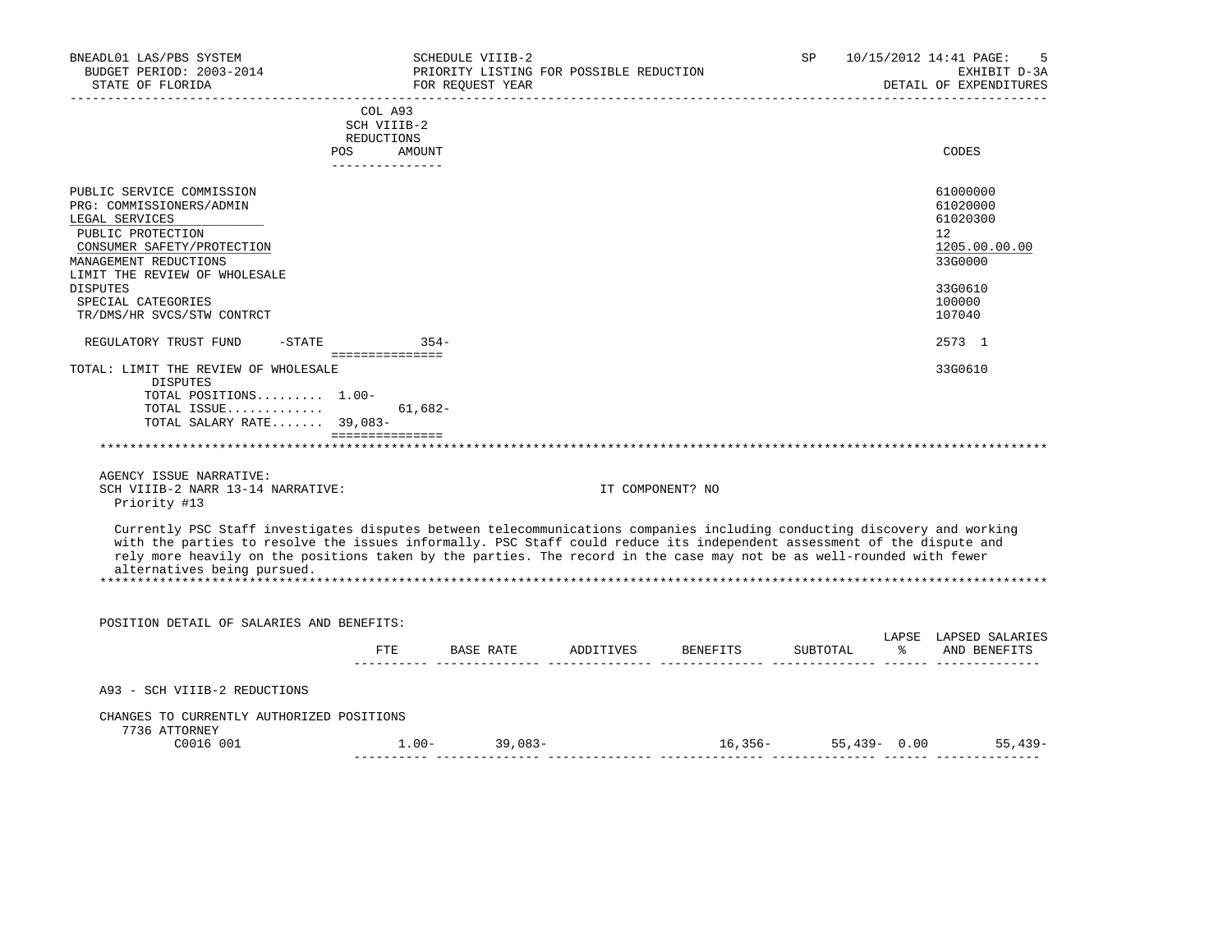| BNEADL01 LAS/PBS SYSTEM<br>BUDGET PERIOD: 2003-2014<br>STATE OF FLORIDA                                                                                                                                 |                                                                | SCHEDULE VIIIB-2<br>PRIORITY LISTING FOR POSSIBLE REDUCTION<br>FOR REQUEST YEAR |           |                                    | <b>SP</b>        |   | 10/15/2012 14:41 PAGE:<br>6<br>EXHIBIT D-3A<br>DETAIL OF EXPENDITURES         |
|---------------------------------------------------------------------------------------------------------------------------------------------------------------------------------------------------------|----------------------------------------------------------------|---------------------------------------------------------------------------------|-----------|------------------------------------|------------------|---|-------------------------------------------------------------------------------|
|                                                                                                                                                                                                         | COL A93<br>SCH VIIIB-2<br>REDUCTIONS<br>POS<br>--------------- | AMOUNT                                                                          |           |                                    |                  |   | CODES                                                                         |
| PUBLIC SERVICE COMMISSION<br>PRG: COMMISSIONERS/ADMIN<br>LEGAL SERVICES<br>PUBLIC PROTECTION<br>CONSUMER SAFETY/PROTECTION<br>MANAGEMENT REDUCTIONS<br>LIMIT THE REVIEW OF WHOLESALE<br><b>DISPUTES</b> |                                                                |                                                                                 |           |                                    |                  |   | 61000000<br>61020000<br>61020300<br>12<br>1205.00.00.00<br>33G0000<br>33G0610 |
| POSITION DETAIL OF SALARIES AND BENEFITS:                                                                                                                                                               |                                                                |                                                                                 |           |                                    |                  |   | LAPSE LAPSED SALARIES                                                         |
|                                                                                                                                                                                                         | FTE                                                            | BASE RATE                                                                       | ADDITIVES | BENEFITS                           | SUBTOTAL         | ႜ | AND BENEFITS                                                                  |
| A93 - SCH VIIIB-2 REDUCTIONS                                                                                                                                                                            |                                                                |                                                                                 |           |                                    |                  |   |                                                                               |
| CHANGES TO CURRENTLY AUTHORIZED POSITIONS                                                                                                                                                               |                                                                |                                                                                 |           |                                    |                  |   |                                                                               |
| TOTALS FOR ISSUE BY FUND<br>2573 REGULATORY TRUST FUND                                                                                                                                                  |                                                                |                                                                                 |           |                                    |                  |   | $55,439-$                                                                     |
|                                                                                                                                                                                                         |                                                                | $39.083 -$<br>$1.00 -$                                                          |           | __________________________________ | $16,356-55,439-$ |   | -------------<br>$55.439 -$<br>==============                                 |
|                                                                                                                                                                                                         |                                                                |                                                                                 |           |                                    |                  |   |                                                                               |
| TOTAL: CONSUMER SAFETY/PROTECTION<br>BY FUND TYPE                                                                                                                                                       |                                                                |                                                                                 |           |                                    |                  |   | 1205.00.00.00                                                                 |
| TRUST FUNDS<br>SALARY RATE $90,711-$                                                                                                                                                                    | $2.00 -$<br>===============                                    | $137.524-$                                                                      |           |                                    |                  |   | 2000                                                                          |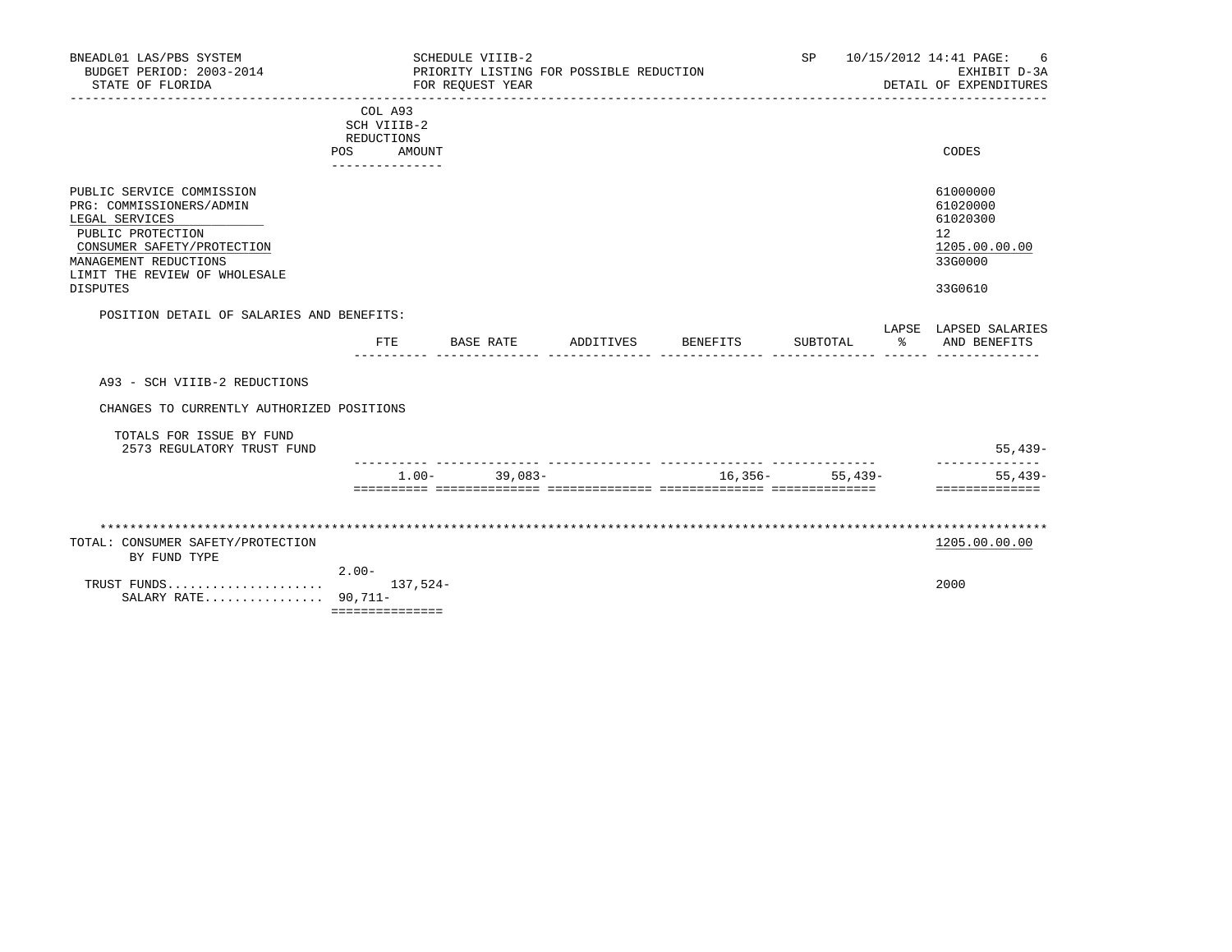| BNEADL01 LAS/PBS SYSTEM<br>BUDGET PERIOD: 2003-2014<br>STATE OF FLORIDA                                                                                                                      | SCHEDULE VIIIB-2<br>PRIORITY LISTING FOR POSSIBLE REDUCTION<br>FOR REOUEST YEAR | SP | 7<br>10/15/2012 14:41 PAGE:<br>EXHIBIT D-3A<br>DETAIL OF EXPENDITURES |
|----------------------------------------------------------------------------------------------------------------------------------------------------------------------------------------------|---------------------------------------------------------------------------------|----|-----------------------------------------------------------------------|
|                                                                                                                                                                                              | COL A93<br>SCH VIIIB-2<br>REDUCTIONS<br><b>POS</b><br>AMOUNT<br>_______________ |    | CODES                                                                 |
| PUBLIC SERVICE COMMISSION<br>PRG: UTIL REG/COMSUM/ASST<br>UTILITY REGULATION<br>PUBLIC PROTECTION<br>CONSUMER SAFETY/PROTECTION<br>MANAGEMENT REDUCTIONS<br>REDUCE ANNUAL REPORT REVIEWS FOR |                                                                                 |    | 61000000<br>61030000<br>61030100<br>12<br>1205.00.00.00<br>33G0000    |
| SMALL WATER AND WASTEWATER<br>COMPANIES<br>SALARY RATE<br>SALARY RATE 40,949-                                                                                                                | ===============                                                                 |    | 33G0390<br>000000                                                     |
| SALARIES AND BENEFITS<br>$-STATE$<br>REGULATORY TRUST FUND                                                                                                                                   | $1.00 -$<br>$56,379-$<br>===============                                        |    | 010000<br>2573 1                                                      |
| <b>EXPENSES</b>                                                                                                                                                                              | $-STATE$ 5,889-                                                                 |    | 040000<br>2573 1                                                      |
| REGULATORY TRUST FUND<br>SPECIAL CATEGORIES<br>TR/DMS/HR SVCS/STW CONTRCT                                                                                                                    | ===============                                                                 |    | 100000<br>107040                                                      |
| REGULATORY TRUST FUND<br>$-$ STATE                                                                                                                                                           | $354-$                                                                          |    | 2573 1                                                                |
| TOTAL: REDUCE ANNUAL REPORT REVIEWS FOR<br>SMALL WATER AND WASTEWATER<br>COMPANIES<br>TOTAL POSITIONS 1.00-<br>TOTAL ISSUE<br>TOTAL SALARY RATE 40,949-                                      | ===============<br>$62,622-$<br>===============                                 |    | 33G0390                                                               |
| AGENCY ISSUE NARRATIVE:                                                                                                                                                                      |                                                                                 |    |                                                                       |

SCH VIIIB-2 NARR 13-14 NARRATIVE: IT COMPONENT? NO Priority #3

 The Commission has the statutory obligation to ensure utility rates are fair and reasonable to both the ratepayers and utility companies. One way this obligation is met is by evaluating the financial status of utilities on a routine basis to see that utilities are not earning excess profits. The Annual Report of every Water and Wastewater company is reviewed each year. Since the risk of overearnings for smaller water and wastewater companies is lower a review of annual reports can be done less frequently. A less frequent review of earnings may result in some small companies earning above their authorized rate of return for a period of time. \*\*\*\*\*\*\*\*\*\*\*\*\*\*\*\*\*\*\*\*\*\*\*\*\*\*\*\*\*\*\*\*\*\*\*\*\*\*\*\*\*\*\*\*\*\*\*\*\*\*\*\*\*\*\*\*\*\*\*\*\*\*\*\*\*\*\*\*\*\*\*\*\*\*\*\*\*\*\*\*\*\*\*\*\*\*\*\*\*\*\*\*\*\*\*\*\*\*\*\*\*\*\*\*\*\*\*\*\*\*\*\*\*\*\*\*\*\*\*\*\*\*\*\*\*\*\*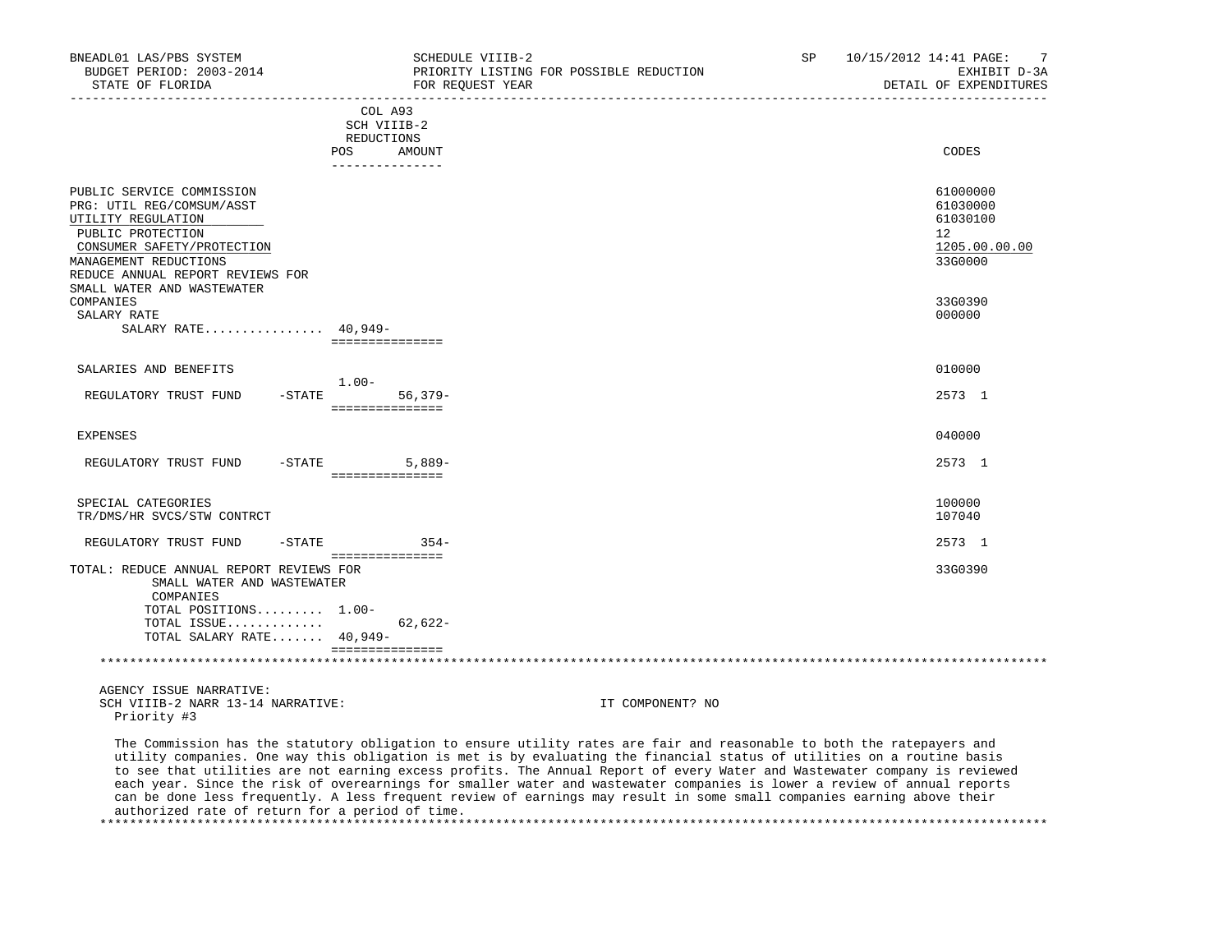| BNEADL01 LAS/PBS SYSTEM<br>BUDGET PERIOD: 2003-2014<br>STATE OF FLORIDA                                                                                                                                                    |                                                       | SCHEDULE VIIIB-2<br>FOR REOUEST YEAR | PRIORITY LISTING FOR POSSIBLE REDUCTION |          |                      |    | SP 10/15/2012 14:41 PAGE:<br>8<br>EXHIBIT D-3A<br>DETAIL OF EXPENDITURES        |
|----------------------------------------------------------------------------------------------------------------------------------------------------------------------------------------------------------------------------|-------------------------------------------------------|--------------------------------------|-----------------------------------------|----------|----------------------|----|---------------------------------------------------------------------------------|
|                                                                                                                                                                                                                            | COL A93<br>SCH VIIIB-2<br>REDUCTIONS<br>POS<br>AMOUNT |                                      |                                         |          |                      |    | CODES                                                                           |
| PUBLIC SERVICE COMMISSION<br>PRG: UTIL REG/COMSUM/ASST<br>UTILITY REGULATION<br>PUBLIC PROTECTION<br>CONSUMER SAFETY/PROTECTION<br>MANAGEMENT REDUCTIONS<br>REDUCE ANNUAL REPORT REVIEWS FOR<br>SMALL WATER AND WASTEWATER |                                                       |                                      |                                         |          |                      |    | 61000000<br>61030000<br>61030100<br>12 <sup>°</sup><br>1205.00.00.00<br>33G0000 |
| COMPANIES                                                                                                                                                                                                                  |                                                       |                                      |                                         |          |                      |    | 33G0390                                                                         |
| POSITION DETAIL OF SALARIES AND BENEFITS:                                                                                                                                                                                  | FTE                                                   | BASE RATE                            | ADDITIVES                               | BENEFITS | SUBTOTAL             | ႜႂ | LAPSE LAPSED SALARIES<br>AND BENEFITS                                           |
| A93 - SCH VIIIB-2 REDUCTIONS                                                                                                                                                                                               |                                                       |                                      |                                         |          |                      |    |                                                                                 |
| CHANGES TO CURRENTLY AUTHORIZED POSITIONS<br>1469 PROFESSIONAL ACCOUNTANT SPECIALIST<br>C0003 001                                                                                                                          | $1.00 -$                                              | 40,949-                              |                                         |          | $15,430-56,379-0.00$ |    | $56,379-$                                                                       |
| TOTALS FOR ISSUE BY FUND<br>2573 REGULATORY TRUST FUND                                                                                                                                                                     |                                                       |                                      |                                         |          |                      |    | $56,379-$                                                                       |
|                                                                                                                                                                                                                            |                                                       | $1.00 - 40.949 -$                    |                                         |          | $15,430-56,379-$     |    | ---------------<br>$56,379-$<br>==============                                  |
| ELIMINATE TELECOMMUNICATIONS<br>COMPETITION REPORT                                                                                                                                                                         |                                                       |                                      |                                         |          |                      |    | 33G0420                                                                         |
| SALARY RATE<br>SALARY RATE 34,501-                                                                                                                                                                                         | ===============                                       |                                      |                                         |          |                      |    | 000000                                                                          |
| SALARIES AND BENEFITS                                                                                                                                                                                                      |                                                       |                                      |                                         |          |                      |    | 010000                                                                          |
| REGULATORY TRUST FUND                                                                                                                                                                                                      | $1.00 -$<br>$-STATE$ 49, 103-<br>----------------     |                                      |                                         |          |                      |    | 2573 1                                                                          |
| <b>EXPENSES</b>                                                                                                                                                                                                            |                                                       |                                      |                                         |          |                      |    | 040000                                                                          |
| $-$ STATE<br>REGULATORY TRUST FUND                                                                                                                                                                                         | 5,889-<br>===============                             |                                      |                                         |          |                      |    | 2573 1                                                                          |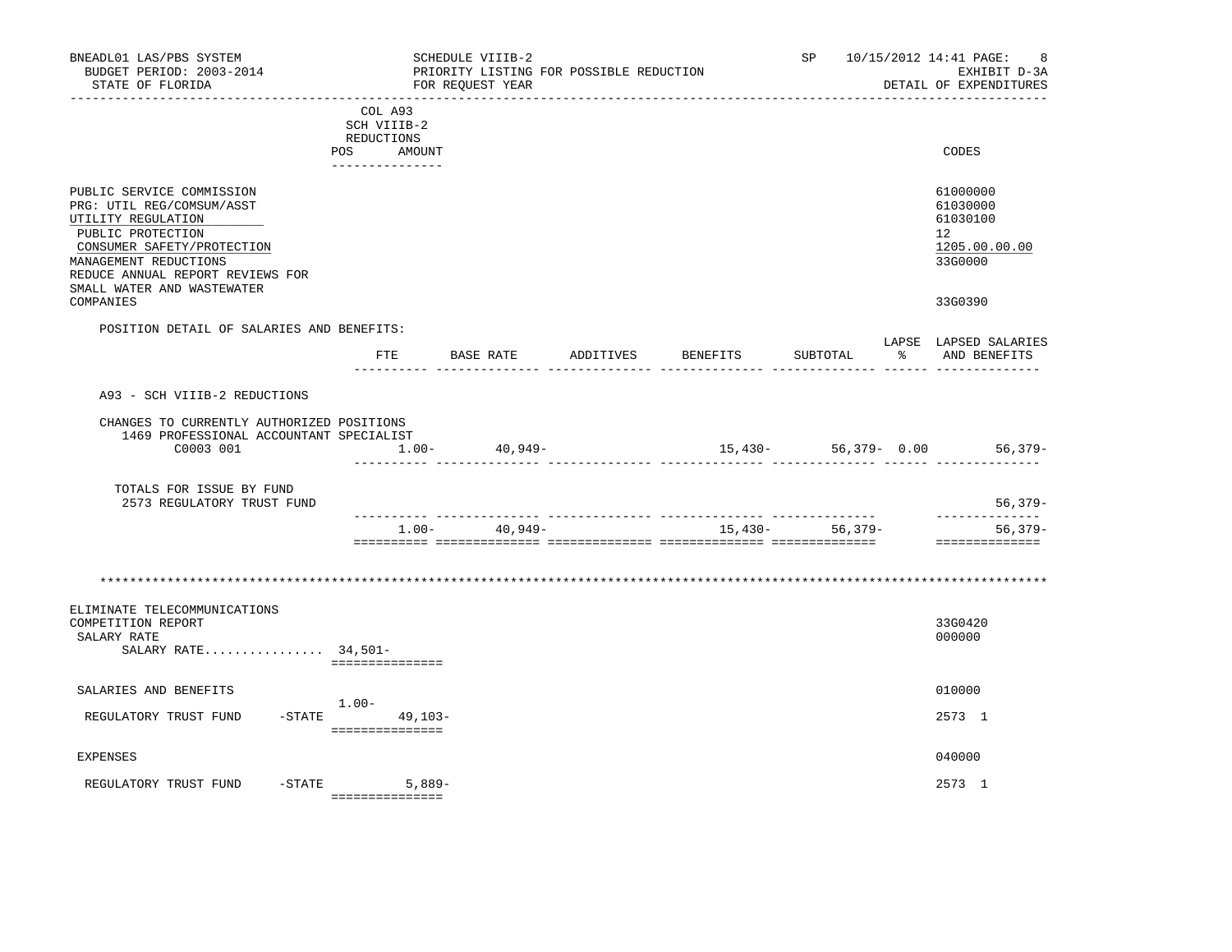| BNEADL01 LAS/PBS SYSTEM<br>BUDGET PERIOD: 2003-2014<br>STATE OF FLORIDA                                                              |                           | SCHEDULE VIIIB-2<br>PRIORITY LISTING FOR POSSIBLE REDUCTION<br>FOR REOUEST YEAR |                  |                                           | SP | 10/15/2012 14:41 PAGE:<br>9<br>EXHIBIT D-3A<br>DETAIL OF EXPENDITURES |
|--------------------------------------------------------------------------------------------------------------------------------------|---------------------------|---------------------------------------------------------------------------------|------------------|-------------------------------------------|----|-----------------------------------------------------------------------|
|                                                                                                                                      | COL A93                   |                                                                                 |                  |                                           |    |                                                                       |
|                                                                                                                                      | SCH VIIIB-2<br>REDUCTIONS |                                                                                 |                  |                                           |    |                                                                       |
|                                                                                                                                      | POS AMOUNT                |                                                                                 |                  |                                           |    | CODES                                                                 |
|                                                                                                                                      |                           |                                                                                 |                  |                                           |    |                                                                       |
| PUBLIC SERVICE COMMISSION                                                                                                            |                           |                                                                                 |                  |                                           |    | 61000000                                                              |
| PRG: UTIL REG/COMSUM/ASST                                                                                                            |                           |                                                                                 |                  |                                           |    | 61030000                                                              |
| UTILITY REGULATION                                                                                                                   |                           |                                                                                 |                  |                                           |    | 61030100                                                              |
| PUBLIC PROTECTION                                                                                                                    |                           |                                                                                 |                  |                                           |    | 12                                                                    |
| CONSUMER SAFETY/PROTECTION                                                                                                           |                           |                                                                                 |                  |                                           |    | 1205.00.00.00                                                         |
| MANAGEMENT REDUCTIONS                                                                                                                |                           |                                                                                 |                  |                                           |    | 33G0000                                                               |
| ELIMINATE TELECOMMUNICATIONS                                                                                                         |                           |                                                                                 |                  |                                           |    |                                                                       |
| COMPETITION REPORT                                                                                                                   |                           |                                                                                 |                  |                                           |    | 33G0420                                                               |
| SPECIAL CATEGORIES<br>TR/DMS/HR SVCS/STW CONTRCT                                                                                     |                           |                                                                                 |                  |                                           |    | 100000<br>107040                                                      |
|                                                                                                                                      |                           |                                                                                 |                  |                                           |    |                                                                       |
| $-STATE$ 354-<br>REGULATORY TRUST FUND                                                                                               |                           |                                                                                 |                  |                                           |    | 2573 1                                                                |
| and a construction of the construction of the construction of the construction of the construction of the const                      |                           |                                                                                 |                  |                                           |    |                                                                       |
| TOTAL: ELIMINATE TELECOMMUNICATIONS<br>COMPETITION REPORT                                                                            |                           |                                                                                 |                  |                                           |    | 33G0420                                                               |
| TOTAL POSITIONS 1.00-                                                                                                                |                           |                                                                                 |                  |                                           |    |                                                                       |
| TOTAL ISSUE                                                                                                                          | $55.346-$                 |                                                                                 |                  |                                           |    |                                                                       |
| TOTAL SALARY RATE 34,501-                                                                                                            |                           |                                                                                 |                  |                                           |    |                                                                       |
| =================                                                                                                                    |                           |                                                                                 |                  |                                           |    |                                                                       |
|                                                                                                                                      |                           |                                                                                 |                  |                                           |    |                                                                       |
| AGENCY ISSUE NARRATIVE:                                                                                                              |                           |                                                                                 |                  |                                           |    |                                                                       |
| SCH VIIIB-2 NARR 13-14 NARRATIVE:                                                                                                    |                           |                                                                                 | IT COMPONENT? NO |                                           |    |                                                                       |
| Priority #1<br>The Status of Competition in the Telecommunications Market Report is an annual legislative report required by 364.386 |                           |                                                                                 |                  |                                           |    |                                                                       |
| F.S. This report offers information that is not otherwise available and no other agency has the authority to ask for most            |                           |                                                                                 |                  |                                           |    |                                                                       |
| of the information. The report contains Florida specific information that is not found elsewhere. Much of the information            |                           |                                                                                 |                  |                                           |    |                                                                       |
| for the report is not public information and is filed with the Commission on a confidential basis to be aggregated for               |                           |                                                                                 |                  |                                           |    |                                                                       |
| publication purposes.                                                                                                                |                           |                                                                                 |                  |                                           |    |                                                                       |
|                                                                                                                                      |                           |                                                                                 |                  |                                           |    |                                                                       |
|                                                                                                                                      |                           |                                                                                 |                  |                                           |    |                                                                       |
| POSITION DETAIL OF SALARIES AND BENEFITS:                                                                                            |                           |                                                                                 |                  |                                           |    |                                                                       |
|                                                                                                                                      |                           |                                                                                 |                  | FTE BASE RATE ADDITIVES BENEFITS SUBTOTAL |    | LAPSE LAPSED SALARIES                                                 |
|                                                                                                                                      |                           |                                                                                 |                  |                                           |    | % AND BENEFITS                                                        |
| A93 - SCH VIIIB-2 REDUCTIONS                                                                                                         |                           |                                                                                 |                  |                                           |    |                                                                       |
|                                                                                                                                      |                           |                                                                                 |                  |                                           |    |                                                                       |
| CHANGES TO CURRENTLY AUTHORIZED POSITIONS<br>1642 REGULATORY ANALYST II                                                              |                           |                                                                                 |                  |                                           |    |                                                                       |
| C0001 001                                                                                                                            |                           | $1.00 - 34,501 -$                                                               |                  | $14,602 49,103-$ 0.00 $49,103-$           |    |                                                                       |
|                                                                                                                                      |                           |                                                                                 |                  |                                           |    |                                                                       |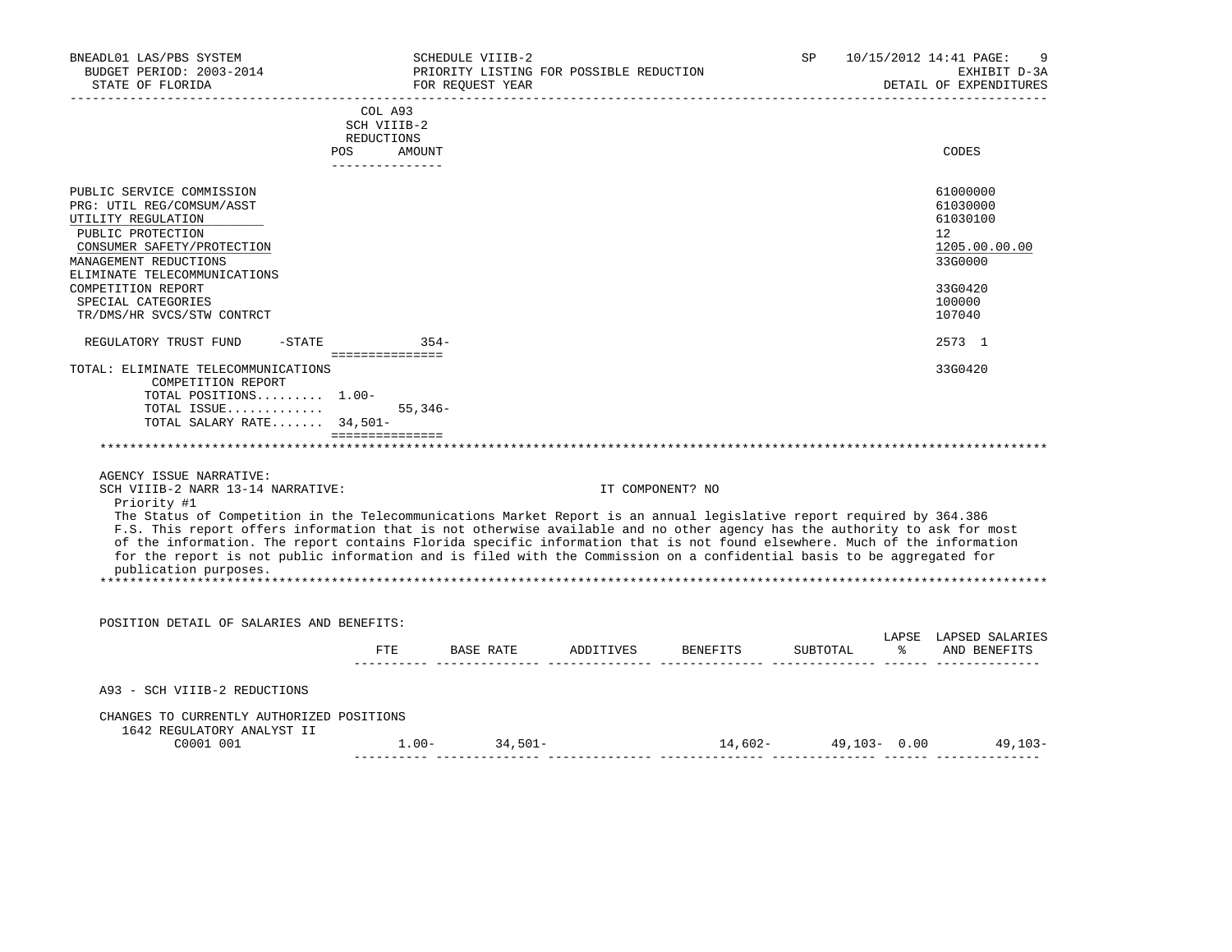| BNEADL01 LAS/PBS SYSTEM<br>BUDGET PERIOD: 2003-2014<br>STATE OF FLORIDA                                                                                                                                        |                                                                       | SCHEDULE VIIIB-2<br>FOR REOUEST YEAR | PRIORITY LISTING FOR POSSIBLE REDUCTION |          | SP       |   | 10/15/2012 14:41 PAGE: 10<br>EXHIBIT D-3A<br>DETAIL OF EXPENDITURES           |
|----------------------------------------------------------------------------------------------------------------------------------------------------------------------------------------------------------------|-----------------------------------------------------------------------|--------------------------------------|-----------------------------------------|----------|----------|---|-------------------------------------------------------------------------------|
|                                                                                                                                                                                                                | COL A93<br>SCH VIIIB-2<br>REDUCTIONS<br>POS AMOUNT<br>--------------- |                                      |                                         |          |          |   | CODES                                                                         |
| PUBLIC SERVICE COMMISSION<br>PRG: UTIL REG/COMSUM/ASST<br>UTILITY REGULATION<br>PUBLIC PROTECTION<br>CONSUMER SAFETY/PROTECTION<br>MANAGEMENT REDUCTIONS<br>ELIMINATE TELECOMMUNICATIONS<br>COMPETITION REPORT |                                                                       |                                      |                                         |          |          |   | 61000000<br>61030000<br>61030100<br>12<br>1205.00.00.00<br>33G0000<br>33G0420 |
| POSITION DETAIL OF SALARIES AND BENEFITS:                                                                                                                                                                      |                                                                       |                                      |                                         |          |          |   |                                                                               |
|                                                                                                                                                                                                                | ETE                                                                   | BASE RATE                            | ADDITIVES                               | BENEFITS | SUBTOTAL | ႜ | LAPSE LAPSED SALARIES<br>AND BENEFITS                                         |
| CHANGES TO CURRENTLY AUTHORIZED POSITIONS<br>TOTALS FOR ISSUE BY FUND<br>2573 REGULATORY TRUST FUND                                                                                                            |                                                                       |                                      |                                         |          |          |   | $49,103-$                                                                     |
|                                                                                                                                                                                                                | $1.00 -$                                                              | $34.501 -$                           |                                         | 14,602-  | 49,103-  |   | $49.103 -$<br>==============                                                  |
| REDUCE THE PUBLIC SERVICE<br>COMMISSION (PSC) OUTREACH FOR THE<br>LIFELINE PROGRAM<br>SALARY RATE<br>SALARY RATE 32,698-                                                                                       | ===============                                                       |                                      |                                         |          |          |   | 33G0430<br>000000                                                             |
| SALARIES AND BENEFITS                                                                                                                                                                                          |                                                                       |                                      |                                         |          |          |   | 010000                                                                        |
| REGULATORY TRUST FUND                                                                                                                                                                                          | $1.00-$<br>$-$ STATE 48, 233-<br>===============                      |                                      |                                         |          |          |   | 2573 1                                                                        |
| <b>EXPENSES</b>                                                                                                                                                                                                |                                                                       |                                      |                                         |          |          |   | 040000                                                                        |
| -STATE<br>REGULATORY TRUST FUND                                                                                                                                                                                | $5,889-$<br>===============                                           |                                      |                                         |          |          |   | 2573 1                                                                        |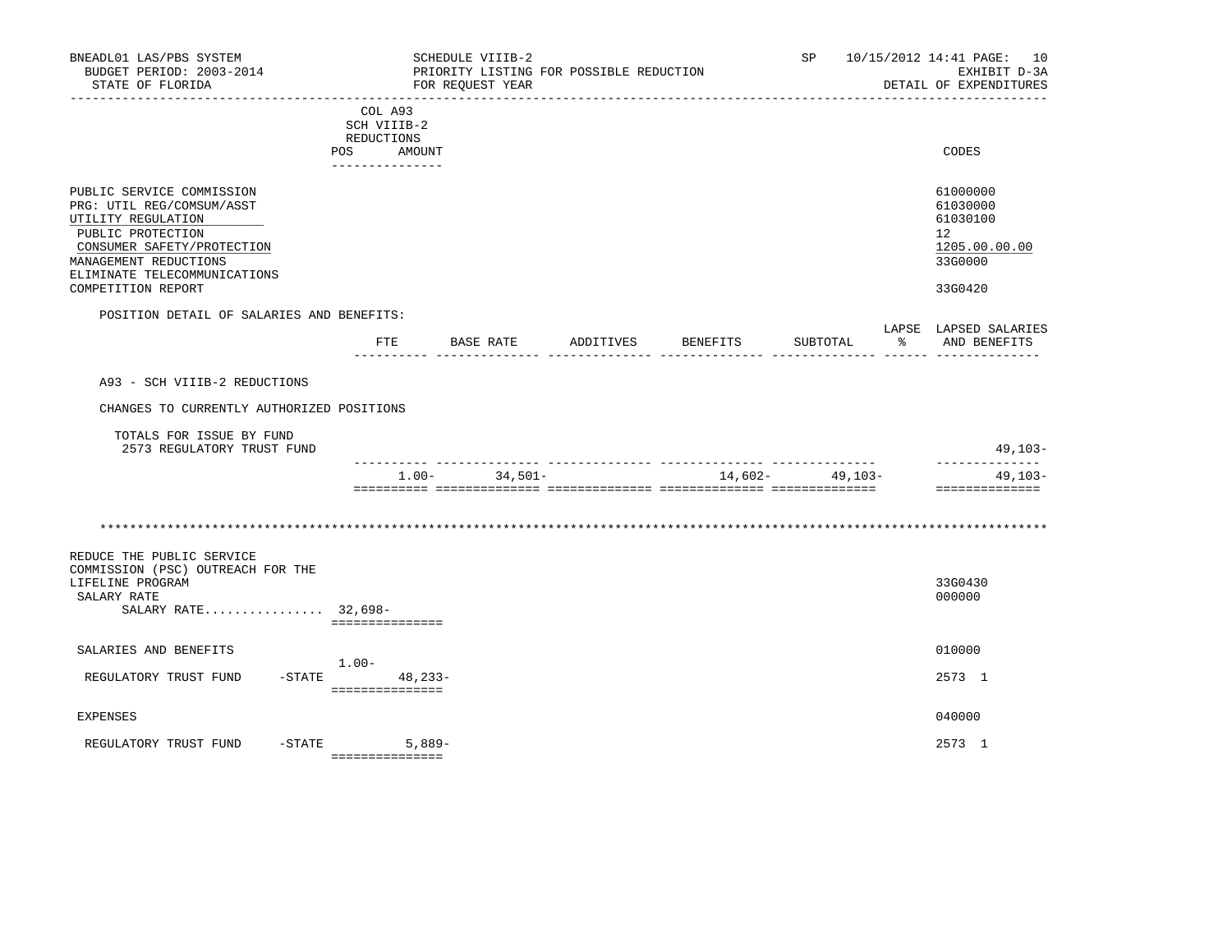| BNEADL01 LAS/PBS SYSTEM<br>BUDGET PERIOD: 2003-2014<br>STATE OF FLORIDA                                                                                                                                                                                                                                                                                                                                                                                                                                                                                                                                                                                                              |                                                | SCHEDULE VIIIB-2<br>PRIORITY LISTING FOR POSSIBLE REDUCTION<br>FOR REOUEST YEAR |           |                  | SP       |         | 10/15/2012 14:41 PAGE: 11<br>EXHIBIT D-3A<br>DETAIL OF EXPENDITURES |
|--------------------------------------------------------------------------------------------------------------------------------------------------------------------------------------------------------------------------------------------------------------------------------------------------------------------------------------------------------------------------------------------------------------------------------------------------------------------------------------------------------------------------------------------------------------------------------------------------------------------------------------------------------------------------------------|------------------------------------------------|---------------------------------------------------------------------------------|-----------|------------------|----------|---------|---------------------------------------------------------------------|
| POS                                                                                                                                                                                                                                                                                                                                                                                                                                                                                                                                                                                                                                                                                  | COL A93<br>SCH VIIIB-2<br>REDUCTIONS<br>AMOUNT |                                                                                 |           |                  |          |         | CODES                                                               |
|                                                                                                                                                                                                                                                                                                                                                                                                                                                                                                                                                                                                                                                                                      | _______________                                |                                                                                 |           |                  |          |         |                                                                     |
| PUBLIC SERVICE COMMISSION<br>PRG: UTIL REG/COMSUM/ASST<br>UTILITY REGULATION<br>PUBLIC PROTECTION<br>CONSUMER SAFETY/PROTECTION<br>MANAGEMENT REDUCTIONS<br>REDUCE THE PUBLIC SERVICE<br>COMMISSION (PSC) OUTREACH FOR THE                                                                                                                                                                                                                                                                                                                                                                                                                                                           |                                                |                                                                                 |           |                  |          |         | 61000000<br>61030000<br>61030100<br>12<br>1205.00.00.00<br>33G0000  |
| LIFELINE PROGRAM                                                                                                                                                                                                                                                                                                                                                                                                                                                                                                                                                                                                                                                                     |                                                |                                                                                 |           |                  |          |         | 33G0430                                                             |
| SPECIAL CATEGORIES<br>TR/DMS/HR SVCS/STW CONTRCT                                                                                                                                                                                                                                                                                                                                                                                                                                                                                                                                                                                                                                     |                                                |                                                                                 |           |                  |          |         | 100000<br>107040                                                    |
| REGULATORY TRUST FUND<br>$-$ STATE                                                                                                                                                                                                                                                                                                                                                                                                                                                                                                                                                                                                                                                   | ===============                                | $354-$                                                                          |           |                  |          |         | 2573 1                                                              |
| TOTAL: REDUCE THE PUBLIC SERVICE<br>COMMISSION (PSC) OUTREACH FOR THE<br>LIFELINE PROGRAM<br>TOTAL POSITIONS 1.00-<br>TOTAL ISSUE<br>TOTAL SALARY RATE 32,698-                                                                                                                                                                                                                                                                                                                                                                                                                                                                                                                       | $54,476-$<br>----------------                  |                                                                                 |           |                  |          |         | 33G0430                                                             |
|                                                                                                                                                                                                                                                                                                                                                                                                                                                                                                                                                                                                                                                                                      |                                                |                                                                                 |           |                  |          |         |                                                                     |
| AGENCY ISSUE NARRATIVE:<br>SCH VIIIB-2 NARR 13-14 NARRATIVE:<br>Priority #10                                                                                                                                                                                                                                                                                                                                                                                                                                                                                                                                                                                                         |                                                |                                                                                 |           | IT COMPONENT? NO |          |         |                                                                     |
| Pursuant to Section 364.10, Lifeline service, the Legislature has indicated that the PSC may inform consumers about the<br>availability of the Lifeline Assistance (Lifeline) program for low-income households. The PSC's current Lifeline<br>educational activities focus on grass roots efforts to increase awareness about the coordinated enrollment and online<br>application process. The outreach activities have been responsible for increasing Lifeline enrollment over the past<br>several years. A reduction in Commission outreach could result in a decline in Lifeline awareness, potentially resulting<br>in a reduction in enrollment among low-income households. |                                                |                                                                                 |           |                  |          |         |                                                                     |
| POSITION DETAIL OF SALARIES AND BENEFITS:                                                                                                                                                                                                                                                                                                                                                                                                                                                                                                                                                                                                                                            |                                                |                                                                                 |           |                  |          |         |                                                                     |
|                                                                                                                                                                                                                                                                                                                                                                                                                                                                                                                                                                                                                                                                                      | FTE                                            | BASE RATE                                                                       | ADDITIVES | BENEFITS         | SUBTOTAL | - 왕 - 한 | LAPSE LAPSED SALARIES<br>AND BENEFITS                               |
| A93 - SCH VIIIB-2 REDUCTIONS                                                                                                                                                                                                                                                                                                                                                                                                                                                                                                                                                                                                                                                         |                                                |                                                                                 |           |                  |          |         |                                                                     |
|                                                                                                                                                                                                                                                                                                                                                                                                                                                                                                                                                                                                                                                                                      |                                                |                                                                                 |           |                  |          |         |                                                                     |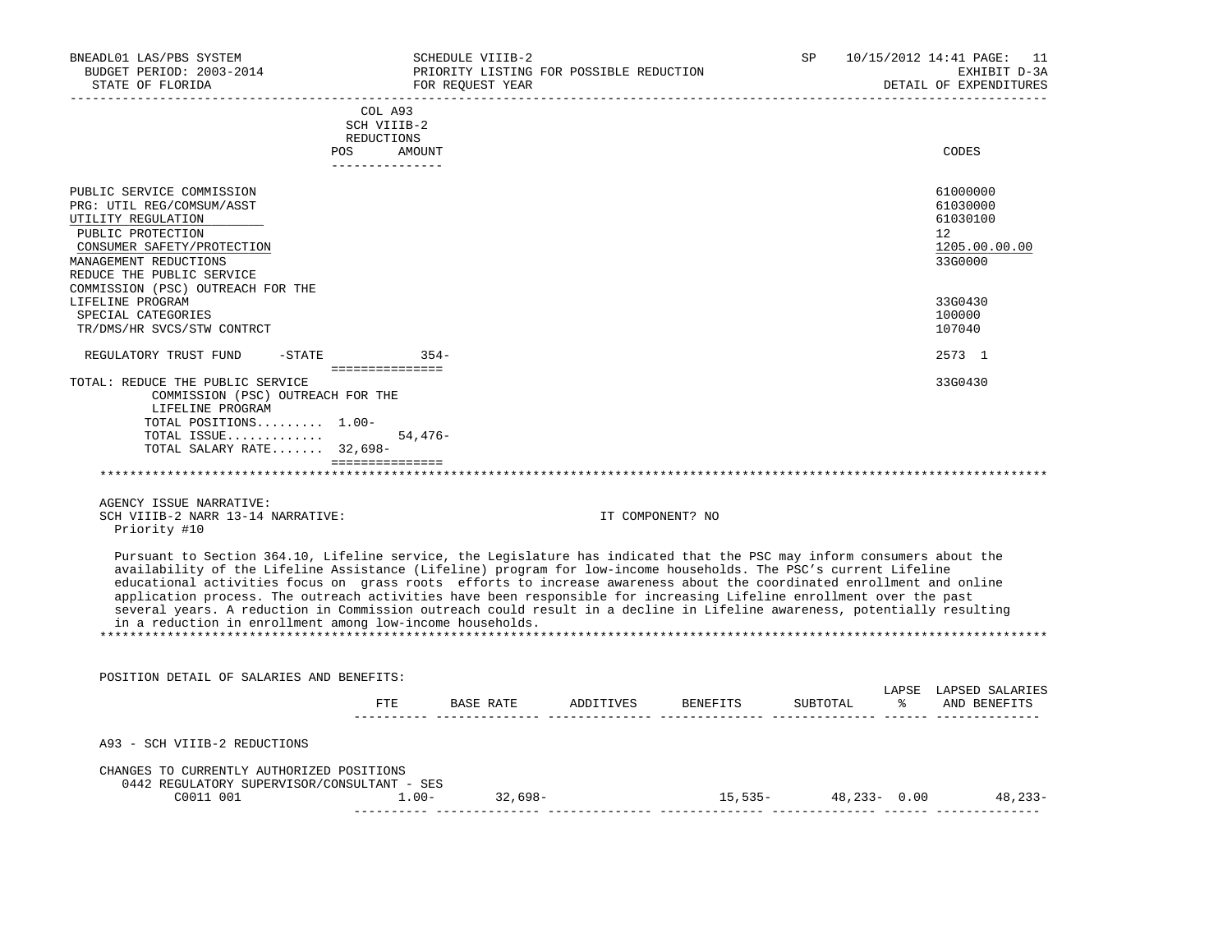| BNEADL01 LAS/PBS SYSTEM<br>BUDGET PERIOD: 2003-2014<br>STATE OF FLORIDA                                                                                                                                                    |                                                  | SCHEDULE VIIIB-2<br>PRIORITY LISTING FOR POSSIBLE REDUCTION<br>FOR REQUEST YEAR |           |          | SP                                    |   | 10/15/2012 14:41 PAGE: 12<br>EXHIBIT D-3A<br>DETAIL OF EXPENDITURES             |
|----------------------------------------------------------------------------------------------------------------------------------------------------------------------------------------------------------------------------|--------------------------------------------------|---------------------------------------------------------------------------------|-----------|----------|---------------------------------------|---|---------------------------------------------------------------------------------|
|                                                                                                                                                                                                                            | COL A93<br>SCH VIIIB-2<br>REDUCTIONS             |                                                                                 |           |          |                                       |   |                                                                                 |
|                                                                                                                                                                                                                            | POS<br>AMOUNT<br>---------------                 |                                                                                 |           |          |                                       |   | CODES                                                                           |
| PUBLIC SERVICE COMMISSION<br>PRG: UTIL REG/COMSUM/ASST<br>UTILITY REGULATION<br>PUBLIC PROTECTION<br>CONSUMER SAFETY/PROTECTION<br>MANAGEMENT REDUCTIONS<br>REDUCE THE PUBLIC SERVICE<br>COMMISSION (PSC) OUTREACH FOR THE |                                                  |                                                                                 |           |          |                                       |   | 61000000<br>61030000<br>61030100<br>12 <sup>°</sup><br>1205.00.00.00<br>33G0000 |
| LIFELINE PROGRAM                                                                                                                                                                                                           |                                                  |                                                                                 |           |          |                                       |   | 33G0430                                                                         |
| POSITION DETAIL OF SALARIES AND BENEFITS:                                                                                                                                                                                  | ETE                                              | BASE RATE                                                                       | ADDITIVES | BENEFITS | SUBTOTAL                              | ႜ | LAPSE LAPSED SALARIES<br>AND BENEFITS                                           |
|                                                                                                                                                                                                                            |                                                  |                                                                                 |           |          |                                       |   |                                                                                 |
| A93 - SCH VIIIB-2 REDUCTIONS                                                                                                                                                                                               |                                                  |                                                                                 |           |          |                                       |   |                                                                                 |
| CHANGES TO CURRENTLY AUTHORIZED POSITIONS                                                                                                                                                                                  |                                                  |                                                                                 |           |          |                                       |   |                                                                                 |
| TOTALS FOR ISSUE BY FUND<br>2573 REGULATORY TRUST FUND                                                                                                                                                                     |                                                  |                                                                                 |           |          |                                       |   | $48, 233 -$                                                                     |
|                                                                                                                                                                                                                            | $1.00 -$                                         | 32,698-                                                                         |           |          | -- --------------<br>$15,535-48,233-$ |   | --------------<br>$48, 233 -$<br>==============                                 |
|                                                                                                                                                                                                                            |                                                  |                                                                                 |           |          |                                       |   |                                                                                 |
| REDUCE CONSUMER COMPLAINT STAFF<br>SALARY RATE<br>SALARY RATE 27,927-                                                                                                                                                      | ===============                                  |                                                                                 |           |          |                                       |   | 33G0440<br>000000                                                               |
| SALARIES AND BENEFITS                                                                                                                                                                                                      |                                                  |                                                                                 |           |          |                                       |   | 010000                                                                          |
| REGULATORY TRUST FUND                                                                                                                                                                                                      | $1.00-$<br>$-$ STATE 41,686-<br>================ |                                                                                 |           |          |                                       |   | 2573 1                                                                          |
| <b>EXPENSES</b>                                                                                                                                                                                                            |                                                  |                                                                                 |           |          |                                       |   | 040000                                                                          |
| $-STATE$<br>REGULATORY TRUST FUND                                                                                                                                                                                          | $5,889-$<br>===============                      |                                                                                 |           |          |                                       |   | 2573 1                                                                          |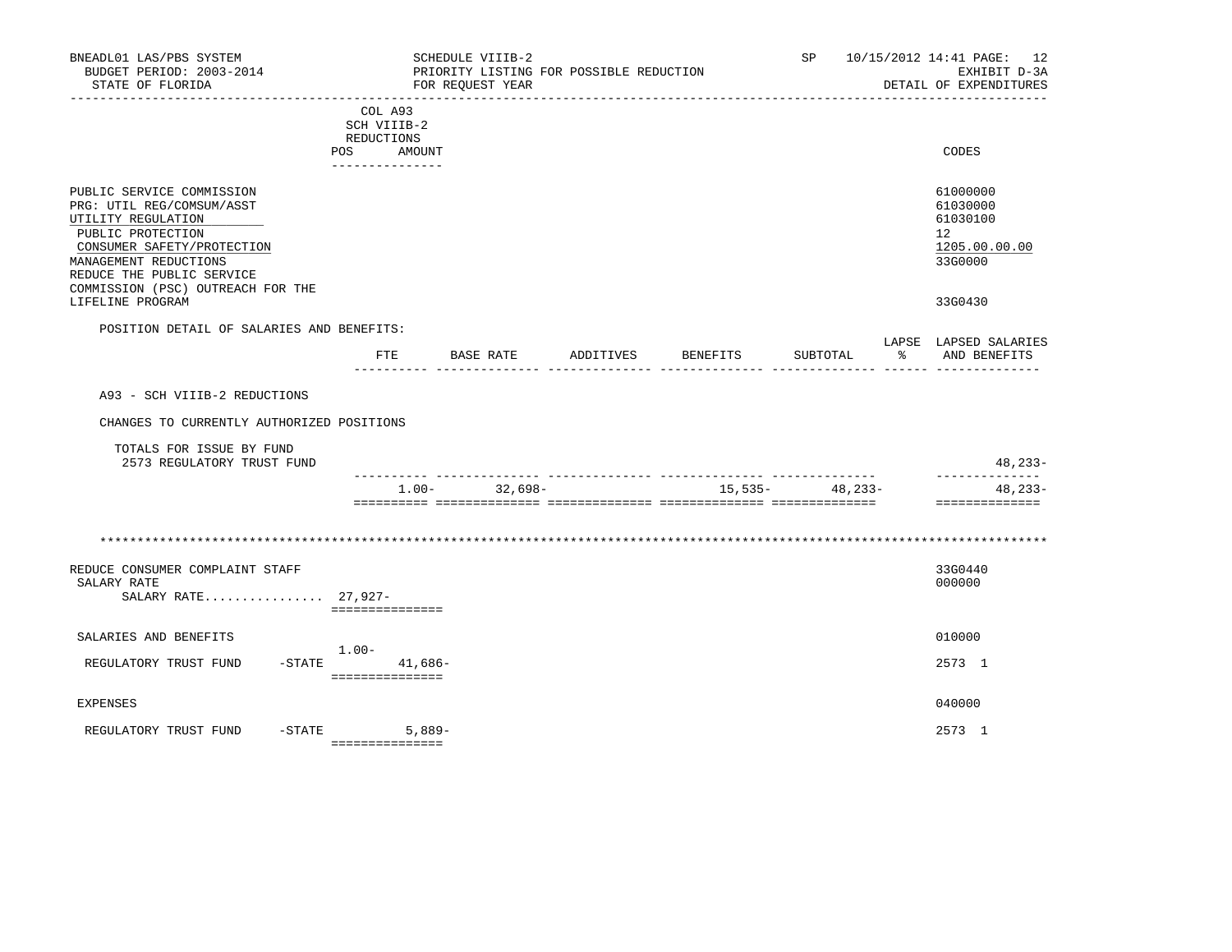| BNEADL01 LAS/PBS SYSTEM<br>BUDGET PERIOD: 2003-2014<br>STATE OF FLORIDA                                                                                                                                                                                                                                                                             |                                         | SCHEDULE VIIIB-2<br>PRIORITY LISTING FOR POSSIBLE REDUCTION<br>FOR REOUEST YEAR |                  |                    | SP               |               | 10/15/2012 14:41 PAGE: 13<br>EXHIBIT D-3A<br>DETAIL OF EXPENDITURES |
|-----------------------------------------------------------------------------------------------------------------------------------------------------------------------------------------------------------------------------------------------------------------------------------------------------------------------------------------------------|-----------------------------------------|---------------------------------------------------------------------------------|------------------|--------------------|------------------|---------------|---------------------------------------------------------------------|
|                                                                                                                                                                                                                                                                                                                                                     |                                         |                                                                                 |                  |                    |                  |               |                                                                     |
|                                                                                                                                                                                                                                                                                                                                                     | COL A93<br>SCH VIIIB-2                  |                                                                                 |                  |                    |                  |               |                                                                     |
|                                                                                                                                                                                                                                                                                                                                                     | REDUCTIONS                              |                                                                                 |                  |                    |                  |               |                                                                     |
|                                                                                                                                                                                                                                                                                                                                                     | <b>POS</b><br>AMOUNT<br>--------------- |                                                                                 |                  |                    |                  |               | CODES                                                               |
| PUBLIC SERVICE COMMISSION                                                                                                                                                                                                                                                                                                                           |                                         |                                                                                 |                  |                    |                  |               | 61000000                                                            |
| PRG: UTIL REG/COMSUM/ASST                                                                                                                                                                                                                                                                                                                           |                                         |                                                                                 |                  |                    |                  |               | 61030000                                                            |
| UTILITY REGULATION                                                                                                                                                                                                                                                                                                                                  |                                         |                                                                                 |                  |                    |                  |               | 61030100                                                            |
| PUBLIC PROTECTION                                                                                                                                                                                                                                                                                                                                   |                                         |                                                                                 |                  |                    |                  |               | 12                                                                  |
| CONSUMER SAFETY/PROTECTION                                                                                                                                                                                                                                                                                                                          |                                         |                                                                                 |                  |                    |                  |               | 1205.00.00.00                                                       |
| MANAGEMENT REDUCTIONS                                                                                                                                                                                                                                                                                                                               |                                         |                                                                                 |                  |                    |                  |               | 33G0000                                                             |
| REDUCE CONSUMER COMPLAINT STAFF<br>SPECIAL CATEGORIES                                                                                                                                                                                                                                                                                               |                                         |                                                                                 |                  |                    |                  |               | 33G0440<br>100000                                                   |
| TR/DMS/HR SVCS/STW CONTRCT                                                                                                                                                                                                                                                                                                                          |                                         |                                                                                 |                  |                    |                  |               | 107040                                                              |
| $-STATE$<br>REGULATORY TRUST FUND                                                                                                                                                                                                                                                                                                                   | $354-$                                  |                                                                                 |                  |                    |                  |               | 2573 1                                                              |
|                                                                                                                                                                                                                                                                                                                                                     | ________________                        |                                                                                 |                  |                    |                  |               |                                                                     |
| TOTAL: REDUCE CONSUMER COMPLAINT STAFF<br>TOTAL POSITIONS $1.00 -$                                                                                                                                                                                                                                                                                  |                                         |                                                                                 |                  |                    |                  |               | 33G0440                                                             |
| TOTAL ISSUE                                                                                                                                                                                                                                                                                                                                         | $47.929 -$                              |                                                                                 |                  |                    |                  |               |                                                                     |
| TOTAL SALARY RATE 27,927-                                                                                                                                                                                                                                                                                                                           |                                         |                                                                                 |                  |                    |                  |               |                                                                     |
|                                                                                                                                                                                                                                                                                                                                                     |                                         |                                                                                 |                  |                    |                  |               |                                                                     |
|                                                                                                                                                                                                                                                                                                                                                     |                                         |                                                                                 |                  |                    |                  |               |                                                                     |
| AGENCY ISSUE NARRATIVE:                                                                                                                                                                                                                                                                                                                             |                                         |                                                                                 |                  |                    |                  |               |                                                                     |
| SCH VIIIB-2 NARR 13-14 NARRATIVE:<br>Priority #2                                                                                                                                                                                                                                                                                                    |                                         |                                                                                 | IT COMPONENT? NO |                    |                  |               |                                                                     |
| The Public Service Commission investigates consumer complaints and inquiries filed with the Commission. In 2011, the<br>Public Service Commission investigated and closed more than 11,500 complaints. This reduction may result in customers<br>experiencing a delay in the time to get a resolution to their complaint filed with the Commission. |                                         |                                                                                 |                  |                    |                  |               |                                                                     |
| POSITION DETAIL OF SALARIES AND BENEFITS:                                                                                                                                                                                                                                                                                                           |                                         |                                                                                 |                  |                    |                  |               |                                                                     |
|                                                                                                                                                                                                                                                                                                                                                     |                                         |                                                                                 |                  |                    |                  |               | LAPSE LAPSED SALARIES                                               |
|                                                                                                                                                                                                                                                                                                                                                     | FTE                                     | BASE RATE                                                                       |                  | ADDITIVES BENEFITS | SUBTOTAL         | $\frac{1}{2}$ | AND BENEFITS                                                        |
| A93 - SCH VIIIB-2 REDUCTIONS                                                                                                                                                                                                                                                                                                                        |                                         |                                                                                 |                  |                    |                  |               |                                                                     |
| CHANGES TO CURRENTLY AUTHORIZED POSITIONS<br>0441 REGULATORY SPECIALIST II                                                                                                                                                                                                                                                                          |                                         |                                                                                 |                  |                    |                  |               |                                                                     |
| C0002 001                                                                                                                                                                                                                                                                                                                                           |                                         | $1.00 - 27,927 -$                                                               |                  |                    |                  |               | $13,759-41,686-0.00$ $41,686-$                                      |
|                                                                                                                                                                                                                                                                                                                                                     |                                         |                                                                                 |                  |                    |                  |               |                                                                     |
| TOTALS FOR ISSUE BY FUND<br>2573 REGULATORY TRUST FUND                                                                                                                                                                                                                                                                                              |                                         |                                                                                 |                  |                    |                  |               | 41,686-                                                             |
|                                                                                                                                                                                                                                                                                                                                                     |                                         |                                                                                 |                  |                    |                  |               | . _ _ _ _ _ _ _ _ _ _ _ _ _                                         |
|                                                                                                                                                                                                                                                                                                                                                     |                                         | $1.00 - 27,927 -$                                                               |                  |                    |                  |               |                                                                     |
|                                                                                                                                                                                                                                                                                                                                                     |                                         |                                                                                 |                  |                    | $13,759 41,686-$ |               | 41,686-<br>==============                                           |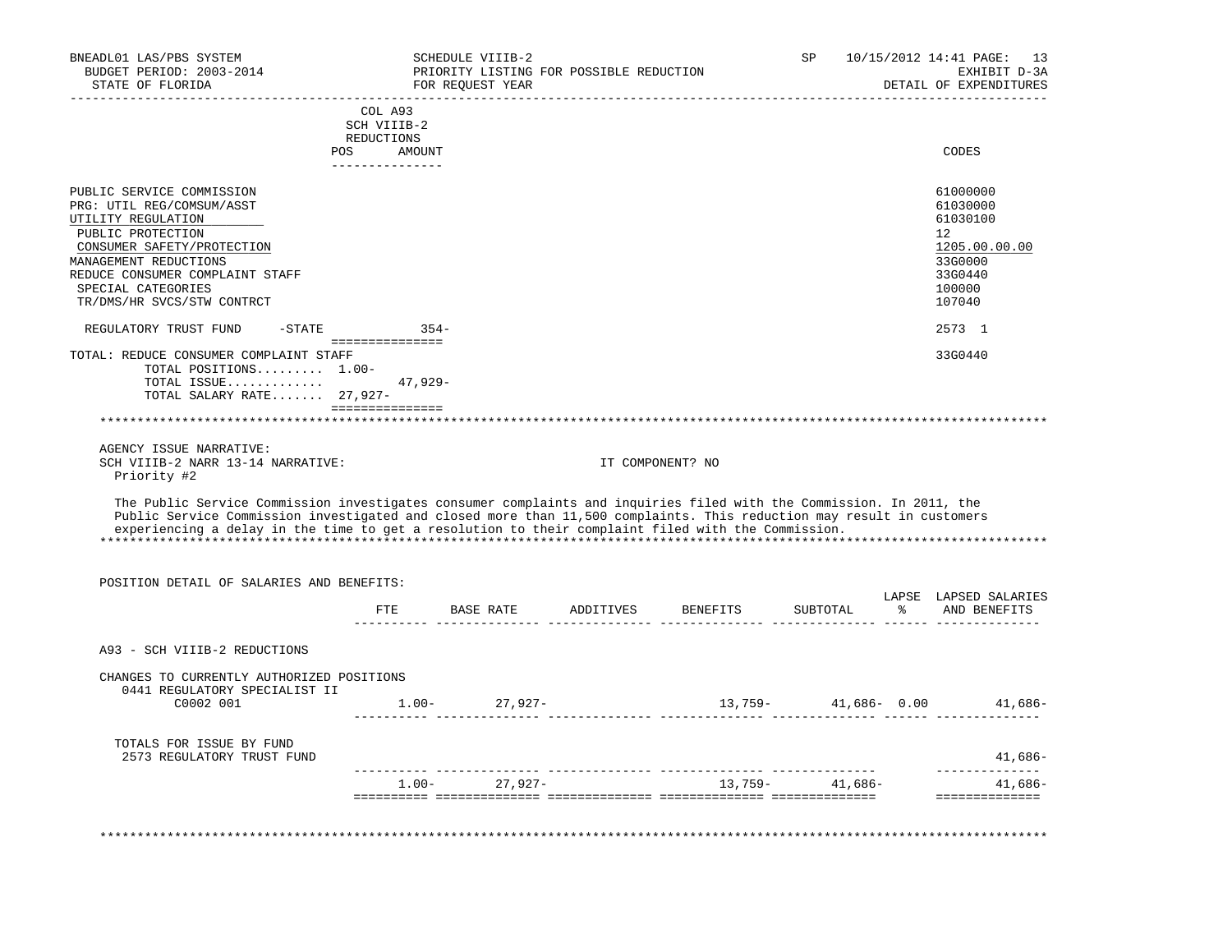| BNEADL01 LAS/PBS SYSTEM<br>BUDGET PERIOD: 2003-2014<br>STATE OF FLORIDA                                                                                                                  | SCHEDULE VIIIB-2<br>PRIORITY LISTING FOR POSSIBLE REDUCTION<br>FOR REOUEST YEAR                                                                                                                                                                                                                                                                                                                                                                                                                                                                                                                                          | SP | 10/15/2012 14:41 PAGE:<br>14<br>EXHIBIT D-3A<br>DETAIL OF EXPENDITURES<br>________________________ |
|------------------------------------------------------------------------------------------------------------------------------------------------------------------------------------------|--------------------------------------------------------------------------------------------------------------------------------------------------------------------------------------------------------------------------------------------------------------------------------------------------------------------------------------------------------------------------------------------------------------------------------------------------------------------------------------------------------------------------------------------------------------------------------------------------------------------------|----|----------------------------------------------------------------------------------------------------|
|                                                                                                                                                                                          | COL A93<br>SCH VIIIB-2<br>REDUCTIONS<br>AMOUNT<br><b>POS</b><br>---------------                                                                                                                                                                                                                                                                                                                                                                                                                                                                                                                                          |    | CODES                                                                                              |
| PUBLIC SERVICE COMMISSION<br>PRG: UTIL REG/COMSUM/ASST<br>UTILITY REGULATION<br>PUBLIC PROTECTION<br>CONSUMER SAFETY/PROTECTION<br>MANAGEMENT REDUCTIONS<br>ELIMINATE TELECOMMUNICATIONS |                                                                                                                                                                                                                                                                                                                                                                                                                                                                                                                                                                                                                          |    | 61000000<br>61030000<br>61030100<br>12<br>1205.00.00.00<br>33G0000                                 |
| <b>REPORTS</b><br>SALARY RATE<br>SALARY RATE 34,501-                                                                                                                                     | ===============                                                                                                                                                                                                                                                                                                                                                                                                                                                                                                                                                                                                          |    | 33G0500<br>000000                                                                                  |
| SALARIES AND BENEFITS                                                                                                                                                                    |                                                                                                                                                                                                                                                                                                                                                                                                                                                                                                                                                                                                                          |    | 010000                                                                                             |
| $-STATE$<br>REGULATORY TRUST FUND                                                                                                                                                        | $1.00 -$<br>$49,103-$<br>===============                                                                                                                                                                                                                                                                                                                                                                                                                                                                                                                                                                                 |    | 2573 1                                                                                             |
| <b>EXPENSES</b>                                                                                                                                                                          |                                                                                                                                                                                                                                                                                                                                                                                                                                                                                                                                                                                                                          |    | 040000                                                                                             |
| REGULATORY TRUST FUND                                                                                                                                                                    | $-STATE$<br>$5,889-$<br>===============                                                                                                                                                                                                                                                                                                                                                                                                                                                                                                                                                                                  |    | 2573 1                                                                                             |
| SPECIAL CATEGORIES<br>TR/DMS/HR SVCS/STW CONTRCT                                                                                                                                         |                                                                                                                                                                                                                                                                                                                                                                                                                                                                                                                                                                                                                          |    | 100000<br>107040                                                                                   |
| REGULATORY TRUST FUND<br>-STATE                                                                                                                                                          | $354-$                                                                                                                                                                                                                                                                                                                                                                                                                                                                                                                                                                                                                   |    | 2573 1                                                                                             |
| TOTAL: ELIMINATE TELECOMMUNICATIONS<br>REPORTS                                                                                                                                           | ===============                                                                                                                                                                                                                                                                                                                                                                                                                                                                                                                                                                                                          |    | 33G0500                                                                                            |
| TOTAL POSITIONS 1.00-<br>TOTAL ISSUE<br>TOTAL SALARY RATE 34,501-                                                                                                                        | $55.346-$<br>_________________                                                                                                                                                                                                                                                                                                                                                                                                                                                                                                                                                                                           |    |                                                                                                    |
|                                                                                                                                                                                          |                                                                                                                                                                                                                                                                                                                                                                                                                                                                                                                                                                                                                          |    |                                                                                                    |
| AGENCY ISSUE NARRATIVE:<br>SCH VIIIB-2 NARR 13-14 NARRATIVE:<br>Priority #7                                                                                                              | IT COMPONENT? NO                                                                                                                                                                                                                                                                                                                                                                                                                                                                                                                                                                                                         |    |                                                                                                    |
| $-427.704(9)$ .                                                                                                                                                                          | The Lifeline (Lifeline) Report and the Telecommunications Relay Access System Act (Relay) Report are required by statute<br>to be published annually. The Lifeline Report is filed with the legislature. The Relay Report must be placed on the<br>FPSC's website. Each of these reports offers information that is not otherwise available and no other agency has the<br>authority to ask for most of the information. The reports contain Florida specific information that is not found<br>elsewhere. The following statutes would need to be repealed to eliminate the reports: Lifeline - 364.10(2)(h),) and Relay |    |                                                                                                    |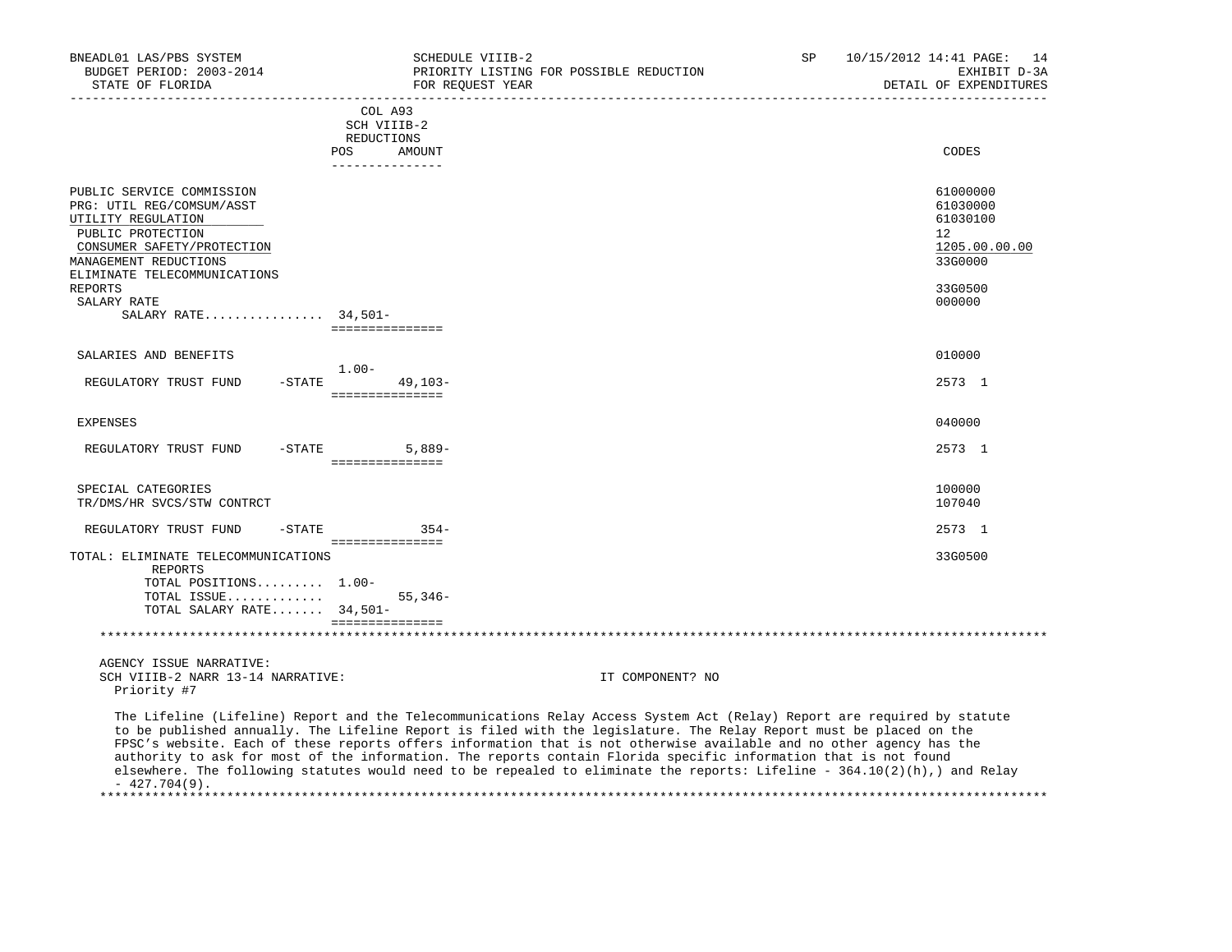| BNEADL01 LAS/PBS SYSTEM<br>BUDGET PERIOD: 2003-2014<br>STATE OF FLORIDA                                                                                                                                    |                                                                          | SCHEDULE VIIIB-2<br>FOR REOUEST YEAR | PRIORITY LISTING FOR POSSIBLE REDUCTION |          | SP                                     |               | 10/15/2012 14:41 PAGE: 15<br>EXHIBIT D-3A<br>DETAIL OF EXPENDITURES                        |
|------------------------------------------------------------------------------------------------------------------------------------------------------------------------------------------------------------|--------------------------------------------------------------------------|--------------------------------------|-----------------------------------------|----------|----------------------------------------|---------------|--------------------------------------------------------------------------------------------|
|                                                                                                                                                                                                            | COL A93<br>SCH VIIIB-2<br>REDUCTIONS<br>POS<br>AMOUNT<br>--------------- |                                      |                                         |          |                                        |               | CODES                                                                                      |
| PUBLIC SERVICE COMMISSION<br>PRG: UTIL REG/COMSUM/ASST<br>UTILITY REGULATION<br>PUBLIC PROTECTION<br>CONSUMER SAFETY/PROTECTION<br>MANAGEMENT REDUCTIONS<br>ELIMINATE TELECOMMUNICATIONS<br><b>REPORTS</b> |                                                                          |                                      |                                         |          |                                        |               | 61000000<br>61030000<br>61030100<br>12 <sup>°</sup><br>1205.00.00.00<br>33G0000<br>33G0500 |
| POSITION DETAIL OF SALARIES AND BENEFITS:                                                                                                                                                                  |                                                                          |                                      |                                         |          |                                        |               |                                                                                            |
|                                                                                                                                                                                                            | FTE                                                                      | BASE RATE                            | ADDITIVES                               | BENEFITS | SUBTOTAL                               | $\frac{1}{6}$ | LAPSE LAPSED SALARIES<br>AND BENEFITS                                                      |
| A93 - SCH VIIIB-2 REDUCTIONS                                                                                                                                                                               |                                                                          |                                      |                                         |          |                                        |               |                                                                                            |
| CHANGES TO CURRENTLY AUTHORIZED POSITIONS<br>1642 REGULATORY ANALYST II<br>C0007 001                                                                                                                       |                                                                          | $1.00 - 34,501 -$                    |                                         |          | .i iliailiailiailia tittiin tittiitiin |               | $14,602-$ 49,103- 0.00 49,103-                                                             |
| TOTALS FOR ISSUE BY FUND<br>2573 REGULATORY TRUST FUND                                                                                                                                                     |                                                                          |                                      |                                         |          |                                        |               | $49,103-$                                                                                  |
|                                                                                                                                                                                                            |                                                                          | $1.00 - 34,501 -$                    |                                         |          | $14,602-$ 49,103-                      |               | . <u>.</u><br>$49,103-$<br>==============                                                  |
|                                                                                                                                                                                                            |                                                                          |                                      |                                         |          |                                        |               |                                                                                            |
| FURTHER REDUCE MANAGEMENT AND<br>SUPPORT STAFF<br>SALARY RATE<br>SALARY RATE 142,635-                                                                                                                      | ===============                                                          |                                      |                                         |          |                                        |               | 33G0540<br>000000                                                                          |
| SALARIES AND BENEFITS                                                                                                                                                                                      |                                                                          |                                      |                                         |          |                                        |               | 010000                                                                                     |
| REGULATORY TRUST FUND                                                                                                                                                                                      | $4.00-$<br>$-STATE$ 203,981-<br>================                         |                                      |                                         |          |                                        |               | 2573 1                                                                                     |
| <b>EXPENSES</b>                                                                                                                                                                                            |                                                                          |                                      |                                         |          |                                        |               | 040000                                                                                     |
| $-STATE$<br>REGULATORY TRUST FUND                                                                                                                                                                          | 22,544-<br>===============                                               |                                      |                                         |          |                                        |               | 2573 1                                                                                     |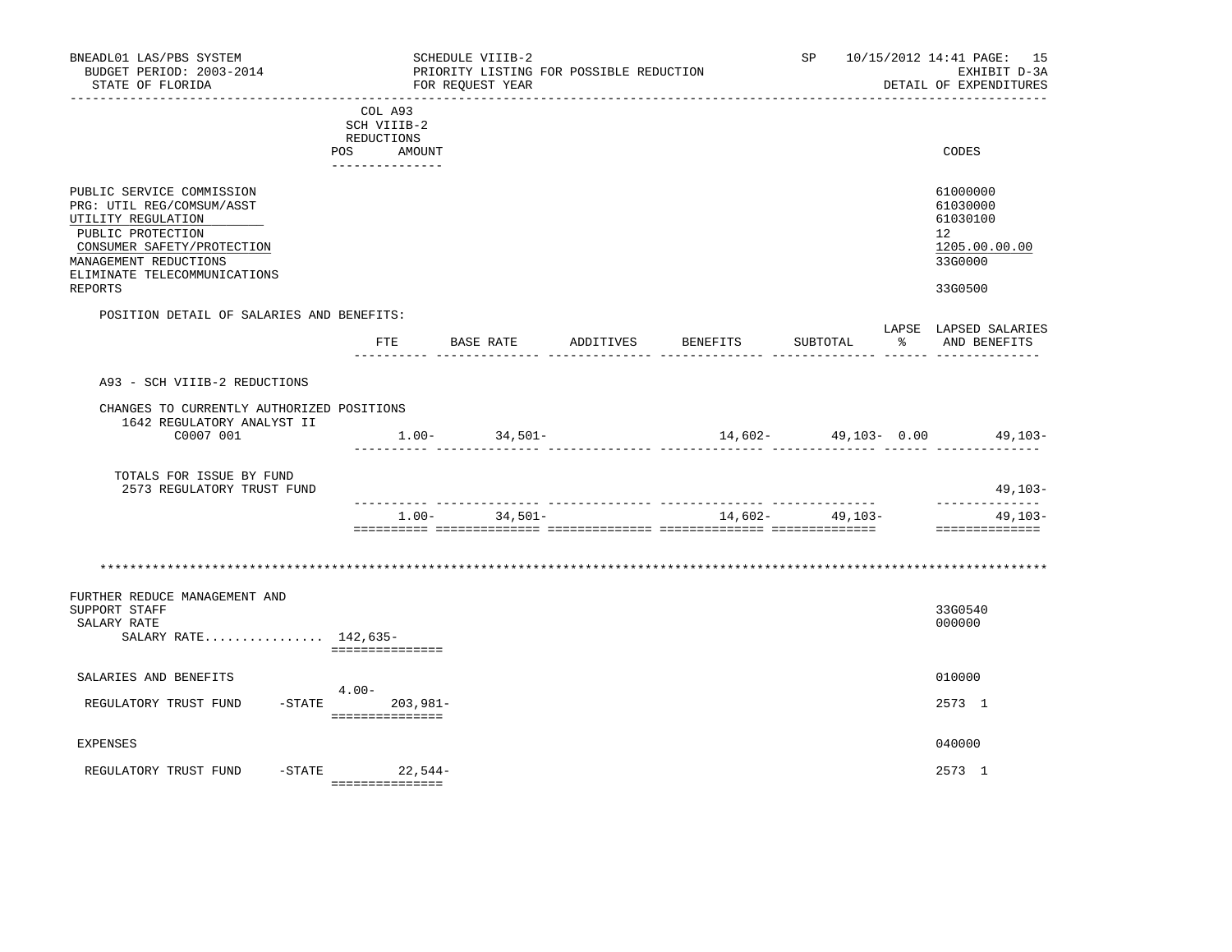| BNEADL01 LAS/PBS SYSTEM<br>BUDGET PERIOD: 2003-2014<br>STATE OF FLORIDA                                                                                                                                                                     |                           | SCHEDULE VIIIB-2<br>PRIORITY LISTING FOR POSSIBLE REDUCTION<br>FOR REQUEST YEAR |                  | SP              |    | 10/15/2012 14:41 PAGE: 16<br>EXHIBIT D-3A<br>DETAIL OF EXPENDITURES |
|---------------------------------------------------------------------------------------------------------------------------------------------------------------------------------------------------------------------------------------------|---------------------------|---------------------------------------------------------------------------------|------------------|-----------------|----|---------------------------------------------------------------------|
|                                                                                                                                                                                                                                             | COL A93                   |                                                                                 |                  |                 |    |                                                                     |
|                                                                                                                                                                                                                                             | SCH VIIIB-2               |                                                                                 |                  |                 |    |                                                                     |
|                                                                                                                                                                                                                                             | REDUCTIONS                |                                                                                 |                  |                 |    | CODES                                                               |
| POS                                                                                                                                                                                                                                         | AMOUNT<br>_______________ |                                                                                 |                  |                 |    |                                                                     |
| PUBLIC SERVICE COMMISSION                                                                                                                                                                                                                   |                           |                                                                                 |                  |                 |    | 61000000                                                            |
| PRG: UTIL REG/COMSUM/ASST                                                                                                                                                                                                                   |                           |                                                                                 |                  |                 |    | 61030000                                                            |
| UTILITY REGULATION                                                                                                                                                                                                                          |                           |                                                                                 |                  |                 |    | 61030100                                                            |
| PUBLIC PROTECTION                                                                                                                                                                                                                           |                           |                                                                                 |                  |                 |    | 12                                                                  |
| CONSUMER SAFETY/PROTECTION                                                                                                                                                                                                                  |                           |                                                                                 |                  |                 |    | 1205.00.00.00                                                       |
| MANAGEMENT REDUCTIONS                                                                                                                                                                                                                       |                           |                                                                                 |                  |                 |    | 33G0000                                                             |
| FURTHER REDUCE MANAGEMENT AND                                                                                                                                                                                                               |                           |                                                                                 |                  |                 |    |                                                                     |
| SUPPORT STAFF                                                                                                                                                                                                                               |                           |                                                                                 |                  |                 |    | 33G0540                                                             |
| SPECIAL CATEGORIES                                                                                                                                                                                                                          |                           |                                                                                 |                  |                 |    | 100000                                                              |
| TR/DMS/HR SVCS/STW CONTRCT                                                                                                                                                                                                                  |                           |                                                                                 |                  |                 |    | 107040                                                              |
| REGULATORY TRUST FUND<br>$-$ STATE                                                                                                                                                                                                          | $1,416-$                  |                                                                                 |                  |                 |    | 2573 1                                                              |
| TOTAL: FURTHER REDUCE MANAGEMENT AND                                                                                                                                                                                                        | ===============           |                                                                                 |                  |                 |    | 33G0540                                                             |
| SUPPORT STAFF                                                                                                                                                                                                                               |                           |                                                                                 |                  |                 |    |                                                                     |
| TOTAL POSITIONS 4.00-                                                                                                                                                                                                                       |                           |                                                                                 |                  |                 |    |                                                                     |
| TOTAL ISSUE                                                                                                                                                                                                                                 | $227.941-$                |                                                                                 |                  |                 |    |                                                                     |
| TOTAL SALARY RATE 142,635-                                                                                                                                                                                                                  |                           |                                                                                 |                  |                 |    |                                                                     |
| ************************************                                                                                                                                                                                                        |                           |                                                                                 |                  |                 |    |                                                                     |
|                                                                                                                                                                                                                                             |                           |                                                                                 |                  |                 |    |                                                                     |
| AGENCY ISSUE NARRATIVE:                                                                                                                                                                                                                     |                           |                                                                                 |                  |                 |    |                                                                     |
| SCH VIIIB-2 NARR 13-14 NARRATIVE:                                                                                                                                                                                                           |                           |                                                                                 | IT COMPONENT? NO |                 |    |                                                                     |
| Priority #15                                                                                                                                                                                                                                |                           |                                                                                 |                  |                 |    |                                                                     |
| In the event of major reductions of the Public Service Commission's budget resulting in the loss of dozens of technical<br>professional staff positions, there would be a corresponding reduction in the positions that provide managerial, |                           |                                                                                 |                  |                 |    |                                                                     |
| administrative, and clerical support within those divisions.                                                                                                                                                                                |                           |                                                                                 |                  |                 |    |                                                                     |
|                                                                                                                                                                                                                                             |                           |                                                                                 |                  |                 |    |                                                                     |
|                                                                                                                                                                                                                                             |                           |                                                                                 |                  |                 |    |                                                                     |
| POSITION DETAIL OF SALARIES AND BENEFITS:                                                                                                                                                                                                   |                           |                                                                                 |                  |                 |    |                                                                     |
|                                                                                                                                                                                                                                             |                           |                                                                                 |                  |                 |    | LAPSE LAPSED SALARIES                                               |
|                                                                                                                                                                                                                                             | $_{\rm FTE}$              | BASE RATE ADDITIVES BENEFITS                                                    |                  | SUBTOTAL        | ႜႜ | AND BENEFITS                                                        |
|                                                                                                                                                                                                                                             |                           |                                                                                 |                  |                 |    |                                                                     |
| A93 - SCH VIIIB-2 REDUCTIONS                                                                                                                                                                                                                |                           |                                                                                 |                  |                 |    |                                                                     |
| CHANGES TO CURRENTLY AUTHORIZED POSITIONS                                                                                                                                                                                                   |                           |                                                                                 |                  |                 |    |                                                                     |
| 0001 CLERK                                                                                                                                                                                                                                  |                           |                                                                                 |                  |                 |    |                                                                     |
| C0018 001<br>0120 STAFF ASSISTANT                                                                                                                                                                                                           |                           | $1.00 - 16,806 -$                                                               | 12,333-          |                 |    | 29,139-0.00<br>$29,139-$                                            |
| C0019 001                                                                                                                                                                                                                                   | $1.00 -$                  | $23,484-$                                                                       | 13,189-          | $36,673 - 0.00$ |    | $36,673-$                                                           |
| 2263 PUBLIC UTILITIES SUPERVISOR - SES                                                                                                                                                                                                      |                           |                                                                                 |                  |                 |    |                                                                     |
| C0020 001                                                                                                                                                                                                                                   | $1.00 -$                  | 49,428-                                                                         | 17,687-          | $67,115 - 0.00$ |    | $67, 115 -$                                                         |
| 2827 ASST. DIR OF ENGINEERING-PSC                                                                                                                                                                                                           |                           |                                                                                 |                  |                 |    |                                                                     |
| C0021 001                                                                                                                                                                                                                                   |                           | $1.00 - 52,917 -$                                                               | 18,137-          | 71,054-0.00     |    | 71,054-                                                             |
|                                                                                                                                                                                                                                             | $- - - - - - - - -$       |                                                                                 |                  |                 |    |                                                                     |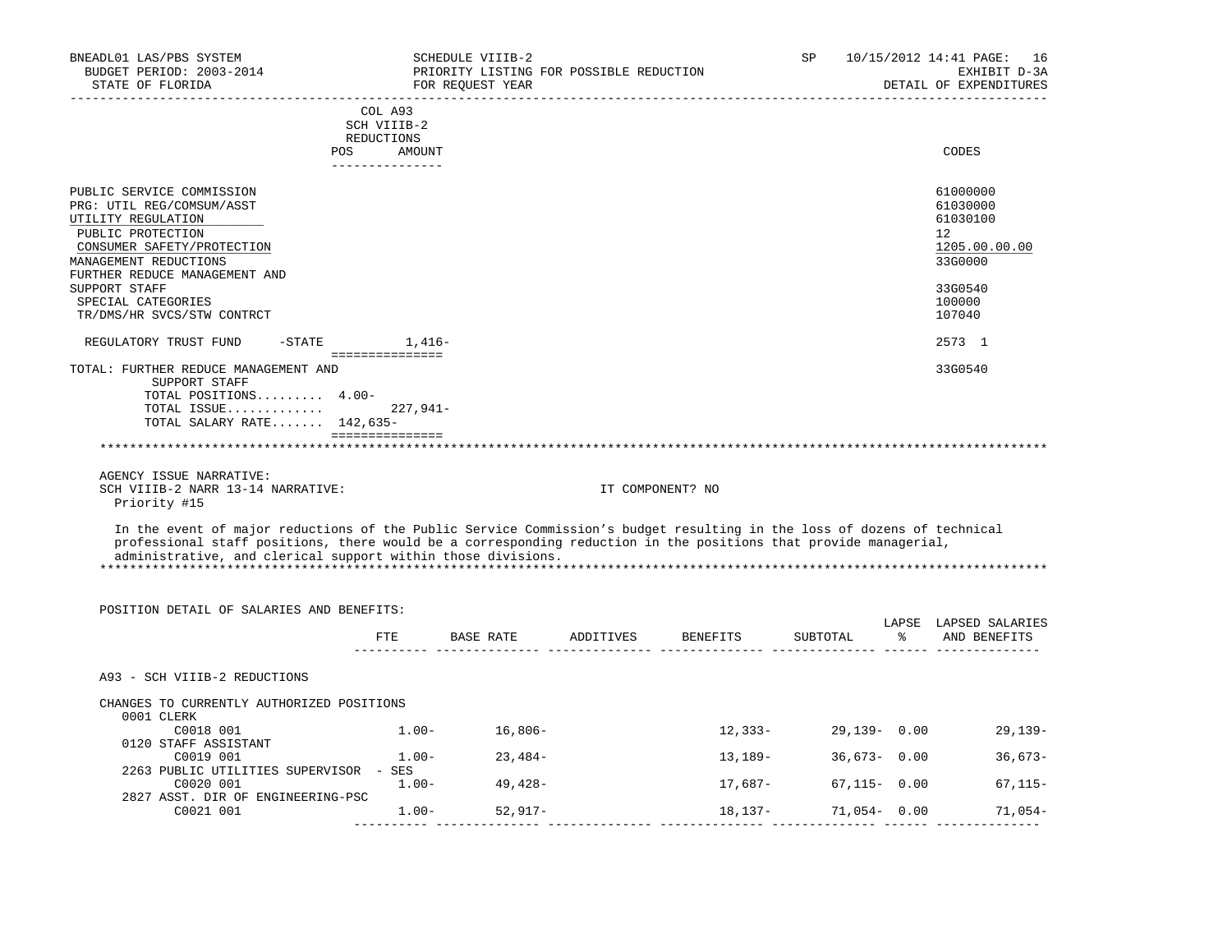| BNEADL01 LAS/PBS SYSTEM<br>BUDGET PERIOD: 2003-2014<br>STATE OF FLORIDA                                                                                                                                    |                                                                       | SCHEDULE VIIIB-2<br>PRIORITY LISTING FOR POSSIBLE REDUCTION<br>FOR REQUEST YEAR |           |          |                      |     | SP 10/15/2012 14:41 PAGE: 17<br>EXHIBIT D-3A<br>DETAIL OF EXPENDITURES        |
|------------------------------------------------------------------------------------------------------------------------------------------------------------------------------------------------------------|-----------------------------------------------------------------------|---------------------------------------------------------------------------------|-----------|----------|----------------------|-----|-------------------------------------------------------------------------------|
|                                                                                                                                                                                                            | COL A93<br>SCH VIIIB-2<br>REDUCTIONS<br>POS AMOUNT<br>_______________ |                                                                                 |           |          |                      |     | CODES                                                                         |
| PUBLIC SERVICE COMMISSION<br>PRG: UTIL REG/COMSUM/ASST<br>UTILITY REGULATION<br>PUBLIC PROTECTION<br>CONSUMER SAFETY/PROTECTION<br>MANAGEMENT REDUCTIONS<br>FURTHER REDUCE MANAGEMENT AND<br>SUPPORT STAFF |                                                                       |                                                                                 |           |          |                      |     | 61000000<br>61030000<br>61030100<br>12<br>1205.00.00.00<br>33G0000<br>33G0540 |
| POSITION DETAIL OF SALARIES AND BENEFITS:                                                                                                                                                                  |                                                                       |                                                                                 |           |          |                      |     |                                                                               |
|                                                                                                                                                                                                            | ETE                                                                   | BASE RATE                                                                       | ADDITIVES | BENEFITS | SUBTOTAL             | - 왕 | LAPSE LAPSED SALARIES<br>AND BENEFITS                                         |
| A93 - SCH VIIIB-2 REDUCTIONS                                                                                                                                                                               |                                                                       |                                                                                 |           |          |                      |     |                                                                               |
| CHANGES TO CURRENTLY AUTHORIZED POSITIONS                                                                                                                                                                  |                                                                       |                                                                                 |           |          |                      |     |                                                                               |
| TOTALS FOR ISSUE BY FUND<br>2573 REGULATORY TRUST FUND                                                                                                                                                     |                                                                       |                                                                                 |           |          |                      |     | $203,981-$                                                                    |
|                                                                                                                                                                                                            |                                                                       | $4.00 - 142,635 -$                                                              |           |          | $61,346 - 203,981 -$ |     | --------------<br>203,981-<br>==============                                  |
|                                                                                                                                                                                                            |                                                                       |                                                                                 |           |          |                      |     |                                                                               |
| ELIMINATE REQUIREMENT OF MUNICIPAL<br>AND COOPERATIVE UTILITIES TO FILE<br>ELECTRIC SERVICE TARIFFS WITH<br>FLORIDA PUBLIC SERVICE COMMISSION<br>SALARY RATE<br>SALARY RATE 29,345-                        | ===============                                                       |                                                                                 |           |          |                      |     | 33G0550<br>000000                                                             |
| SALARIES AND BENEFITS                                                                                                                                                                                      |                                                                       |                                                                                 |           |          |                      |     | 010000                                                                        |
| REGULATORY TRUST FUND                                                                                                                                                                                      | $1.00-$<br>-STATE 43,286-<br>================                         |                                                                                 |           |          |                      |     | 2573 1                                                                        |
| <b>EXPENSES</b>                                                                                                                                                                                            |                                                                       |                                                                                 |           |          |                      |     | 040000                                                                        |
| $-STATE$<br>REGULATORY TRUST FUND                                                                                                                                                                          | 5,889-<br>----------------                                            |                                                                                 |           |          |                      |     | 2573 1                                                                        |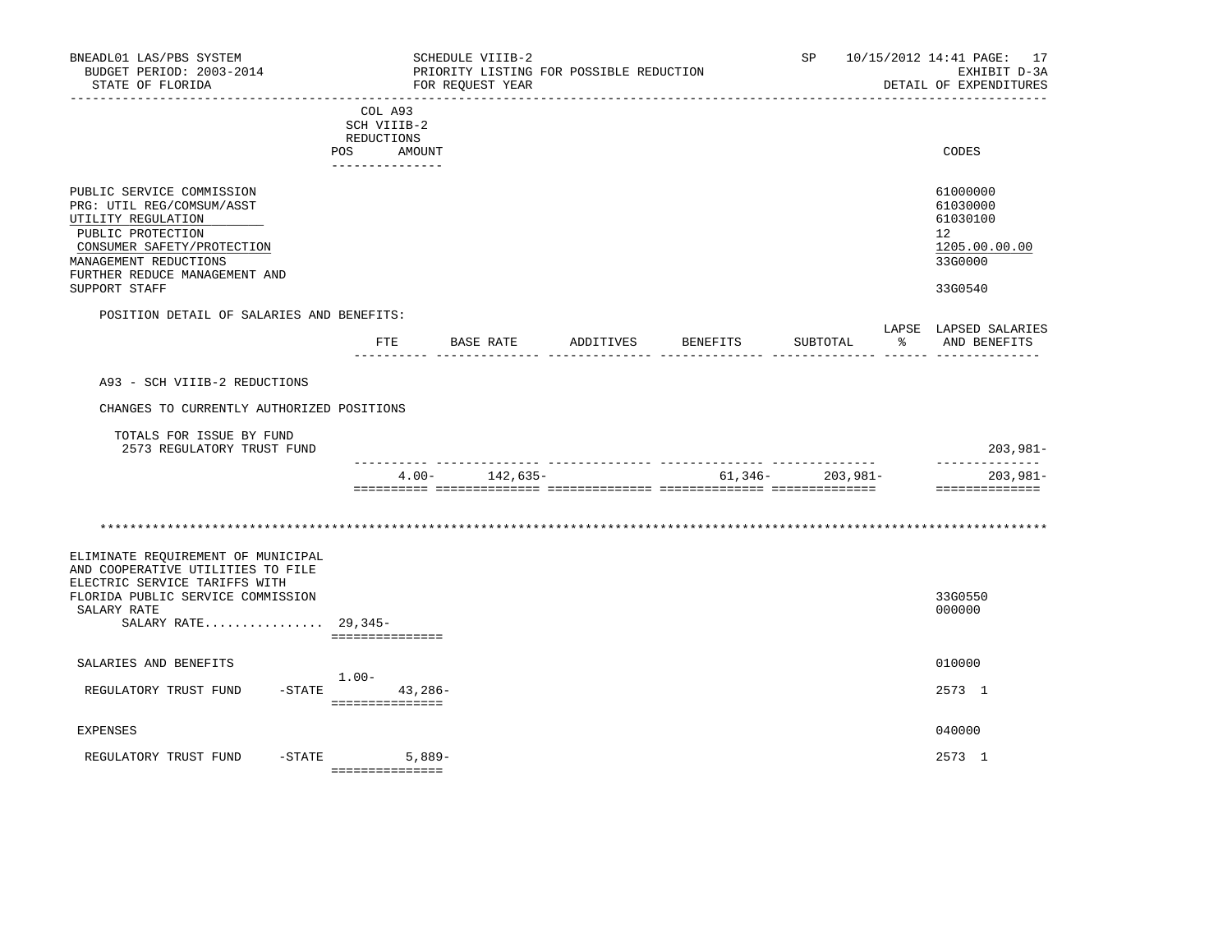| BNEADL01 LAS/PBS SYSTEM<br>BUDGET PERIOD: 2003-2014<br>STATE OF FLORIDA                                                                                                                                                                                              |           | SCHEDULE VIIIB-2<br>PRIORITY LISTING FOR POSSIBLE REDUCTION<br>FOR REOUEST YEAR | SP | 10/15/2012 14:41 PAGE: 18<br>EXHIBIT D-3A<br>DETAIL OF EXPENDITURES |
|----------------------------------------------------------------------------------------------------------------------------------------------------------------------------------------------------------------------------------------------------------------------|-----------|---------------------------------------------------------------------------------|----|---------------------------------------------------------------------|
|                                                                                                                                                                                                                                                                      | POS       | COL A93<br>SCH VIIIB-2<br><b>REDUCTIONS</b><br>AMOUNT                           |    | CODES                                                               |
|                                                                                                                                                                                                                                                                      |           |                                                                                 |    |                                                                     |
| PUBLIC SERVICE COMMISSION<br>PRG: UTIL REG/COMSUM/ASST<br>UTILITY REGULATION<br>PUBLIC PROTECTION<br>CONSUMER SAFETY/PROTECTION<br>MANAGEMENT REDUCTIONS<br>ELIMINATE REQUIREMENT OF MUNICIPAL<br>AND COOPERATIVE UTILITIES TO FILE<br>ELECTRIC SERVICE TARIFFS WITH |           |                                                                                 |    | 61000000<br>61030000<br>61030100<br>12<br>1205.00.00.00<br>33G0000  |
| FLORIDA PUBLIC SERVICE COMMISSION<br>SPECIAL CATEGORIES<br>TR/DMS/HR SVCS/STW CONTRCT                                                                                                                                                                                |           |                                                                                 |    | 33G0550<br>100000<br>107040                                         |
| REGULATORY TRUST FUND                                                                                                                                                                                                                                                | $-$ STATE | $354-$                                                                          |    | 2573 1                                                              |
| TOTAL: ELIMINATE REQUIREMENT OF MUNICIPAL<br>AND COOPERATIVE UTILITIES TO FILE<br>ELECTRIC SERVICE TARIFFS WITH<br>FLORIDA PUBLIC SERVICE COMMISSION<br>TOTAL POSITIONS 1.00-<br>TOTAL ISSUE<br>TOTAL SALARY RATE 29,345-                                            |           | ===============<br>$49.529 -$                                                   |    | 33G0550                                                             |
|                                                                                                                                                                                                                                                                      |           |                                                                                 |    |                                                                     |

 AGENCY ISSUE NARRATIVE: SCH VIIIB-2 NARR 13-14 NARRATIVE: IT COMPONENT? NO Priority #4

 Chapter 366.04 F.S. gives the Commission limited jurisdiction over the rate structure but not the actual rates of municipal and cooperative utilities. All changes to electric service tariffs for these utilities are filed with the Commission, reviewed by staff, and in most cases administratively approved. However, we maintain current and past tariffs for approximately 51 utilities. Elimination of these filings would reduce workload and save storage costs. PSC would no longer be able to construct relevant electric rate comparisons for interested parties including economic development entities across the state, legislative committees dealing with energy legislation, and the public. Moreover, there would be some delay in processing disputes involving rate structure issues due to the additional need for discovery. \*\*\*\*\*\*\*\*\*\*\*\*\*\*\*\*\*\*\*\*\*\*\*\*\*\*\*\*\*\*\*\*\*\*\*\*\*\*\*\*\*\*\*\*\*\*\*\*\*\*\*\*\*\*\*\*\*\*\*\*\*\*\*\*\*\*\*\*\*\*\*\*\*\*\*\*\*\*\*\*\*\*\*\*\*\*\*\*\*\*\*\*\*\*\*\*\*\*\*\*\*\*\*\*\*\*\*\*\*\*\*\*\*\*\*\*\*\*\*\*\*\*\*\*\*\*\*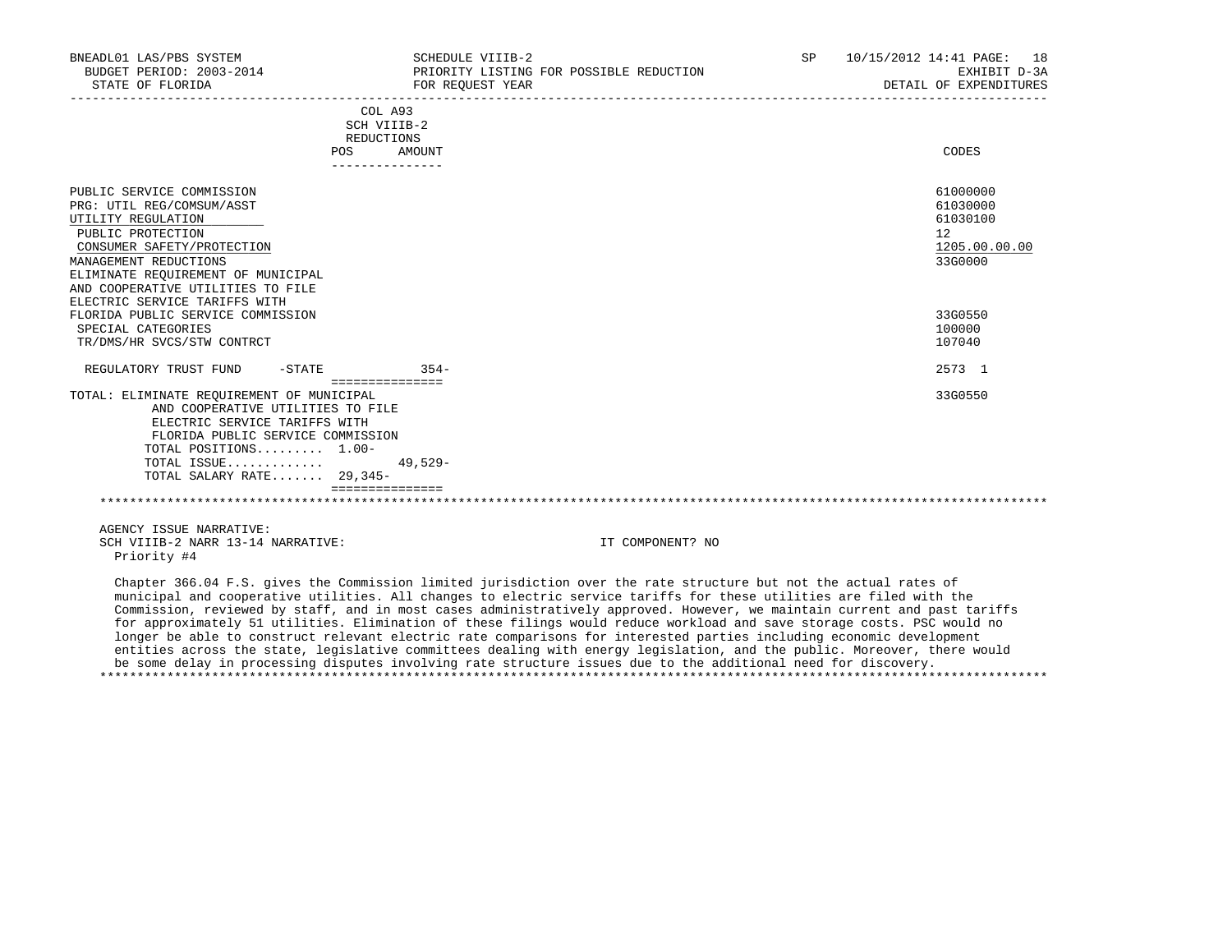| BNEADL01 LAS/PBS SYSTEM<br>BUDGET PERIOD: 2003-2014<br>STATE OF FLORIDA                                                                                                                                                                                              |         |                                                                      | SCHEDULE VIIIB-2<br>FOR REOUEST YEAR | PRIORITY LISTING FOR POSSIBLE REDUCTION |          | SP and the set of the set of the set of the set of the set of the set of the set of the set of the set of the set of the set of the set of the set of the set of the set of the set of the set of the set of the set of the se |              | 10/15/2012 14:41 PAGE: 19<br>EXHIBIT D-3A<br>DETAIL OF EXPENDITURES             |
|----------------------------------------------------------------------------------------------------------------------------------------------------------------------------------------------------------------------------------------------------------------------|---------|----------------------------------------------------------------------|--------------------------------------|-----------------------------------------|----------|--------------------------------------------------------------------------------------------------------------------------------------------------------------------------------------------------------------------------------|--------------|---------------------------------------------------------------------------------|
|                                                                                                                                                                                                                                                                      |         | COL A93<br>SCH VIIIB-2<br>REDUCTIONS<br>POS AMOUNT<br>-------------- |                                      |                                         |          |                                                                                                                                                                                                                                |              | CODES                                                                           |
| PUBLIC SERVICE COMMISSION<br>PRG: UTIL REG/COMSUM/ASST<br>UTILITY REGULATION<br>PUBLIC PROTECTION<br>CONSUMER SAFETY/PROTECTION<br>MANAGEMENT REDUCTIONS<br>ELIMINATE REQUIREMENT OF MUNICIPAL<br>AND COOPERATIVE UTILITIES TO FILE<br>ELECTRIC SERVICE TARIFFS WITH |         |                                                                      |                                      |                                         |          |                                                                                                                                                                                                                                |              | 61000000<br>61030000<br>61030100<br>12 <sup>°</sup><br>1205.00.00.00<br>33G0000 |
| FLORIDA PUBLIC SERVICE COMMISSION                                                                                                                                                                                                                                    |         |                                                                      |                                      |                                         |          |                                                                                                                                                                                                                                |              | 33G0550                                                                         |
| POSITION DETAIL OF SALARIES AND BENEFITS:                                                                                                                                                                                                                            |         | FTE                                                                  | BASE RATE                            | ADDITIVES                               | BENEFITS | SUBTOTAL                                                                                                                                                                                                                       | $\mathbb{R}$ | LAPSE LAPSED SALARIES<br>AND BENEFITS                                           |
| A93 - SCH VIIIB-2 REDUCTIONS                                                                                                                                                                                                                                         |         |                                                                      |                                      |                                         |          |                                                                                                                                                                                                                                |              |                                                                                 |
| CHANGES TO CURRENTLY AUTHORIZED POSITIONS<br>1641 REGULATORY ANALYST I                                                                                                                                                                                               |         |                                                                      |                                      |                                         |          |                                                                                                                                                                                                                                |              |                                                                                 |
| C0004 001                                                                                                                                                                                                                                                            |         |                                                                      | $1.00 - 29.345 -$                    |                                         |          |                                                                                                                                                                                                                                |              | $13,941 43,286-$ 0.00 $43,286-$                                                 |
| TOTALS FOR ISSUE BY FUND<br>2573 REGULATORY TRUST FUND                                                                                                                                                                                                               |         |                                                                      |                                      |                                         |          |                                                                                                                                                                                                                                |              | 43,286-                                                                         |
|                                                                                                                                                                                                                                                                      |         | $1.00 -$                                                             | 29,345-                              |                                         |          | __ ______________<br>13,941- 43,286-                                                                                                                                                                                           |              | --------------<br>43,286-<br>==============                                     |
|                                                                                                                                                                                                                                                                      |         |                                                                      |                                      |                                         |          |                                                                                                                                                                                                                                |              |                                                                                 |
| LIMIT PHYSICAL INSPECTION OF WATER<br>AND WASTEWATER PLANT IN RATE CASES<br>SALARY RATE<br>SALARY RATE 38,661-                                                                                                                                                       |         | ===============                                                      |                                      |                                         |          |                                                                                                                                                                                                                                |              | 33G0560<br>000000                                                               |
| SALARIES AND BENEFITS                                                                                                                                                                                                                                                |         |                                                                      |                                      |                                         |          |                                                                                                                                                                                                                                |              | 010000                                                                          |
| REGULATORY TRUST FUND<br>$-$ STATE                                                                                                                                                                                                                                   | $1.00-$ | $53,798-$<br>===============                                         |                                      |                                         |          |                                                                                                                                                                                                                                |              | 2573 1                                                                          |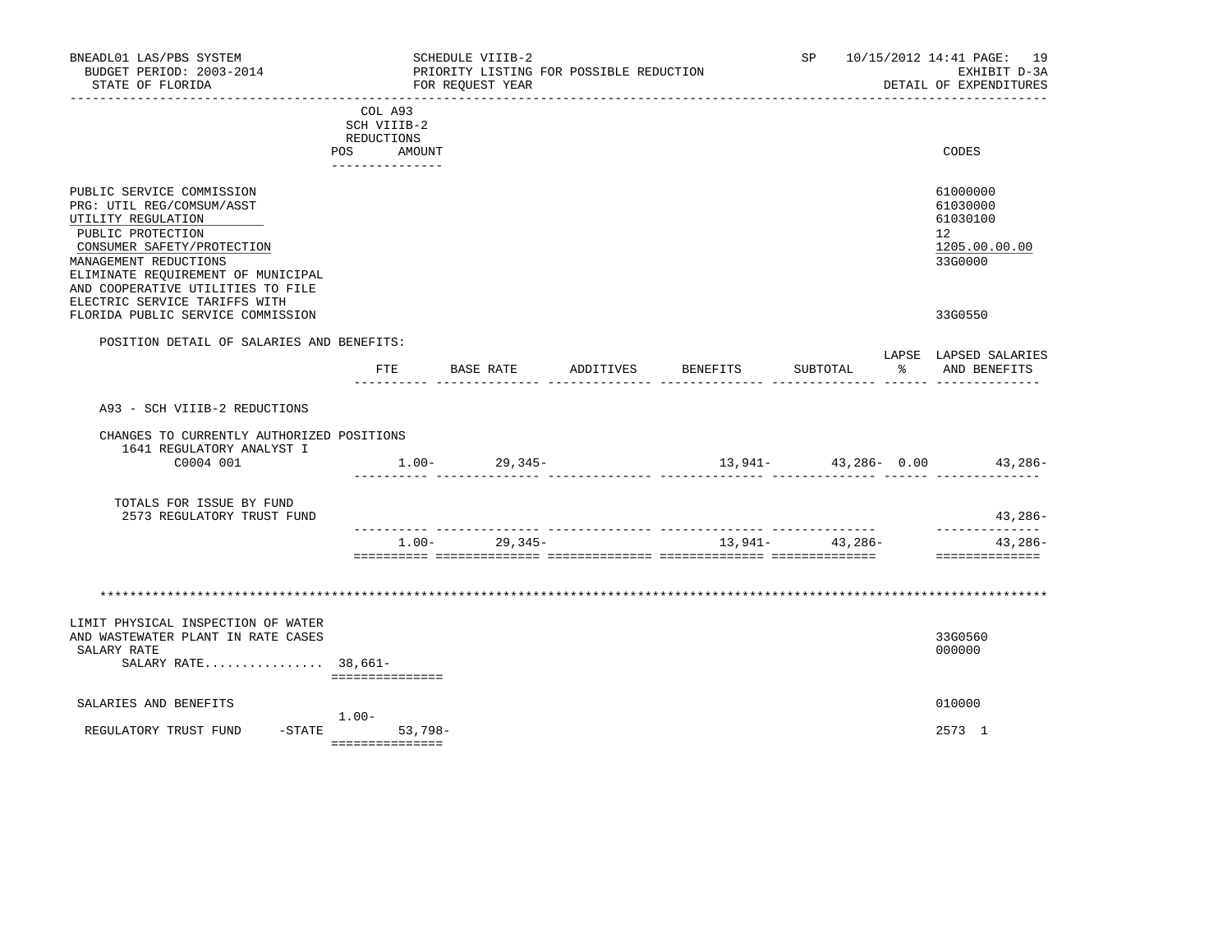| BNEADL01 LAS/PBS SYSTEM<br>BUDGET PERIOD: 2003-2014<br>STATE OF FLORIDA                                                                                                                                                              | SCHEDULE VIIIB-2<br>FOR REQUEST YEAR                                    | PRIORITY LISTING FOR POSSIBLE REDUCTION                                                                                                                                                                                                                                                                                                                                                                                                                                                                     | SP | 10/15/2012 14:41 PAGE:<br>-20<br>EXHIBIT D-3A<br>DETAIL OF EXPENDITURES                 |
|--------------------------------------------------------------------------------------------------------------------------------------------------------------------------------------------------------------------------------------|-------------------------------------------------------------------------|-------------------------------------------------------------------------------------------------------------------------------------------------------------------------------------------------------------------------------------------------------------------------------------------------------------------------------------------------------------------------------------------------------------------------------------------------------------------------------------------------------------|----|-----------------------------------------------------------------------------------------|
|                                                                                                                                                                                                                                      | COL A93<br>SCH VIIIB-2<br>REDUCTIONS<br>AMOUNT<br>POS<br>______________ |                                                                                                                                                                                                                                                                                                                                                                                                                                                                                                             |    | CODES                                                                                   |
| PUBLIC SERVICE COMMISSION<br>PRG: UTIL REG/COMSUM/ASST<br>UTILITY REGULATION<br>PUBLIC PROTECTION<br>CONSUMER SAFETY/PROTECTION<br>MANAGEMENT REDUCTIONS<br>LIMIT PHYSICAL INSPECTION OF WATER<br>AND WASTEWATER PLANT IN RATE CASES |                                                                         |                                                                                                                                                                                                                                                                                                                                                                                                                                                                                                             |    | 61000000<br>61030000<br>61030100<br>$12^{\circ}$<br>1205.00.00.00<br>33G0000<br>33G0560 |
| EXPENSES<br>REGULATORY TRUST FUND                                                                                                                                                                                                    | $5.889-$<br>$-$ STATE<br>===============                                |                                                                                                                                                                                                                                                                                                                                                                                                                                                                                                             |    | 040000<br>2573 1                                                                        |
| SPECIAL CATEGORIES<br>TR/DMS/HR SVCS/STW CONTRCT                                                                                                                                                                                     |                                                                         |                                                                                                                                                                                                                                                                                                                                                                                                                                                                                                             |    | 100000<br>107040                                                                        |
| REGULATORY TRUST FUND<br>$-$ STATE                                                                                                                                                                                                   | $354-$                                                                  |                                                                                                                                                                                                                                                                                                                                                                                                                                                                                                             |    | 2573 1                                                                                  |
| TOTAL: LIMIT PHYSICAL INSPECTION OF WATER<br>AND WASTEWATER PLANT IN RATE CASES<br>TOTAL POSITIONS 1.00-<br>TOTAL ISSUE<br>TOTAL SALARY RATE 38,661-                                                                                 | ===============<br>$60,041-$                                            |                                                                                                                                                                                                                                                                                                                                                                                                                                                                                                             |    | 33G0560                                                                                 |
|                                                                                                                                                                                                                                      | ===============                                                         |                                                                                                                                                                                                                                                                                                                                                                                                                                                                                                             |    |                                                                                         |
| AGENCY ISSUE NARRATIVE:<br>SCH VIIIB-2 NARR 13-14 NARRATIVE:<br>Priority #5                                                                                                                                                          |                                                                         | IT COMPONENT? NO                                                                                                                                                                                                                                                                                                                                                                                                                                                                                            |    |                                                                                         |
|                                                                                                                                                                                                                                      |                                                                         | The physical plant of water and waste water utilities is currently inspected by PSC engineers as part of a rate case in<br>order to determine the quality of the utility's water service and customer satisfaction, and the operating condition and<br>used and usefulness of the utility's plant and facilities. This typically requires travel and lodging in addition to work<br>hours at the site. Greater dependence on prefiled testimony by the Office of Public Council and other interveners would |    |                                                                                         |

 enable the PSC to reduce the need for such physical inspections. In addition, deficiency reports issued by the Department of Environmental Protection can be used to assist in the determination of quality of service and the adequacy of the utility's facilities. Limiting the physical inspection of water and waste water plant in rate cases could reduce the PSC's ability to identify issues effecting usefulness of plant, and deficiencies that may affect service adequacy and quality.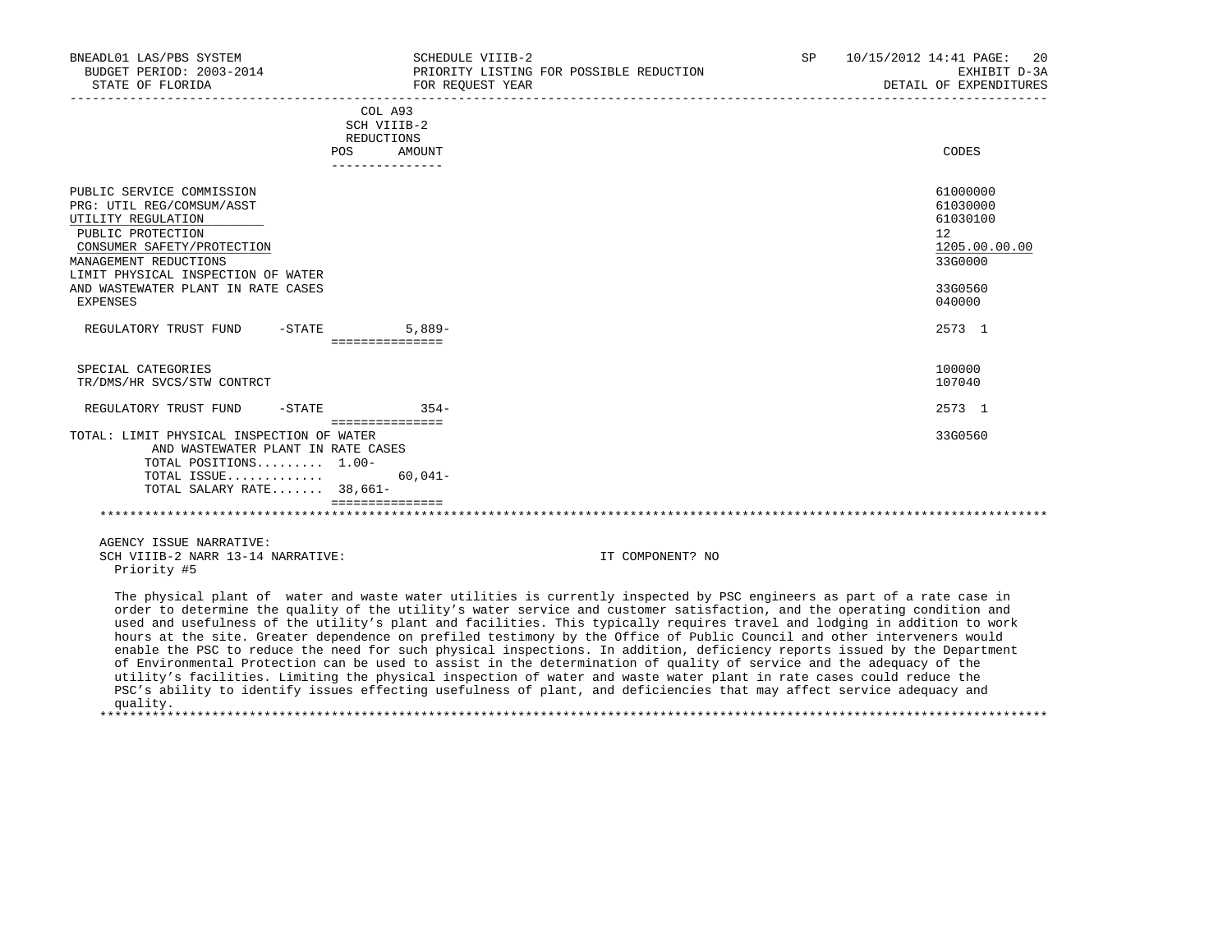| BNEADL01 LAS/PBS SYSTEM<br>BUDGET PERIOD: 2003-2014<br>STATE OF FLORIDA                                                                                                                                                              |                                                                          | SCHEDULE VIIIB-2<br>FOR REOUEST YEAR | PRIORITY LISTING FOR POSSIBLE REDUCTION |          | SP                  |              | 10/15/2012 14:41 PAGE: 21<br>EXHIBIT D-3A<br>DETAIL OF EXPENDITURES                        |
|--------------------------------------------------------------------------------------------------------------------------------------------------------------------------------------------------------------------------------------|--------------------------------------------------------------------------|--------------------------------------|-----------------------------------------|----------|---------------------|--------------|--------------------------------------------------------------------------------------------|
|                                                                                                                                                                                                                                      | COL A93<br>SCH VIIIB-2<br>REDUCTIONS<br>POS<br>AMOUNT<br>_______________ |                                      |                                         |          |                     |              | CODES                                                                                      |
| PUBLIC SERVICE COMMISSION<br>PRG: UTIL REG/COMSUM/ASST<br>UTILITY REGULATION<br>PUBLIC PROTECTION<br>CONSUMER SAFETY/PROTECTION<br>MANAGEMENT REDUCTIONS<br>LIMIT PHYSICAL INSPECTION OF WATER<br>AND WASTEWATER PLANT IN RATE CASES |                                                                          |                                      |                                         |          |                     |              | 61000000<br>61030000<br>61030100<br>12 <sup>°</sup><br>1205.00.00.00<br>33G0000<br>33G0560 |
| POSITION DETAIL OF SALARIES AND BENEFITS:                                                                                                                                                                                            | FTE                                                                      | BASE RATE                            | ADDITIVES                               | BENEFITS | SUBTOTAL            | $\mathbb{R}$ | LAPSE LAPSED SALARIES<br>AND BENEFITS                                                      |
| A93 - SCH VIIIB-2 REDUCTIONS<br>CHANGES TO CURRENTLY AUTHORIZED POSITIONS<br>1644 REGULATORY ANALYST IV<br>C0005 001<br>TOTALS FOR ISSUE BY FUND<br>2573 REGULATORY TRUST FUND                                                       |                                                                          | $1.00 - 38,661 -$                    |                                         |          |                     |              | 15,137- 53,798- 0.00 53,798-<br>53,798-<br>. <u>.</u>                                      |
|                                                                                                                                                                                                                                      | $1.00 -$                                                                 | 38,661-                              |                                         |          | 15, 137 - 53, 798 - |              | $53,798-$<br>==============                                                                |
|                                                                                                                                                                                                                                      |                                                                          |                                      |                                         |          |                     |              |                                                                                            |
| ELIMINATE STAFF REVIEW OF INDEX AND<br>PASS THROUGH FILINGS<br>SALARY RATE<br>SALARY RATE 34,501-                                                                                                                                    | ===============                                                          |                                      |                                         |          |                     |              | 33G0570<br>000000                                                                          |
| SALARIES AND BENEFITS                                                                                                                                                                                                                | $1.00-$                                                                  |                                      |                                         |          |                     |              | 010000                                                                                     |
| REGULATORY TRUST FUND                                                                                                                                                                                                                | $-STATE$<br>$49,103-$<br>================                                |                                      |                                         |          |                     |              | 2573 1                                                                                     |
| <b>EXPENSES</b>                                                                                                                                                                                                                      |                                                                          |                                      |                                         |          |                     |              | 040000                                                                                     |
| $-$ STATE<br>REGULATORY TRUST FUND                                                                                                                                                                                                   | 5,889-<br>===============                                                |                                      |                                         |          |                     |              | 2573 1                                                                                     |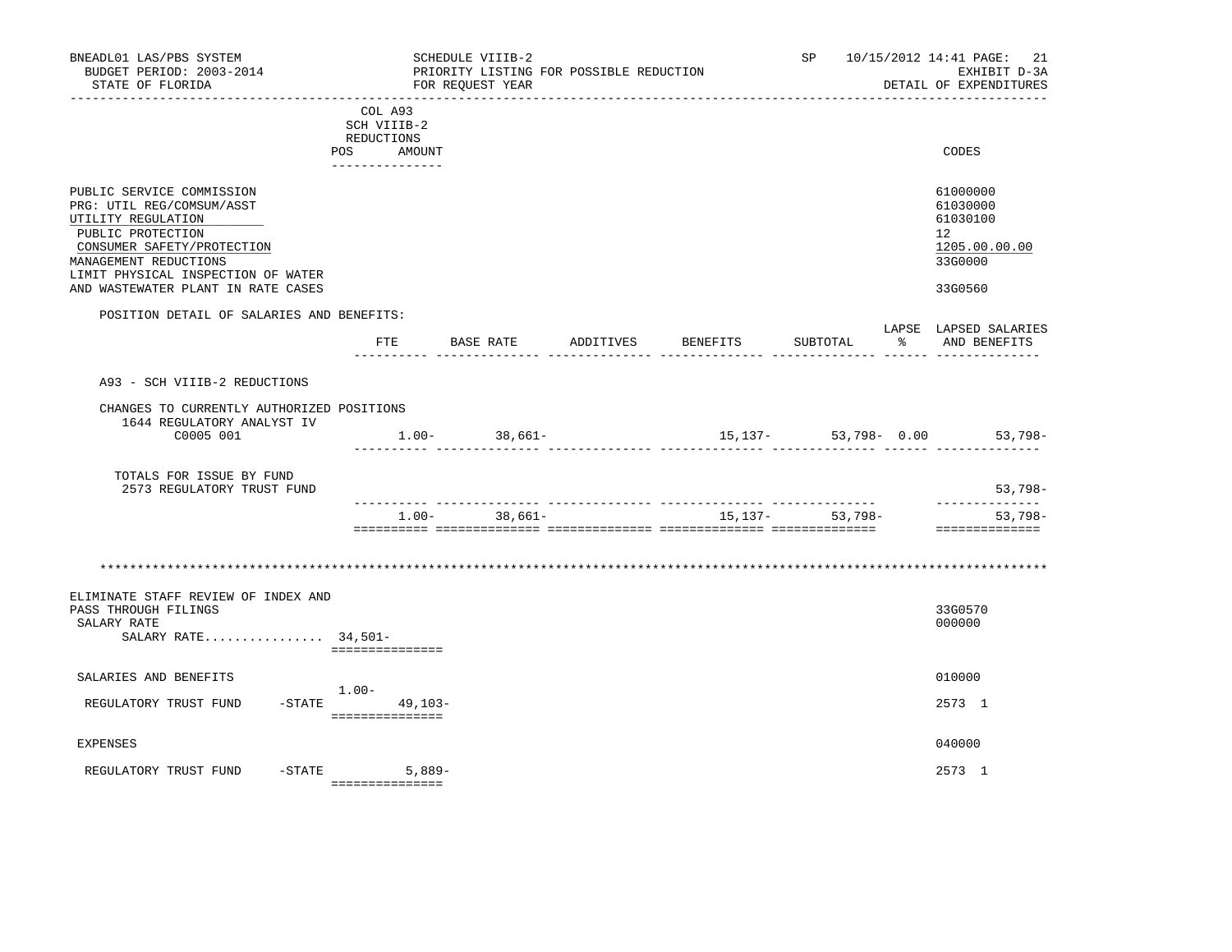| BNEADL01 LAS/PBS SYSTEM<br>BUDGET PERIOD: 2003-2014<br>STATE OF FLORIDA                                                                                                                                                                                                                                           | SCHEDULE VIIIB-2<br>FOR REOUEST YEAR                                             | PRIORITY LISTING FOR POSSIBLE REDUCTION                                                                                                                                                                                                                                                                                                                                                                                                                                                                                                                                                                                                | SP. | 10/15/2012 14:41 PAGE:<br>2.2<br>EXHIBIT D-3A<br>DETAIL OF EXPENDITURES                                     |
|-------------------------------------------------------------------------------------------------------------------------------------------------------------------------------------------------------------------------------------------------------------------------------------------------------------------|----------------------------------------------------------------------------------|----------------------------------------------------------------------------------------------------------------------------------------------------------------------------------------------------------------------------------------------------------------------------------------------------------------------------------------------------------------------------------------------------------------------------------------------------------------------------------------------------------------------------------------------------------------------------------------------------------------------------------------|-----|-------------------------------------------------------------------------------------------------------------|
|                                                                                                                                                                                                                                                                                                                   | COL A93<br>SCH VIIIB-2<br><b>REDUCTIONS</b><br>POS.<br>AMOUNT<br>--------------- |                                                                                                                                                                                                                                                                                                                                                                                                                                                                                                                                                                                                                                        |     | CODES                                                                                                       |
| PUBLIC SERVICE COMMISSION<br>PRG: UTIL REG/COMSUM/ASST<br>UTILITY REGULATION<br>PUBLIC PROTECTION<br>CONSUMER SAFETY/PROTECTION<br>MANAGEMENT REDUCTIONS<br>ELIMINATE STAFF REVIEW OF INDEX AND<br>PASS THROUGH FILINGS<br>SPECIAL CATEGORIES<br>TR/DMS/HR SVCS/STW CONTRCT<br>$-$ STATE<br>REGULATORY TRUST FUND | $354-$                                                                           |                                                                                                                                                                                                                                                                                                                                                                                                                                                                                                                                                                                                                                        |     | 61000000<br>61030000<br>61030100<br>12<br>1205.00.00.00<br>33G0000<br>33G0570<br>100000<br>107040<br>2573 1 |
| TOTAL: ELIMINATE STAFF REVIEW OF INDEX AND<br>PASS THROUGH FILINGS<br>TOTAL POSITIONS 1.00-<br>TOTAL ISSUE<br>TOTAL SALARY RATE 34,501-                                                                                                                                                                           | ================<br>$55,346-$<br>===============                                 |                                                                                                                                                                                                                                                                                                                                                                                                                                                                                                                                                                                                                                        |     | 33G0570                                                                                                     |
| AGENCY ISSUE NARRATIVE:<br>SCH VIIIB-2 NARR 13-14 NARRATIVE:<br>Priority # 6                                                                                                                                                                                                                                      |                                                                                  | IT COMPONENT? NO                                                                                                                                                                                                                                                                                                                                                                                                                                                                                                                                                                                                                       |     |                                                                                                             |
|                                                                                                                                                                                                                                                                                                                   |                                                                                  | Section 367.081(4) F.S. allows water and wastewater utilities to increase rates as a matter of right to reflect increases<br>in major operating costs by an indexed amount established annually by the Commission. For utilities that receive all or a<br>portion of their service from a governmental authority, or from another regulated utility, the statute allows the utility<br>to pass-through increases in the cost of service supplied by the other utility since these cost increases have been<br>approved by a regulating authority and are beyond the utilities' control. Money collected pursuant to these increases is |     |                                                                                                             |

 until after the 15 month time frame. If so, the Commission may not be able refund some of the overcharges. \*\*\*\*\*\*\*\*\*\*\*\*\*\*\*\*\*\*\*\*\*\*\*\*\*\*\*\*\*\*\*\*\*\*\*\*\*\*\*\*\*\*\*\*\*\*\*\*\*\*\*\*\*\*\*\*\*\*\*\*\*\*\*\*\*\*\*\*\*\*\*\*\*\*\*\*\*\*\*\*\*\*\*\*\*\*\*\*\*\*\*\*\*\*\*\*\*\*\*\*\*\*\*\*\*\*\*\*\*\*\*\*\*\*\*\*\*\*\*\*\*\*\*\*\*\*\*

 subject to refund for a period of 15 months after the Annual Report is filed. Eliminating staff review could result in some customers being overcharged by incorrect rates being placed into effect. These incorrect rates might not be detected

| POSITION DETAIL OF SALARIES AND BENEFITS:  |         |            |           |          |                 |             |                                 |
|--------------------------------------------|---------|------------|-----------|----------|-----------------|-------------|---------------------------------|
|                                            | FTE     | BASE RATE  | ADDITIVES | BENEFITS | SUBTOTAL        | LAPSE<br>°≈ | LAPSED SALARIES<br>AND BENEFITS |
| A93 - SCH VIIIB-2 REDUCTIONS               |         |            |           |          |                 |             |                                 |
| CHANGES TO CURRENTLY AUTHORIZED POSITIONS  |         |            |           |          |                 |             |                                 |
| 2253 PUBLIC UTILITY ANALYST I<br>C0006 001 | $1.00-$ | $34.501 -$ |           | 14,602-  | $49,103 - 0.00$ |             | 49,103-                         |
|                                            |         |            |           |          |                 |             |                                 |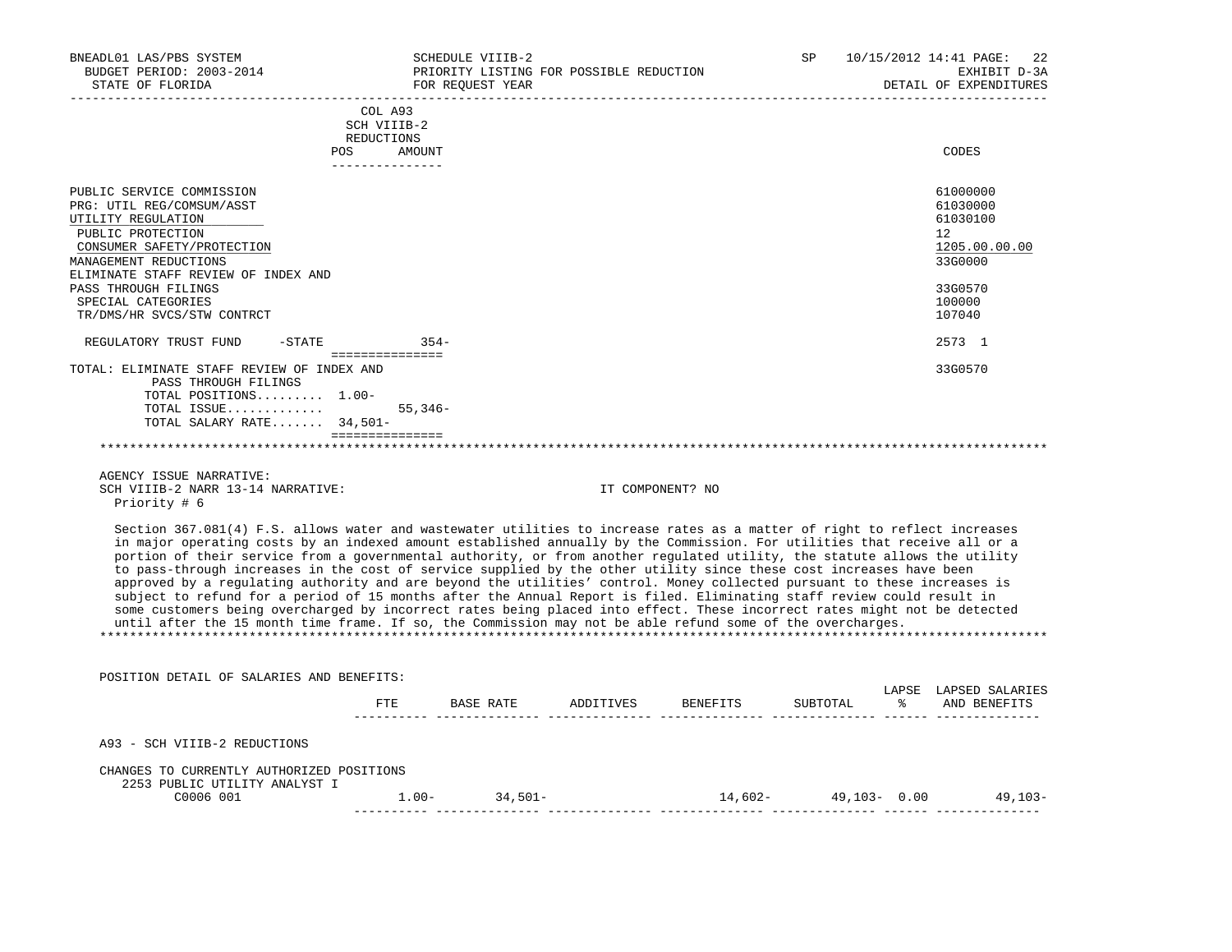| BNEADL01 LAS/PBS SYSTEM<br>BUDGET PERIOD: 2003-2014<br>STATE OF FLORIDA                                                                                                                                                 |                                                                       | SCHEDULE VIIIB-2<br>PRIORITY LISTING FOR POSSIBLE REDUCTION<br>FOR REQUEST YEAR |           |          | SP                | 10/15/2012 14:41 PAGE:<br>-23<br>EXHIBIT D-3A<br>DETAIL OF EXPENDITURES       |
|-------------------------------------------------------------------------------------------------------------------------------------------------------------------------------------------------------------------------|-----------------------------------------------------------------------|---------------------------------------------------------------------------------|-----------|----------|-------------------|-------------------------------------------------------------------------------|
|                                                                                                                                                                                                                         | COL A93<br>SCH VIIIB-2<br>REDUCTIONS<br>POS AMOUNT<br>--------------- |                                                                                 |           |          |                   | CODES                                                                         |
| PUBLIC SERVICE COMMISSION<br>PRG: UTIL REG/COMSUM/ASST<br>UTILITY REGULATION<br>PUBLIC PROTECTION<br>CONSUMER SAFETY/PROTECTION<br>MANAGEMENT REDUCTIONS<br>ELIMINATE STAFF REVIEW OF INDEX AND<br>PASS THROUGH FILINGS |                                                                       |                                                                                 |           |          |                   | 61000000<br>61030000<br>61030100<br>12<br>1205.00.00.00<br>33G0000<br>33G0570 |
| POSITION DETAIL OF SALARIES AND BENEFITS:                                                                                                                                                                               |                                                                       |                                                                                 |           |          |                   | LAPSE LAPSED SALARIES                                                         |
|                                                                                                                                                                                                                         | FTE                                                                   | BASE RATE                                                                       | ADDITIVES | BENEFITS | SUBTOTAL          | $\frac{1}{6}$<br>AND BENEFITS                                                 |
| A93 - SCH VIIIB-2 REDUCTIONS<br>CHANGES TO CURRENTLY AUTHORIZED POSITIONS<br>TOTALS FOR ISSUE BY FUND<br>2573 REGULATORY TRUST FUND                                                                                     |                                                                       |                                                                                 |           |          |                   | $49,103-$<br>--------------                                                   |
|                                                                                                                                                                                                                         |                                                                       | 34,501-<br>$1.00-$                                                              |           |          | $14,602-$ 49,103- | $49, 103 -$<br>==============                                                 |
| REDUCE FEDERAL AND STATE<br>INTERAGENCY ACTIVITY<br>SALARY RATE<br>SALARY RATE 29,345-                                                                                                                                  | ===============                                                       |                                                                                 |           |          |                   | 33G0580<br>000000                                                             |
| SALARIES AND BENEFITS                                                                                                                                                                                                   |                                                                       |                                                                                 |           |          |                   | 010000                                                                        |
| REGULATORY TRUST FUND                                                                                                                                                                                                   | $1.00-$<br>$-$ STATE 43, 286 -<br>===============                     |                                                                                 |           |          |                   | 2573 1                                                                        |
| <b>EXPENSES</b>                                                                                                                                                                                                         |                                                                       |                                                                                 |           |          |                   | 040000                                                                        |
| REGULATORY TRUST FUND                                                                                                                                                                                                   | $-STATE$<br>$5,889-$<br>===============                               |                                                                                 |           |          |                   | 2573 1                                                                        |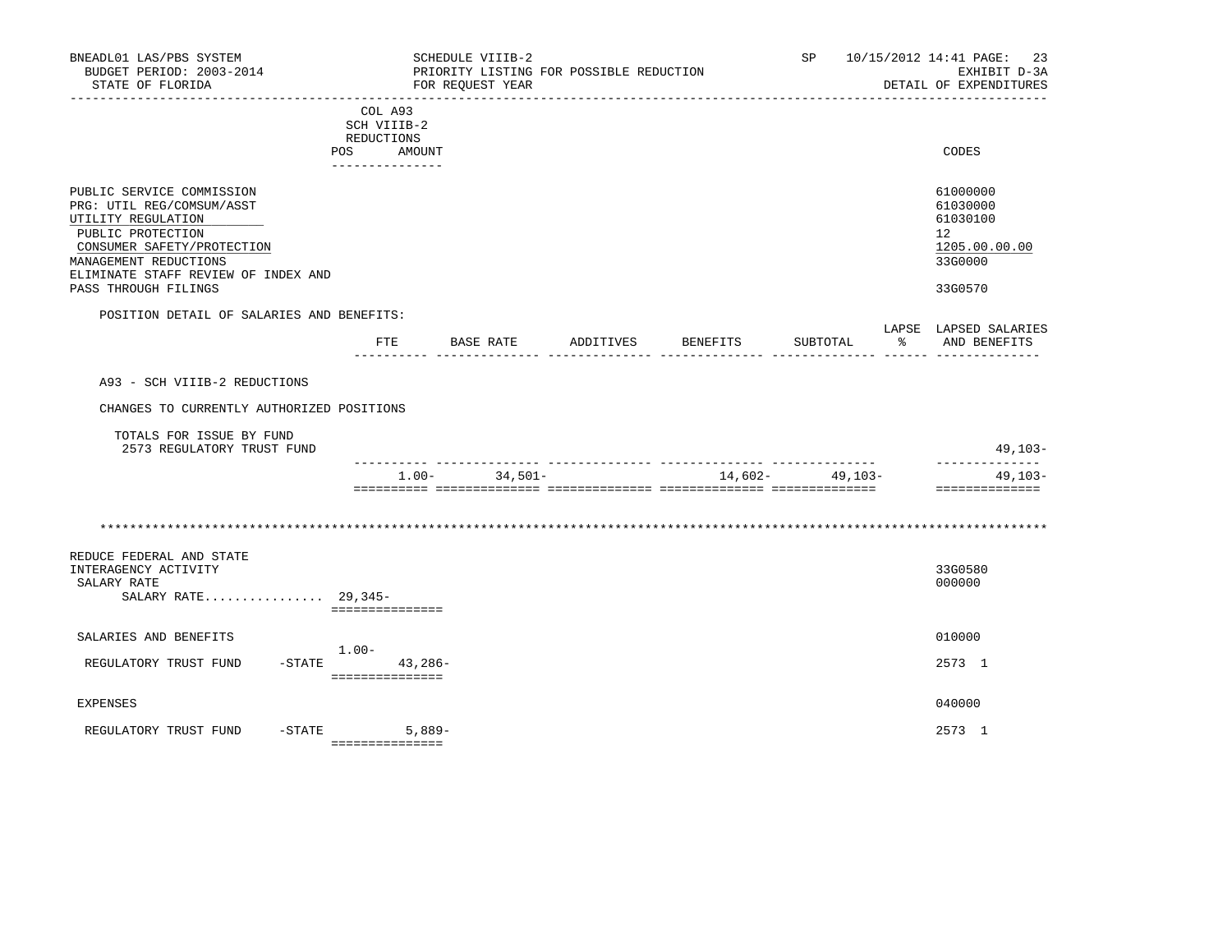| BNEADL01 LAS/PBS SYSTEM<br>BUDGET PERIOD: 2003-2014<br>STATE OF FLORIDA<br>---------------------                                                                                                                                                                 | SCHEDULE VIIIB-2<br>FOR REOUEST YEAR                                            | PRIORITY LISTING FOR POSSIBLE REDUCTION                                                                                                                                                                                                                                                                                                                                                                                                                                                                                                                                                                                                                                                                                                                                                                                                                                                                                                                                                      | <b>SP</b> | 10/15/2012 14:41 PAGE: | 24<br>EXHIBIT D-3A<br>DETAIL OF EXPENDITURES                                                      |
|------------------------------------------------------------------------------------------------------------------------------------------------------------------------------------------------------------------------------------------------------------------|---------------------------------------------------------------------------------|----------------------------------------------------------------------------------------------------------------------------------------------------------------------------------------------------------------------------------------------------------------------------------------------------------------------------------------------------------------------------------------------------------------------------------------------------------------------------------------------------------------------------------------------------------------------------------------------------------------------------------------------------------------------------------------------------------------------------------------------------------------------------------------------------------------------------------------------------------------------------------------------------------------------------------------------------------------------------------------------|-----------|------------------------|---------------------------------------------------------------------------------------------------|
|                                                                                                                                                                                                                                                                  | COL A93<br>SCH VIIIB-2<br>REDUCTIONS<br><b>POS</b><br>AMOUNT<br>_______________ |                                                                                                                                                                                                                                                                                                                                                                                                                                                                                                                                                                                                                                                                                                                                                                                                                                                                                                                                                                                              |           |                        | CODES                                                                                             |
| PUBLIC SERVICE COMMISSION<br>PRG: UTIL REG/COMSUM/ASST<br>UTILITY REGULATION<br>PUBLIC PROTECTION<br>CONSUMER SAFETY/PROTECTION<br>MANAGEMENT REDUCTIONS<br>REDUCE FEDERAL AND STATE<br>INTERAGENCY ACTIVITY<br>SPECIAL CATEGORIES<br>TR/DMS/HR SVCS/STW CONTRCT |                                                                                 |                                                                                                                                                                                                                                                                                                                                                                                                                                                                                                                                                                                                                                                                                                                                                                                                                                                                                                                                                                                              |           |                        | 61000000<br>61030000<br>61030100<br>12<br>1205.00.00.00<br>33G0000<br>33G0580<br>100000<br>107040 |
| $-STATE$<br>REGULATORY TRUST FUND                                                                                                                                                                                                                                | $354-$                                                                          |                                                                                                                                                                                                                                                                                                                                                                                                                                                                                                                                                                                                                                                                                                                                                                                                                                                                                                                                                                                              |           |                        | 2573 1                                                                                            |
| TOTAL: REDUCE FEDERAL AND STATE<br>INTERAGENCY ACTIVITY<br>TOTAL POSITIONS 1.00-<br>TOTAL ISSUE<br>TOTAL SALARY RATE 29,345-                                                                                                                                     | ===============<br>$49.529 -$<br>===============                                |                                                                                                                                                                                                                                                                                                                                                                                                                                                                                                                                                                                                                                                                                                                                                                                                                                                                                                                                                                                              |           |                        | 33G0580                                                                                           |
| AGENCY ISSUE NARRATIVE:<br>SCH VIIIB-2 NARR 13-14 NARRATIVE:<br>Priority #9                                                                                                                                                                                      |                                                                                 | IT COMPONENT? NO                                                                                                                                                                                                                                                                                                                                                                                                                                                                                                                                                                                                                                                                                                                                                                                                                                                                                                                                                                             |           |                        |                                                                                                   |
|                                                                                                                                                                                                                                                                  |                                                                                 | Section 366.015, Florida Statutes, directs the Commission to maintain liaison with other appropriate state and federal<br>agencies whose policy decisions and rulemaking authority affect those utilities over which the commission has primary<br>regulatory jurisdiction. This provision requires staff to monitor federal legislation in Congress, and the activities at<br>agencies such as the Federal Energy Regulatory Commission, U.S. Environmental Protection Agency, U.S. Department of<br>Energy, Federal Communications Commission, the Florida Department of Agriculture and Consumers Services' Office of Energy<br>and the Florida Department of Environmental Protection. These activities can be prioritized to those matters most<br>critical to the Commission and the utilities affected. Reduction in these activities would limit the Commission's ability<br>to ensure policy and regulatory modifications do not negatively impact Florida utilities and consumers. |           |                        |                                                                                                   |
| POSITION DETAIL OF SALARIES AND BENEFITS:                                                                                                                                                                                                                        |                                                                                 |                                                                                                                                                                                                                                                                                                                                                                                                                                                                                                                                                                                                                                                                                                                                                                                                                                                                                                                                                                                              |           |                        | LADOR LADORD OALABIRO                                                                             |

|                                                                        | FTE      | BASE RATE | ADDITIVES | BENEFITS | SUBTOTAL        | LAPSE<br>° | LAPSED SALARIES<br>AND BENEFITS |
|------------------------------------------------------------------------|----------|-----------|-----------|----------|-----------------|------------|---------------------------------|
| A93 - SCH VIIIB-2 REDUCTIONS                                           |          |           |           |          |                 |            |                                 |
| CHANGES TO CURRENTLY AUTHORIZED POSITIONS<br>1641 REGULATORY ANALYST I |          |           |           |          |                 |            |                                 |
| C0010 001                                                              | $1.00 -$ | 29,345-   |           | 13,941-  | $43,286 - 0.00$ |            | 43,286-                         |
|                                                                        |          |           |           |          |                 |            |                                 |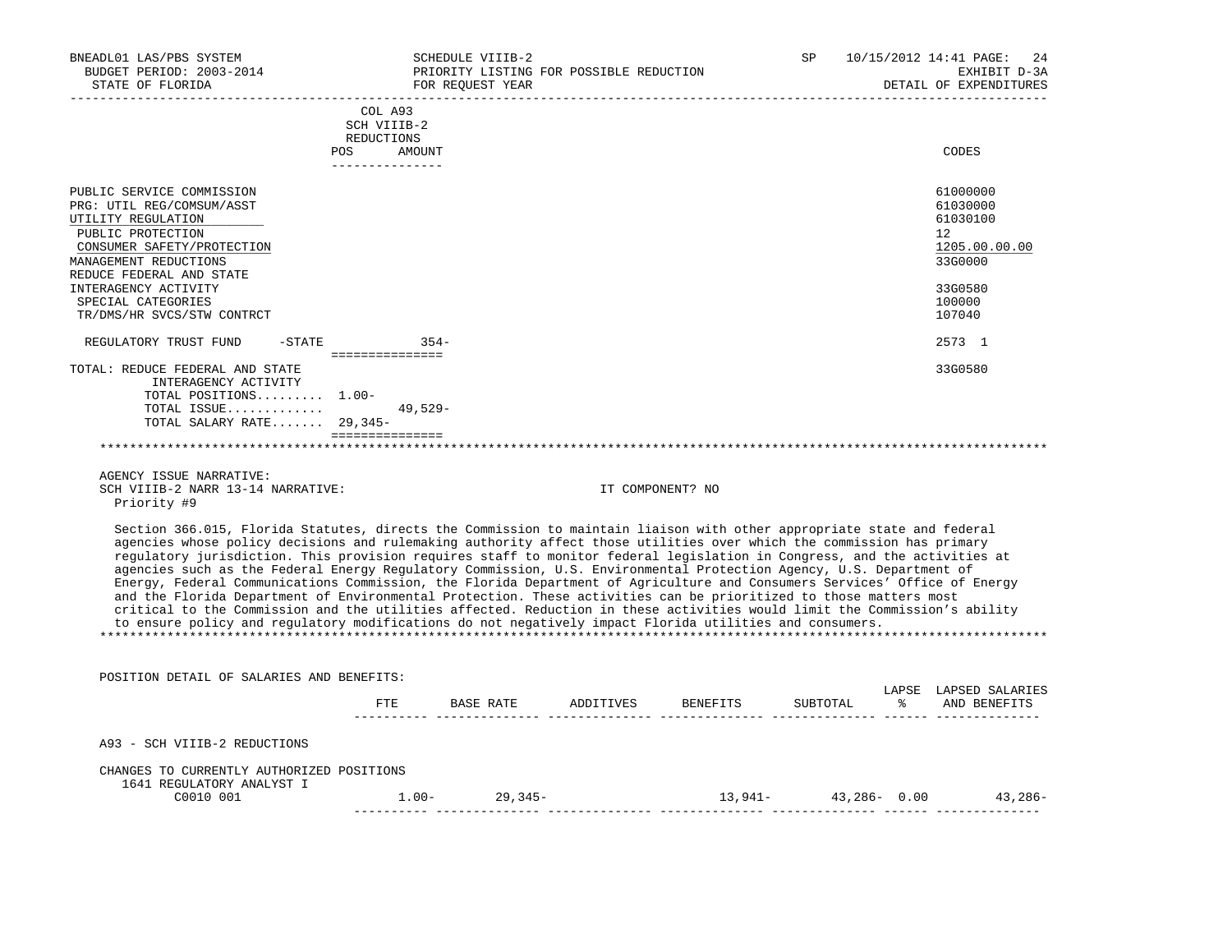| BNEADL01 LAS/PBS SYSTEM<br>BUDGET PERIOD: 2003-2014<br>STATE OF FLORIDA                                                                                                                                      |                                                                          | SCHEDULE VIIIB-2<br>PRIORITY LISTING FOR POSSIBLE REDUCTION<br>FOR REQUEST YEAR |           |          | SP       |              | 10/15/2012 14:41 PAGE:<br>25<br>EXHIBIT D-3A<br>DETAIL OF EXPENDITURES        |
|--------------------------------------------------------------------------------------------------------------------------------------------------------------------------------------------------------------|--------------------------------------------------------------------------|---------------------------------------------------------------------------------|-----------|----------|----------|--------------|-------------------------------------------------------------------------------|
|                                                                                                                                                                                                              | COL A93<br>SCH VIIIB-2<br>REDUCTIONS<br>POS<br>AMOUNT<br>_______________ |                                                                                 |           |          |          |              | CODES                                                                         |
| PUBLIC SERVICE COMMISSION<br>PRG: UTIL REG/COMSUM/ASST<br>UTILITY REGULATION<br>PUBLIC PROTECTION<br>CONSUMER SAFETY/PROTECTION<br>MANAGEMENT REDUCTIONS<br>REDUCE FEDERAL AND STATE<br>INTERAGENCY ACTIVITY |                                                                          |                                                                                 |           |          |          |              | 61000000<br>61030000<br>61030100<br>12<br>1205.00.00.00<br>33G0000<br>33G0580 |
| POSITION DETAIL OF SALARIES AND BENEFITS:                                                                                                                                                                    | FTE                                                                      | BASE RATE                                                                       | ADDITIVES | BENEFITS | SUBTOTAL | $\mathbb{R}$ | LAPSE LAPSED SALARIES<br>AND BENEFITS                                         |
|                                                                                                                                                                                                              |                                                                          |                                                                                 |           |          |          |              |                                                                               |
| A93 - SCH VIIIB-2 REDUCTIONS                                                                                                                                                                                 |                                                                          |                                                                                 |           |          |          |              |                                                                               |
| CHANGES TO CURRENTLY AUTHORIZED POSITIONS                                                                                                                                                                    |                                                                          |                                                                                 |           |          |          |              |                                                                               |
| TOTALS FOR ISSUE BY FUND<br>2573 REGULATORY TRUST FUND                                                                                                                                                       |                                                                          |                                                                                 |           |          |          |              | 43,286-<br>--------------                                                     |
|                                                                                                                                                                                                              | $1.00-$                                                                  | $29,345-$                                                                       |           | 13,941-  | 43,286-  |              | $43,286-$<br>==============                                                   |
|                                                                                                                                                                                                              |                                                                          |                                                                                 |           |          |          |              |                                                                               |
| LIMIT ELECTRIC TEN-YEAR SITE PLAN<br>FILINGS TO EVERY TWO YEARS<br>SALARY RATE<br>SALARY RATE 34,501-                                                                                                        | ===============                                                          |                                                                                 |           |          |          |              | 33G0600<br>000000                                                             |
| SALARIES AND BENEFITS                                                                                                                                                                                        |                                                                          |                                                                                 |           |          |          |              | 010000                                                                        |
| REGULATORY TRUST FUND                                                                                                                                                                                        | $1.00-$<br>$-$ STATE 49, 103-<br>----------------                        |                                                                                 |           |          |          |              | 2573 1                                                                        |
| EXPENSES                                                                                                                                                                                                     |                                                                          |                                                                                 |           |          |          |              | 040000                                                                        |
| $-$ STATE<br>REGULATORY TRUST FUND                                                                                                                                                                           | $5.889-$<br>===============                                              |                                                                                 |           |          |          |              | 2573 1                                                                        |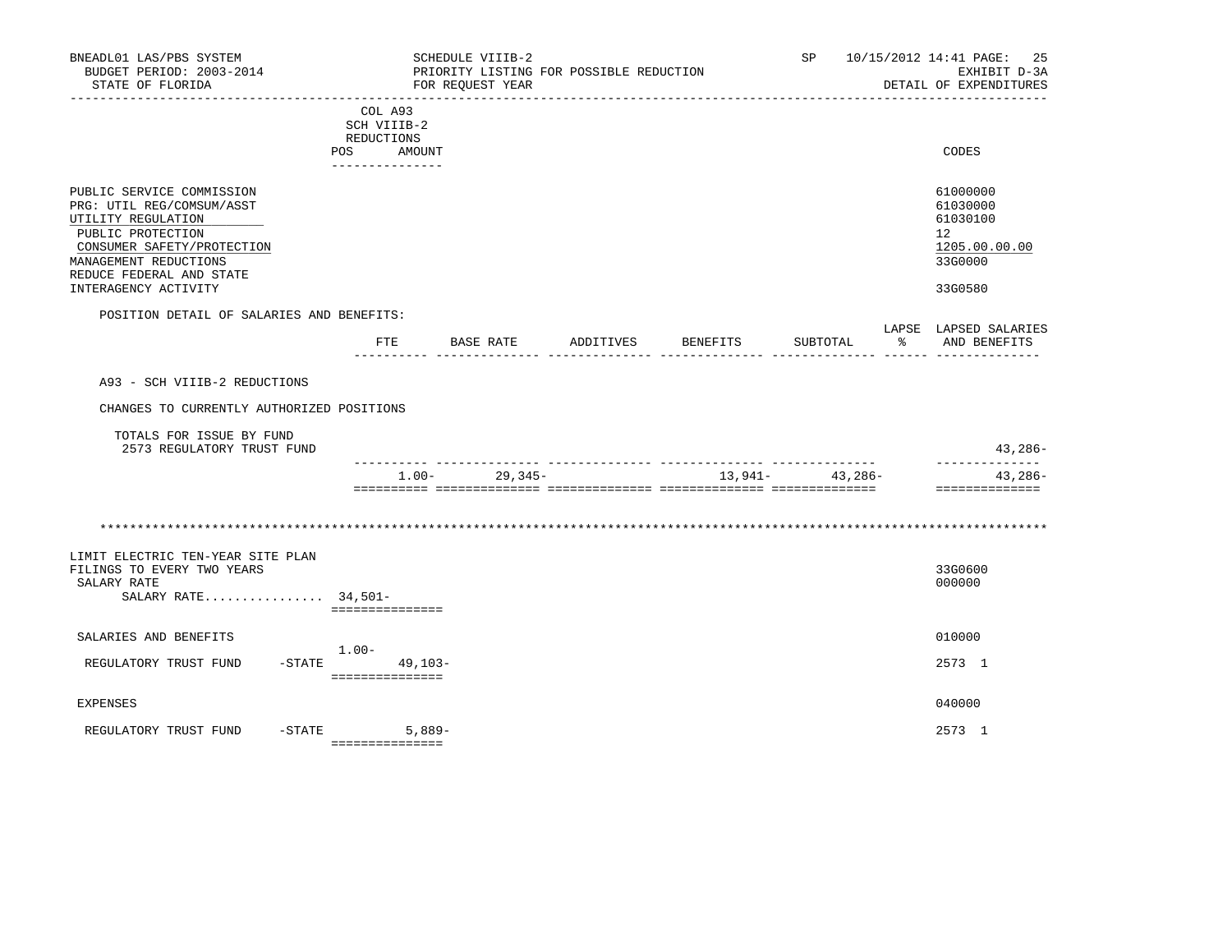| BNEADL01 LAS/PBS SYSTEM<br>BUDGET PERIOD: 2003-2014<br>STATE OF FLORIDA                                                                                                                                                                                                                                                                                                                                                                                                                                                                                                                                                                                                                                                                                                                                                                                                                                                                                                                           |                                                                       | SCHEDULE VIIIB-2<br>PRIORITY LISTING FOR POSSIBLE REDUCTION<br>FOR REQUEST YEAR |                  |  | SP 10/15/2012 14:41 PAGE: 26<br>EXHIBIT D-3A<br>DETAIL OF EXPENDITURES                                                |
|---------------------------------------------------------------------------------------------------------------------------------------------------------------------------------------------------------------------------------------------------------------------------------------------------------------------------------------------------------------------------------------------------------------------------------------------------------------------------------------------------------------------------------------------------------------------------------------------------------------------------------------------------------------------------------------------------------------------------------------------------------------------------------------------------------------------------------------------------------------------------------------------------------------------------------------------------------------------------------------------------|-----------------------------------------------------------------------|---------------------------------------------------------------------------------|------------------|--|-----------------------------------------------------------------------------------------------------------------------|
|                                                                                                                                                                                                                                                                                                                                                                                                                                                                                                                                                                                                                                                                                                                                                                                                                                                                                                                                                                                                   | COL A93<br>SCH VIIIB-2<br>REDUCTIONS<br>POS AMOUNT<br>--------------- |                                                                                 |                  |  | CODES                                                                                                                 |
| PUBLIC SERVICE COMMISSION<br>PRG: UTIL REG/COMSUM/ASST<br>UTILITY REGULATION<br>PUBLIC PROTECTION<br>CONSUMER SAFETY/PROTECTION<br>MANAGEMENT REDUCTIONS<br>LIMIT ELECTRIC TEN-YEAR SITE PLAN<br>FILINGS TO EVERY TWO YEARS<br>SPECIAL CATEGORIES<br>TR/DMS/HR SVCS/STW CONTRCT<br>REGULATORY TRUST FUND                                                                                                                                                                                                                                                                                                                                                                                                                                                                                                                                                                                                                                                                                          |                                                                       |                                                                                 |                  |  | 61000000<br>61030000<br>61030100<br>$12^{\circ}$<br>1205.00.00.00<br>33G0000<br>33G0600<br>100000<br>107040<br>2573 1 |
| TOTAL: LIMIT ELECTRIC TEN-YEAR SITE PLAN<br>FILINGS TO EVERY TWO YEARS<br>TOTAL POSITIONS 1.00-<br>TOTAL ISSUE<br>TOTAL SALARY RATE $34,501-$                                                                                                                                                                                                                                                                                                                                                                                                                                                                                                                                                                                                                                                                                                                                                                                                                                                     | $55,346-$<br>________________                                         |                                                                                 |                  |  | 33G0600                                                                                                               |
| AGENCY ISSUE NARRATIVE:<br>SCH VIIIB-2 NARR 13-14 NARRATIVE:<br>Priority #12                                                                                                                                                                                                                                                                                                                                                                                                                                                                                                                                                                                                                                                                                                                                                                                                                                                                                                                      |                                                                       |                                                                                 | IT COMPONENT? NO |  |                                                                                                                       |
| The PSC currently requires electric utilities planning to construct major generating and transmission facilities to<br>annually file a Ten-Year Site Plan (TYSP) containing their load and energy forecasts, conservation and renewable energy<br>resources, and planned generation and transmission additions. Pursuant to Section 186.801, Florida Statutes, the PSC is<br>required to perform a preliminary study of each plan and classify each one as suitable or unsuitable. While the statutes<br>require TYSPs to be filed and reviewed at least every two years, the PSC currently requires annual filings. Reducing the<br>frequency of TYSP filings and their review would result in less frequent up-to-date information on the future plans for<br>utility construction in the state. This information is currently shared with the Florida Legislature, other state<br>agencies, water management districts, and local governments for use in comprehensive planning for the state. |                                                                       |                                                                                 |                  |  |                                                                                                                       |
| POSITION DETAIL OF SALARIES AND BENEFITS:                                                                                                                                                                                                                                                                                                                                                                                                                                                                                                                                                                                                                                                                                                                                                                                                                                                                                                                                                         |                                                                       | FTE BASE RATE ADDITIVES BENEFITS SUBTOTAL % AND BENEFITS                        |                  |  | LAPSE LAPSED SALARIES                                                                                                 |
| A93 - SCH VIIIB-2 REDUCTIONS                                                                                                                                                                                                                                                                                                                                                                                                                                                                                                                                                                                                                                                                                                                                                                                                                                                                                                                                                                      |                                                                       |                                                                                 |                  |  |                                                                                                                       |
| CHANGES TO CURRENTLY AUTHORIZED POSITIONS<br>4627 ENGINEERING SPECIALIST I<br>C0014 001                                                                                                                                                                                                                                                                                                                                                                                                                                                                                                                                                                                                                                                                                                                                                                                                                                                                                                           |                                                                       | $1.00 - 34,501 -$                                                               |                  |  | $14,602 49,103-$ 0.00 $49,103-$                                                                                       |

 C0014 001 1.00- 34,501- 14,602- 49,103- 0.00 49,103- ---------- -------------- -------------- -------------- -------------- ------ --------------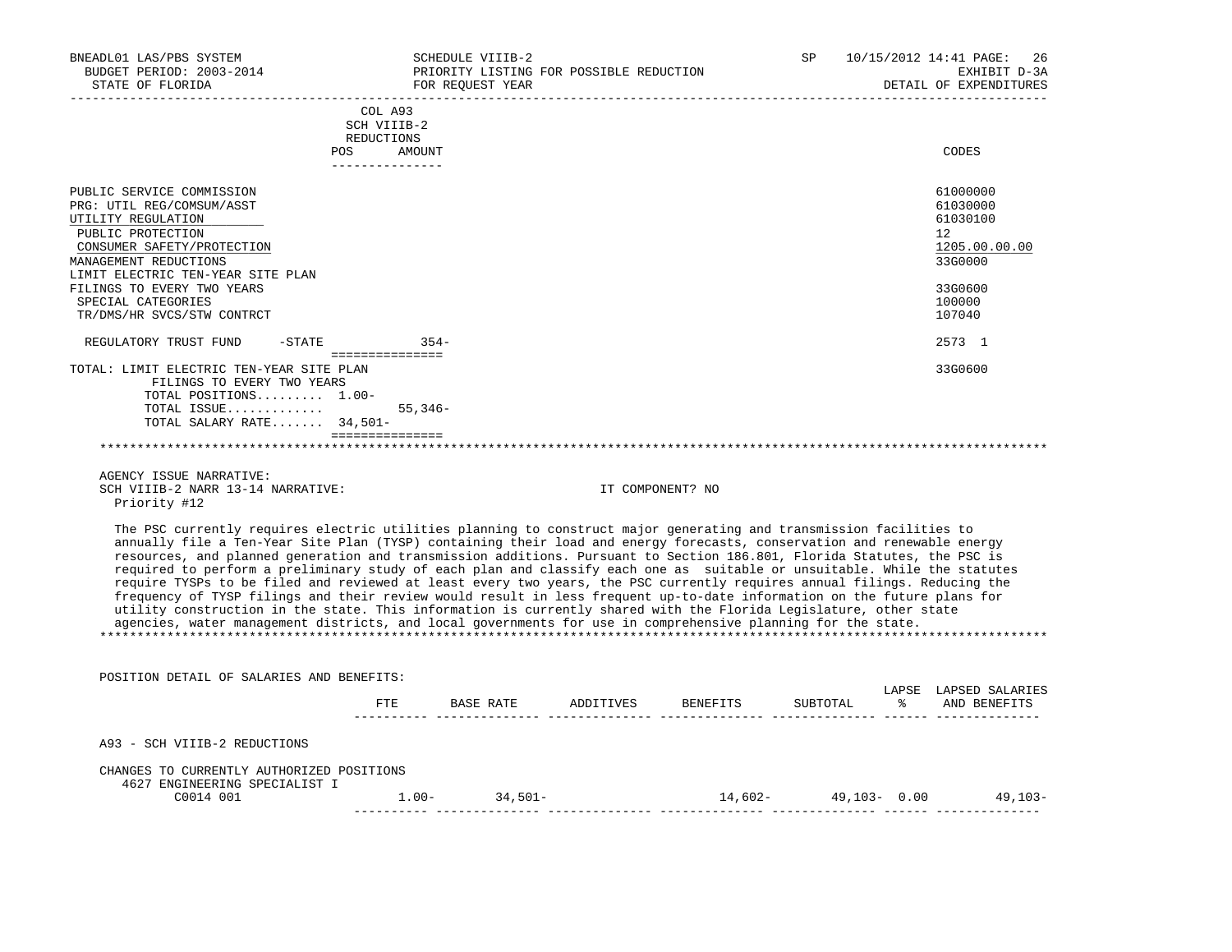| BNEADL01 LAS/PBS SYSTEM<br>BUDGET PERIOD: 2003-2014<br>STATE OF FLORIDA                                                                                                                                                     |                                                                          | SCHEDULE VIIIB-2<br>PRIORITY LISTING FOR POSSIBLE REDUCTION<br>FOR REQUEST YEAR |           |          | SP       | 10/15/2012 14:41 PAGE: 27<br>EXHIBIT D-3A<br>DETAIL OF EXPENDITURES           |
|-----------------------------------------------------------------------------------------------------------------------------------------------------------------------------------------------------------------------------|--------------------------------------------------------------------------|---------------------------------------------------------------------------------|-----------|----------|----------|-------------------------------------------------------------------------------|
|                                                                                                                                                                                                                             | COL A93<br>SCH VIIIB-2<br>REDUCTIONS<br>POS<br>AMOUNT<br>_______________ |                                                                                 |           |          |          | CODES                                                                         |
| PUBLIC SERVICE COMMISSION<br>PRG: UTIL REG/COMSUM/ASST<br>UTILITY REGULATION<br>PUBLIC PROTECTION<br>CONSUMER SAFETY/PROTECTION<br>MANAGEMENT REDUCTIONS<br>LIMIT ELECTRIC TEN-YEAR SITE PLAN<br>FILINGS TO EVERY TWO YEARS |                                                                          |                                                                                 |           |          |          | 61000000<br>61030000<br>61030100<br>12<br>1205.00.00.00<br>33G0000<br>33G0600 |
| POSITION DETAIL OF SALARIES AND BENEFITS:                                                                                                                                                                                   |                                                                          |                                                                                 |           |          |          | LAPSE LAPSED SALARIES                                                         |
|                                                                                                                                                                                                                             | $_{\rm FTE}$                                                             | BASE RATE                                                                       | ADDITIVES | BENEFITS | SUBTOTAL | း ေ<br>AND BENEFITS                                                           |
| A93 - SCH VIIIB-2 REDUCTIONS                                                                                                                                                                                                |                                                                          |                                                                                 |           |          |          |                                                                               |
| CHANGES TO CURRENTLY AUTHORIZED POSITIONS                                                                                                                                                                                   |                                                                          |                                                                                 |           |          |          |                                                                               |
| TOTALS FOR ISSUE BY FUND<br>2573 REGULATORY TRUST FUND                                                                                                                                                                      |                                                                          |                                                                                 |           |          |          | $49,103-$<br>--------------                                                   |
|                                                                                                                                                                                                                             |                                                                          | 34,501-<br>$1.00 -$                                                             |           | 14,602-  | 49,103-  | $49,103-$<br>==============                                                   |
| LIMIT THE REVIEW OF WHOLESALE<br><b>DISPUTES</b><br>SALARY RATE<br>SALARY RATE 36,469-                                                                                                                                      |                                                                          |                                                                                 |           |          |          | 33G0610<br>000000                                                             |
|                                                                                                                                                                                                                             | ===============                                                          |                                                                                 |           |          |          |                                                                               |
| SALARIES AND BENEFITS<br>REGULATORY TRUST FUND                                                                                                                                                                              | $1.00-$<br>$-STATE$                                                      | $51,324-$                                                                       |           |          |          | 010000<br>2573 1                                                              |
| <b>EXPENSES</b>                                                                                                                                                                                                             | ===============                                                          |                                                                                 |           |          |          | 040000                                                                        |
| REGULATORY TRUST FUND                                                                                                                                                                                                       | $-$ STATE<br>===============                                             | $5,889-$                                                                        |           |          |          | 2573 1                                                                        |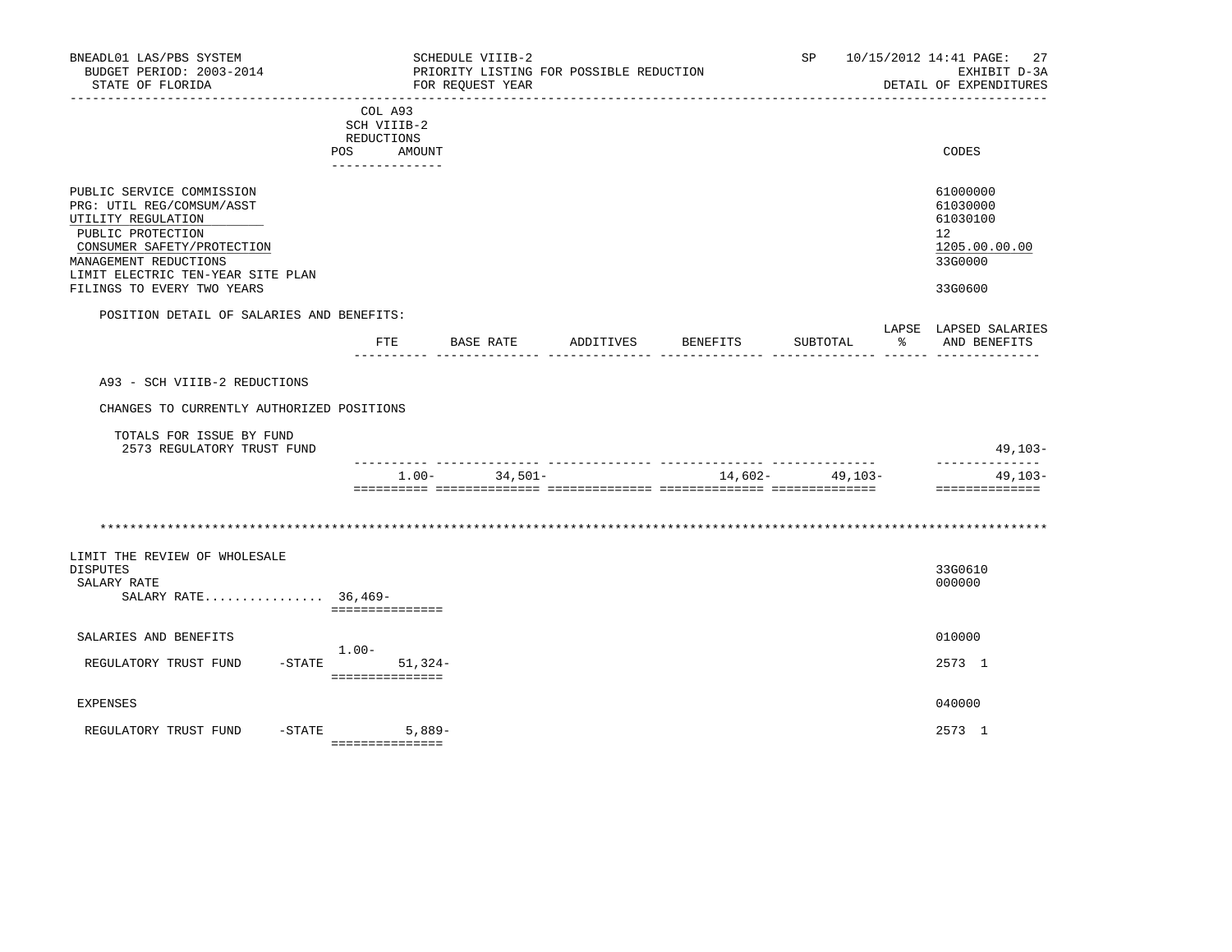| BNEADL01 LAS/PBS SYSTEM<br>BUDGET PERIOD: 2003-2014<br>STATE OF FLORIDA<br>--------------------------------------                                                                                                                                                                                                                                                                                            |                                      | SCHEDULE VIIIB-2<br>PRIORITY LISTING FOR POSSIBLE REDUCTION<br>FOR REQUEST YEAR |                             | ____________________________              | SP | 10/15/2012 14:41 PAGE: 28<br>EXHIBIT D-3A<br>DETAIL OF EXPENDITURES                                         |
|--------------------------------------------------------------------------------------------------------------------------------------------------------------------------------------------------------------------------------------------------------------------------------------------------------------------------------------------------------------------------------------------------------------|--------------------------------------|---------------------------------------------------------------------------------|-----------------------------|-------------------------------------------|----|-------------------------------------------------------------------------------------------------------------|
|                                                                                                                                                                                                                                                                                                                                                                                                              | COL A93<br>SCH VIIIB-2<br>REDUCTIONS | __________________                                                              |                             |                                           |    | _____________________                                                                                       |
|                                                                                                                                                                                                                                                                                                                                                                                                              | POS AMOUNT<br>---------------        |                                                                                 |                             |                                           |    | CODES                                                                                                       |
| PUBLIC SERVICE COMMISSION<br>PRG: UTIL REG/COMSUM/ASST<br>UTILITY REGULATION<br>PUBLIC PROTECTION<br>CONSUMER SAFETY/PROTECTION<br>MANAGEMENT REDUCTIONS<br>LIMIT THE REVIEW OF WHOLESALE<br><b>DISPUTES</b><br>SPECIAL CATEGORIES<br>TR/DMS/HR SVCS/STW CONTRCT<br>$-STATE$ 354-                                                                                                                            |                                      |                                                                                 |                             |                                           |    | 61000000<br>61030000<br>61030100<br>12<br>1205.00.00.00<br>33G0000<br>33G0610<br>100000<br>107040<br>2573 1 |
| REGULATORY TRUST FUND                                                                                                                                                                                                                                                                                                                                                                                        |                                      |                                                                                 |                             |                                           |    |                                                                                                             |
| DISPUTES<br>TOTAL POSITIONS 1.00-<br>TOTAL ISSUE<br>TOTAL SALARY RATE 36,469-<br>AGENCY ISSUE NARRATIVE:                                                                                                                                                                                                                                                                                                     | $57,567-$<br>================        |                                                                                 | *************************** |                                           |    |                                                                                                             |
| SCH VIIIB-2 NARR 13-14 NARRATIVE:<br>Priority #13                                                                                                                                                                                                                                                                                                                                                            |                                      |                                                                                 | IT COMPONENT? NO            |                                           |    |                                                                                                             |
| Currently PSC Staff investigates disputes between telecommunications companies including conducting discovery and working<br>with the parties to resolve the issues informally. PSC Staff could reduce its independent assessment of the dispute and<br>rely more heavily on the positions taken by the parties. The record in the case may not be as well-rounded with fewer<br>alternatives being pursued. |                                      |                                                                                 |                             |                                           |    |                                                                                                             |
| POSITION DETAIL OF SALARIES AND BENEFITS:                                                                                                                                                                                                                                                                                                                                                                    |                                      |                                                                                 |                             |                                           |    |                                                                                                             |
|                                                                                                                                                                                                                                                                                                                                                                                                              |                                      |                                                                                 |                             | FTE BASE RATE ADDITIVES BENEFITS SUBTOTAL |    | LAPSE LAPSED SALARIES<br>% AND BENEFITS                                                                     |
| A93 - SCH VIIIB-2 REDUCTIONS                                                                                                                                                                                                                                                                                                                                                                                 |                                      |                                                                                 |                             |                                           |    |                                                                                                             |
| CHANGES TO CURRENTLY AUTHORIZED POSITIONS                                                                                                                                                                                                                                                                                                                                                                    |                                      |                                                                                 |                             |                                           |    |                                                                                                             |
| 1644 REGULATORY ANALYST IV<br>C0015 001                                                                                                                                                                                                                                                                                                                                                                      |                                      | $1.00 - 36,469 -$                                                               |                             |                                           |    | $14,855-51,324-0.00$ 51,324-                                                                                |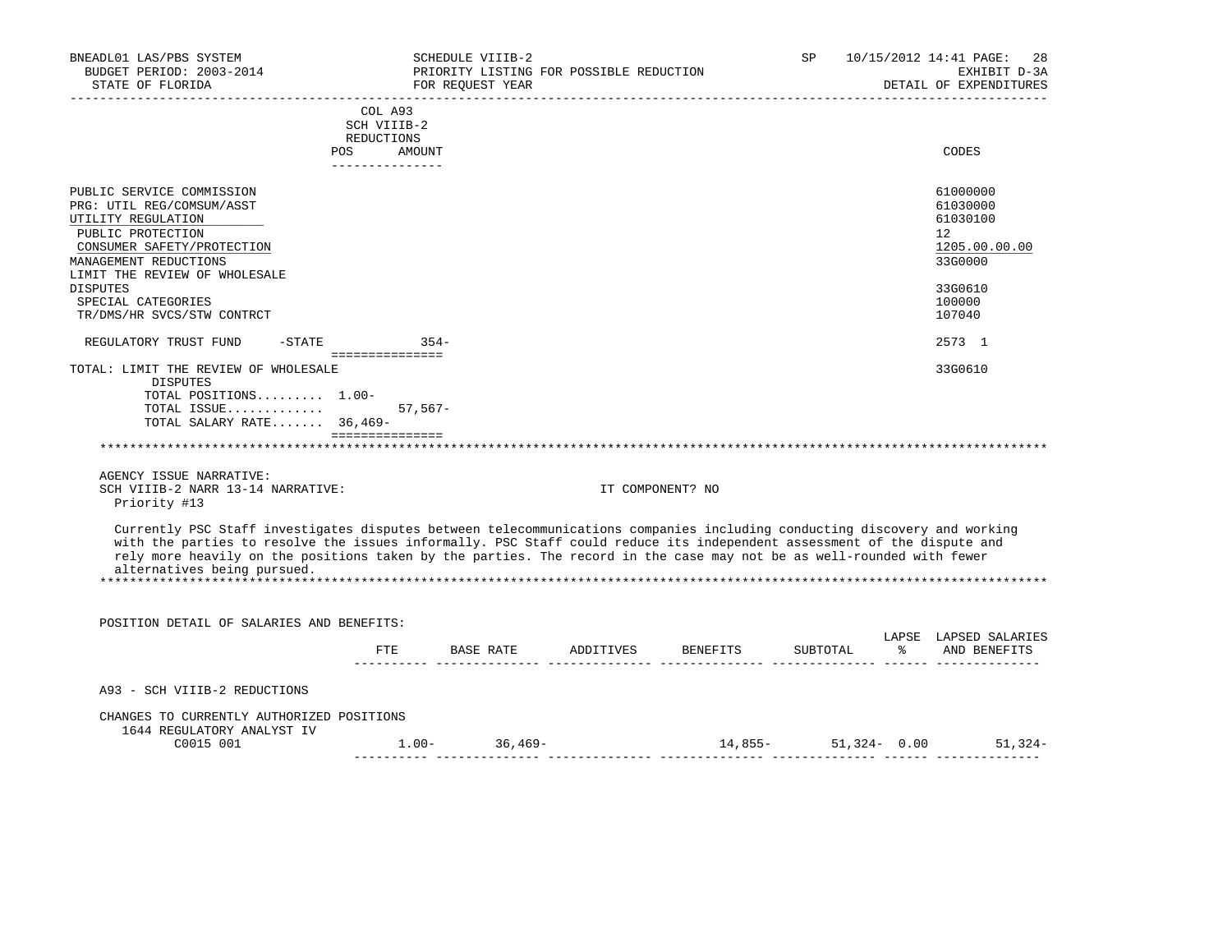| BNEADL01 LAS/PBS SYSTEM<br>BUDGET PERIOD: 2003-2014<br>STATE OF FLORIDA                                                                                                                               |           |                                                                       | SCHEDULE VIIIB-2<br>FOR REQUEST YEAR | PRIORITY LISTING FOR POSSIBLE REDUCTION |                                     | SP                    |         | 10/15/2012 14:41 PAGE: 29<br>EXHIBIT D-3A<br>DETAIL OF EXPENDITURES           |
|-------------------------------------------------------------------------------------------------------------------------------------------------------------------------------------------------------|-----------|-----------------------------------------------------------------------|--------------------------------------|-----------------------------------------|-------------------------------------|-----------------------|---------|-------------------------------------------------------------------------------|
|                                                                                                                                                                                                       |           | COL A93<br>SCH VIIIB-2<br>REDUCTIONS<br>POS AMOUNT<br>_______________ |                                      |                                         |                                     |                       |         | CODES                                                                         |
| PUBLIC SERVICE COMMISSION<br>PRG: UTIL REG/COMSUM/ASST<br>UTILITY REGULATION<br>PUBLIC PROTECTION<br>CONSUMER SAFETY/PROTECTION<br>MANAGEMENT REDUCTIONS<br>LIMIT THE REVIEW OF WHOLESALE<br>DISPUTES |           |                                                                       |                                      |                                         |                                     |                       |         | 61000000<br>61030000<br>61030100<br>12<br>1205.00.00.00<br>33G0000<br>33G0610 |
| POSITION DETAIL OF SALARIES AND BENEFITS:                                                                                                                                                             |           |                                                                       |                                      |                                         |                                     |                       |         | LAPSE LAPSED SALARIES                                                         |
|                                                                                                                                                                                                       |           | ETE                                                                   | BASE RATE<br>___________ ______      |                                         | ADDITIVES BENEFITS<br>$\frac{1}{2}$ | SUBTOTAL<br>_____ ___ | - 8     | AND BENEFITS                                                                  |
| A93 - SCH VIIIB-2 REDUCTIONS<br>CHANGES TO CURRENTLY AUTHORIZED POSITIONS                                                                                                                             |           |                                                                       |                                      |                                         |                                     |                       |         |                                                                               |
| TOTALS FOR ISSUE BY FUND<br>2573 REGULATORY TRUST FUND                                                                                                                                                |           |                                                                       |                                      |                                         |                                     |                       |         | $51,324-$                                                                     |
|                                                                                                                                                                                                       |           | $1.00 -$                                                              | $36,469-$                            |                                         | 14,855-                             |                       | 51,324- | --------------<br>$51,324-$<br>==============                                 |
|                                                                                                                                                                                                       |           |                                                                       |                                      |                                         |                                     |                       |         |                                                                               |
| REDUCE CONSUMER COMPLAINT FILINGS<br><b>STAFF</b><br>SALARY RATE<br>SALARY RATE 32,698-                                                                                                               |           | ===============                                                       |                                      |                                         |                                     |                       |         | 33G0620<br>000000                                                             |
| SALARIES AND BENEFITS                                                                                                                                                                                 |           |                                                                       |                                      |                                         |                                     |                       |         | 010000                                                                        |
| REGULATORY TRUST FUND                                                                                                                                                                                 | 1.00-     | $-$ STATE 47,069-<br>===============                                  |                                      |                                         |                                     |                       |         | 2573 1                                                                        |
| EXPENSES                                                                                                                                                                                              |           |                                                                       |                                      |                                         |                                     |                       |         | 040000                                                                        |
| REGULATORY TRUST FUND                                                                                                                                                                                 | $-$ STATE | $5,889-$<br>===============                                           |                                      |                                         |                                     |                       |         | 2573 1                                                                        |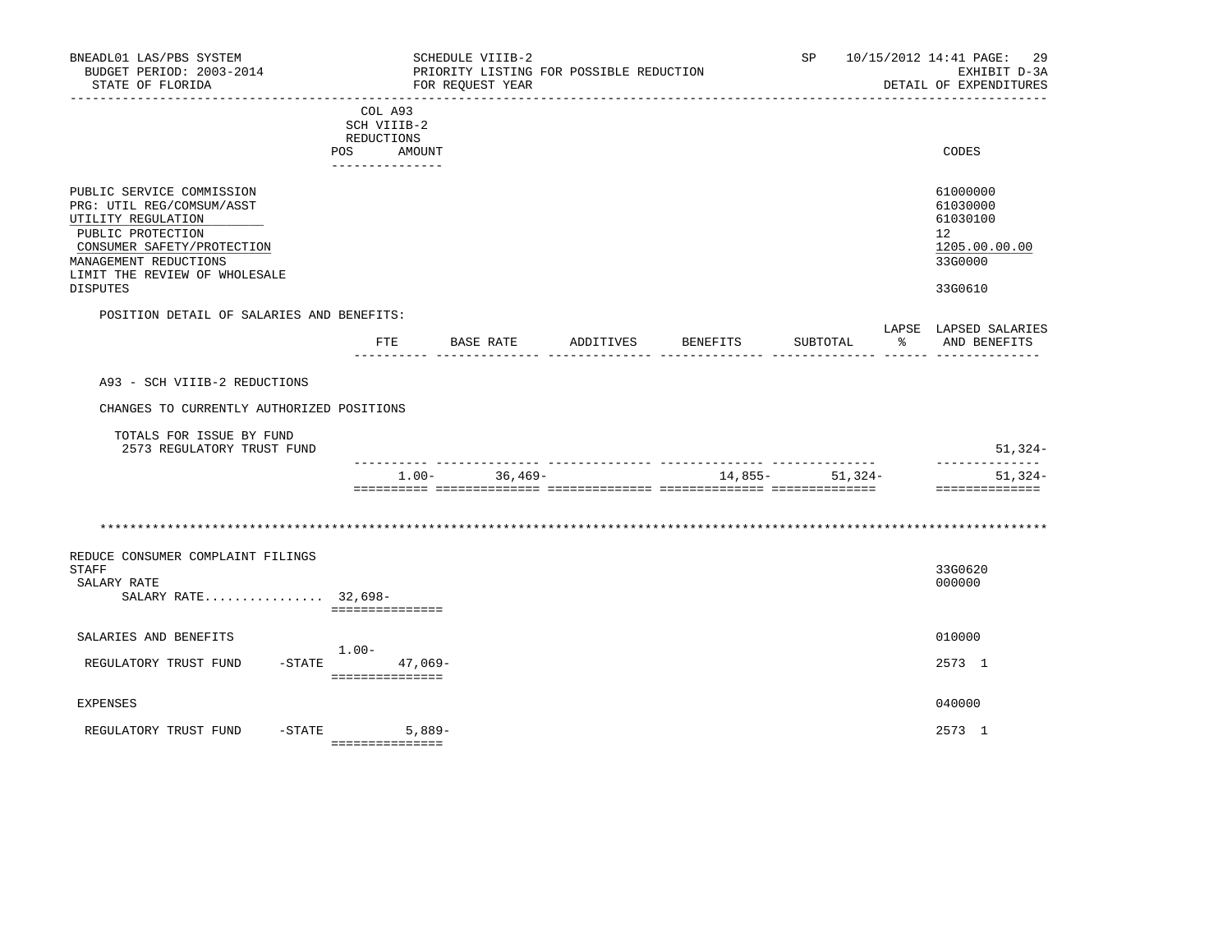| BNEADL01 LAS/PBS SYSTEM<br>BUDGET PERIOD: 2003-2014<br>STATE OF FLORIDA                                                                                                                                                                                                                                               |                                                                       | SCHEDULE VIIIB-2<br>PRIORITY LISTING FOR POSSIBLE REDUCTION<br>FOR REQUEST YEAR |                                                                           | SP. | 30<br>10/15/2012 14:41 PAGE:<br>EXHIBIT D-3A<br>DETAIL OF EXPENDITURES<br>-------------------- |
|-----------------------------------------------------------------------------------------------------------------------------------------------------------------------------------------------------------------------------------------------------------------------------------------------------------------------|-----------------------------------------------------------------------|---------------------------------------------------------------------------------|---------------------------------------------------------------------------|-----|------------------------------------------------------------------------------------------------|
|                                                                                                                                                                                                                                                                                                                       | COL A93<br>SCH VIIIB-2<br>REDUCTIONS<br>POS AMOUNT<br>--------------- |                                                                                 |                                                                           |     | CODES                                                                                          |
| PUBLIC SERVICE COMMISSION<br>PRG: UTIL REG/COMSUM/ASST<br>UTILITY REGULATION<br>PUBLIC PROTECTION<br>CONSUMER SAFETY/PROTECTION<br>MANAGEMENT REDUCTIONS<br>REDUCE CONSUMER COMPLAINT FILINGS<br><b>STAFF</b><br>SPECIAL CATEGORIES                                                                                   |                                                                       |                                                                                 |                                                                           |     | 61000000<br>61030000<br>61030100<br>12<br>1205.00.00.00<br>33G0000<br>33G0620<br>100000        |
| TR/DMS/HR SVCS/STW CONTRCT<br>REGULATORY TRUST FUND -STATE 354-                                                                                                                                                                                                                                                       |                                                                       |                                                                                 |                                                                           |     | 107040<br>2573 1                                                                               |
| TOTAL: REDUCE CONSUMER COMPLAINT FILINGS<br>STAFF<br>TOTAL POSITIONS 1.00-<br>TOTAL ISSUE<br>TOTAL SALARY RATE 32,698-                                                                                                                                                                                                | $53,312-$<br>===============                                          |                                                                                 |                                                                           |     | 33G0620                                                                                        |
| AGENCY ISSUE NARRATIVE:<br>SCH VIIIB-2 NARR 13-14 NARRATIVE:<br>Priority #14                                                                                                                                                                                                                                          |                                                                       |                                                                                 | IT COMPONENT? NO                                                          |     |                                                                                                |
| The Public Service Commission receives consumer complaints regarding service or billing problems through telephone, fax<br>or email. Approximately 4,000 customer contacts are received by the Commission each month. This reduction may result in<br>customers experiencing a slightly longer initial response time. |                                                                       |                                                                                 |                                                                           |     |                                                                                                |
| POSITION DETAIL OF SALARIES AND BENEFITS:                                                                                                                                                                                                                                                                             |                                                                       |                                                                                 |                                                                           |     | LAPSE LAPSED SALARIES                                                                          |
|                                                                                                                                                                                                                                                                                                                       |                                                                       |                                                                                 | FTE BASE RATE ADDITIVES BENEFITS SUBTOTAL                                 |     | % AND BENEFITS                                                                                 |
| A93 - SCH VIIIB-2 REDUCTIONS                                                                                                                                                                                                                                                                                          |                                                                       |                                                                                 |                                                                           |     |                                                                                                |
| CHANGES TO CURRENTLY AUTHORIZED POSITIONS<br>0442 REGULATORY CONSULTANT<br>C0017 001                                                                                                                                                                                                                                  |                                                                       | $1.00 - 32,698 -$                                                               | , coordinational correspondent coordinational coordinations coordination. |     | $14,371 47,069-$ 0.00 $47,069-$                                                                |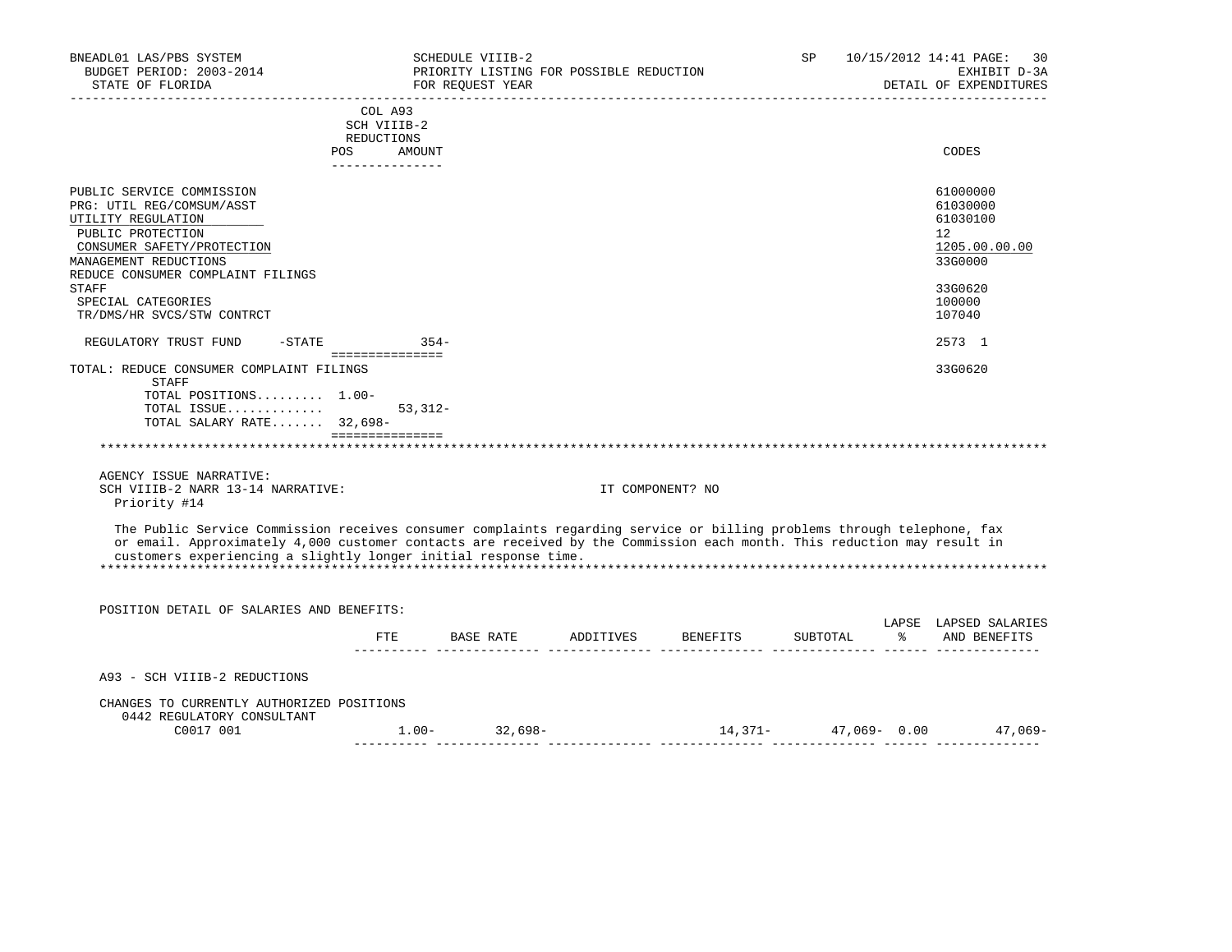| BNEADL01 LAS/PBS SYSTEM<br>BUDGET PERIOD: 2003-2014<br>STATE OF FLORIDA                                                                                                                                |                                                                       |              | SCHEDULE VIIIB-2<br>PRIORITY LISTING FOR POSSIBLE REDUCTION<br>FOR REOUEST YEAR |           |                  | SP       |    | 10/15/2012 14:41 PAGE:<br>-31<br>EXHIBIT D-3A<br>DETAIL OF EXPENDITURES                 |
|--------------------------------------------------------------------------------------------------------------------------------------------------------------------------------------------------------|-----------------------------------------------------------------------|--------------|---------------------------------------------------------------------------------|-----------|------------------|----------|----|-----------------------------------------------------------------------------------------|
|                                                                                                                                                                                                        | COL A93<br>SCH VIIIB-2<br>REDUCTIONS<br><b>POS</b><br>_______________ | AMOUNT       |                                                                                 |           |                  |          |    | CODES                                                                                   |
| PUBLIC SERVICE COMMISSION<br>PRG: UTIL REG/COMSUM/ASST<br>UTILITY REGULATION<br>PUBLIC PROTECTION<br>CONSUMER SAFETY/PROTECTION<br>MANAGEMENT REDUCTIONS<br>REDUCE CONSUMER COMPLAINT FILINGS<br>STAFF |                                                                       |              |                                                                                 |           |                  |          |    | 61000000<br>61030000<br>61030100<br>$12^{\circ}$<br>1205.00.00.00<br>33G0000<br>33G0620 |
| POSITION DETAIL OF SALARIES AND BENEFITS:                                                                                                                                                              |                                                                       |              |                                                                                 |           |                  |          |    |                                                                                         |
|                                                                                                                                                                                                        | FTE                                                                   |              | BASE RATE                                                                       | ADDITIVES | BENEFITS         | SUBTOTAL | ႜၟ | LAPSE LAPSED SALARIES<br>AND BENEFITS                                                   |
| A93 - SCH VIIIB-2 REDUCTIONS                                                                                                                                                                           |                                                                       |              |                                                                                 |           |                  |          |    |                                                                                         |
| CHANGES TO CURRENTLY AUTHORIZED POSITIONS                                                                                                                                                              |                                                                       |              |                                                                                 |           |                  |          |    |                                                                                         |
| TOTALS FOR ISSUE BY FUND<br>2573 REGULATORY TRUST FUND                                                                                                                                                 |                                                                       |              |                                                                                 |           |                  |          |    | $47,069-$                                                                               |
|                                                                                                                                                                                                        |                                                                       | $1.00 -$     | $32,698-$                                                                       |           | $14,371 47,069-$ |          |    | --------------<br>47,069-<br>==============                                             |
|                                                                                                                                                                                                        |                                                                       |              |                                                                                 |           |                  |          |    |                                                                                         |
| TOTAL: CONSUMER SAFETY/PROTECTION<br>BY FUND TYPE                                                                                                                                                      |                                                                       |              |                                                                                 |           |                  |          |    | 1205.00.00.00                                                                           |
| TRUST FUNDS<br>SALARY RATE 548,731-                                                                                                                                                                    | $16.00 -$<br>===============                                          | $884, 330 -$ |                                                                                 |           |                  |          |    | 2000                                                                                    |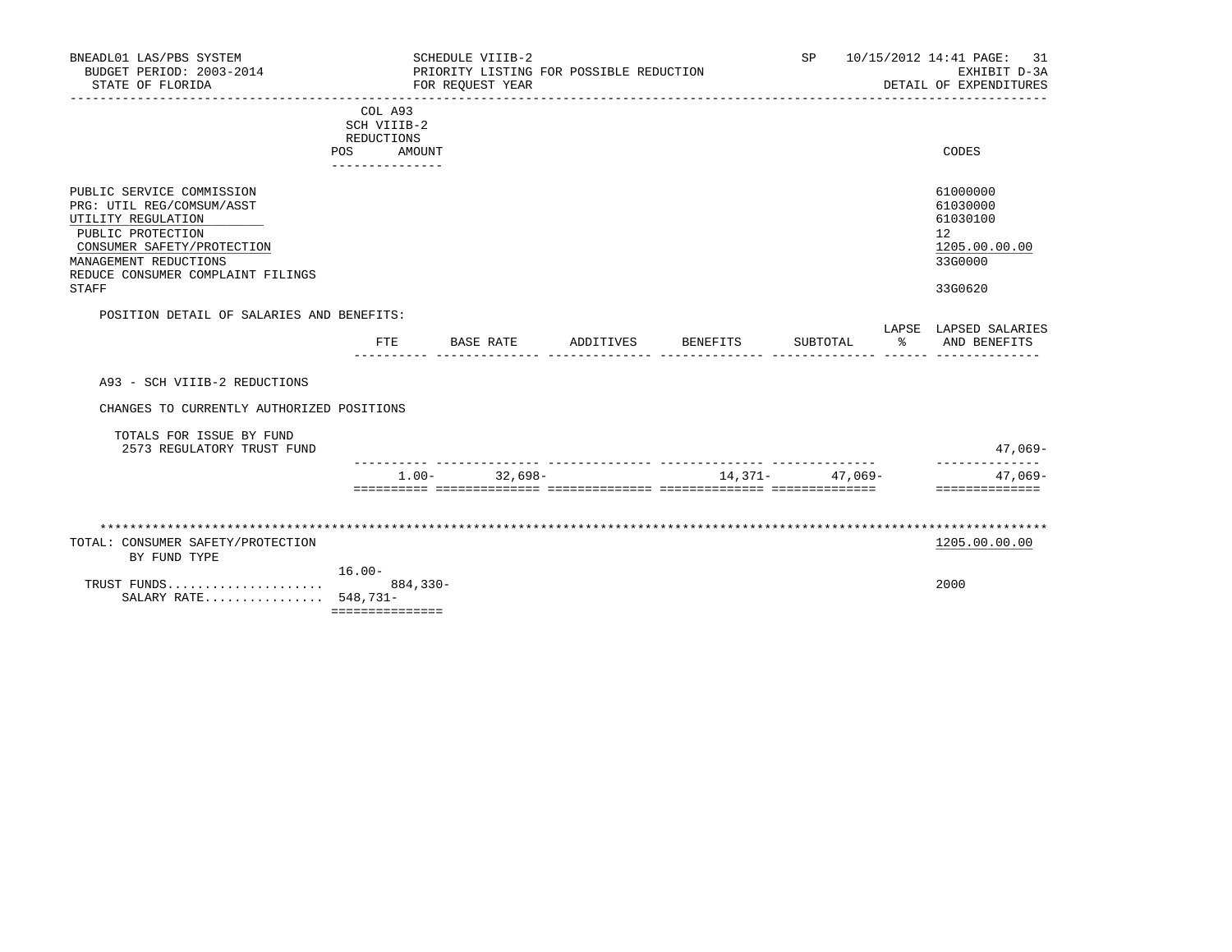| BNEADL01 LAS/PBS SYSTEM<br>BUDGET PERIOD: 2003-2014<br>STATE OF FLORIDA                                                                                                                   | SCHEDULE VIIIB-2<br>PRIORITY LISTING FOR POSSIBLE REDUCTION<br>FOR REOUEST YEAR                                                                                                                                                                                                                                                                                                                                                                                                                                                                                                                                                                                                                                                                                                                                                                                                   | SP | 10/15/2012 14:41 PAGE:<br>32<br>EXHIBIT D-3A<br>DETAIL OF EXPENDITURES       |
|-------------------------------------------------------------------------------------------------------------------------------------------------------------------------------------------|-----------------------------------------------------------------------------------------------------------------------------------------------------------------------------------------------------------------------------------------------------------------------------------------------------------------------------------------------------------------------------------------------------------------------------------------------------------------------------------------------------------------------------------------------------------------------------------------------------------------------------------------------------------------------------------------------------------------------------------------------------------------------------------------------------------------------------------------------------------------------------------|----|------------------------------------------------------------------------------|
| POS                                                                                                                                                                                       | COL A93<br>SCH VIIIB-2<br>REDUCTIONS<br>AMOUNT<br>---------------                                                                                                                                                                                                                                                                                                                                                                                                                                                                                                                                                                                                                                                                                                                                                                                                                 |    | CODES                                                                        |
| PUBLIC SERVICE COMMISSION<br>PRG: UTIL REG/COMSUM/ASST<br>AUDITING/PERF ANALYSIS<br>PUBLIC PROTECTION<br>CONSUMER SAFETY/PROTECTION<br>MANAGEMENT REDUCTIONS<br>REDUCE THE PUBLIC SERVICE |                                                                                                                                                                                                                                                                                                                                                                                                                                                                                                                                                                                                                                                                                                                                                                                                                                                                                   |    | 61000000<br>61030000<br>61030300<br>$12^{\circ}$<br>1205.00.00.00<br>33G0000 |
| COMMISSION FINANCIAL AUDIT STAFF<br>SALARY RATE<br>SALARY RATE 66,428-                                                                                                                    |                                                                                                                                                                                                                                                                                                                                                                                                                                                                                                                                                                                                                                                                                                                                                                                                                                                                                   |    | 33G0590<br>000000                                                            |
| SALARIES AND BENEFITS                                                                                                                                                                     | ===============                                                                                                                                                                                                                                                                                                                                                                                                                                                                                                                                                                                                                                                                                                                                                                                                                                                                   |    | 010000                                                                       |
| REGULATORY TRUST FUND<br>$-$ STATE                                                                                                                                                        | $2.00-$<br>$95,303-$<br>===============                                                                                                                                                                                                                                                                                                                                                                                                                                                                                                                                                                                                                                                                                                                                                                                                                                           |    | 2573 1                                                                       |
| <b>EXPENSES</b>                                                                                                                                                                           |                                                                                                                                                                                                                                                                                                                                                                                                                                                                                                                                                                                                                                                                                                                                                                                                                                                                                   |    | 040000                                                                       |
| REGULATORY TRUST FUND                                                                                                                                                                     | $-$ STATE $10, 766-$<br>===============                                                                                                                                                                                                                                                                                                                                                                                                                                                                                                                                                                                                                                                                                                                                                                                                                                           |    | 2573 1                                                                       |
| SPECIAL CATEGORIES<br>TR/DMS/HR SVCS/STW CONTRCT                                                                                                                                          |                                                                                                                                                                                                                                                                                                                                                                                                                                                                                                                                                                                                                                                                                                                                                                                                                                                                                   |    | 100000<br>107040                                                             |
| REGULATORY TRUST FUND<br>$-$ STATE                                                                                                                                                        | $708 -$                                                                                                                                                                                                                                                                                                                                                                                                                                                                                                                                                                                                                                                                                                                                                                                                                                                                           |    | 2573 1                                                                       |
| TOTAL: REDUCE THE PUBLIC SERVICE<br>COMMISSION FINANCIAL AUDIT STAFF<br>TOTAL POSITIONS $2.00 -$<br>TOTAL ISSUE<br>TOTAL SALARY RATE 66,428-                                              | ===============<br>$106,777-$                                                                                                                                                                                                                                                                                                                                                                                                                                                                                                                                                                                                                                                                                                                                                                                                                                                     |    | 33G0590                                                                      |
|                                                                                                                                                                                           | ===============                                                                                                                                                                                                                                                                                                                                                                                                                                                                                                                                                                                                                                                                                                                                                                                                                                                                   |    |                                                                              |
| AGENCY ISSUE NARRATIVE:<br>SCH VIIIB-2 NARR 13-14 NARRATIVE:<br>Priority #11                                                                                                              | IT COMPONENT? NO                                                                                                                                                                                                                                                                                                                                                                                                                                                                                                                                                                                                                                                                                                                                                                                                                                                                  |    |                                                                              |
| time.                                                                                                                                                                                     | The Public Service Commission currently has three field offices located in Tampa, Miami, and Tallahassee. Field office<br>staff consists of financial auditors who must travel to the regulated utilities' facilities throughout the state to<br>perform audits. Financial audits are conducted in conjunction with utilities' requests for rate increases through rate<br>cases or the annual cost recovery clauses to ensure ratepayers only pay for prudently incurred expenses. Reducing the<br>number of auditors would require the remaining staff to absorb more duties and responsibilities and increase their travel<br>to accomplish the necessary audits. This reduction may limit the number of audits which could be performed on requlated<br>companies possibly allowing errors in books and records of a company to be passed on to ratepayers for some period of |    |                                                                              |